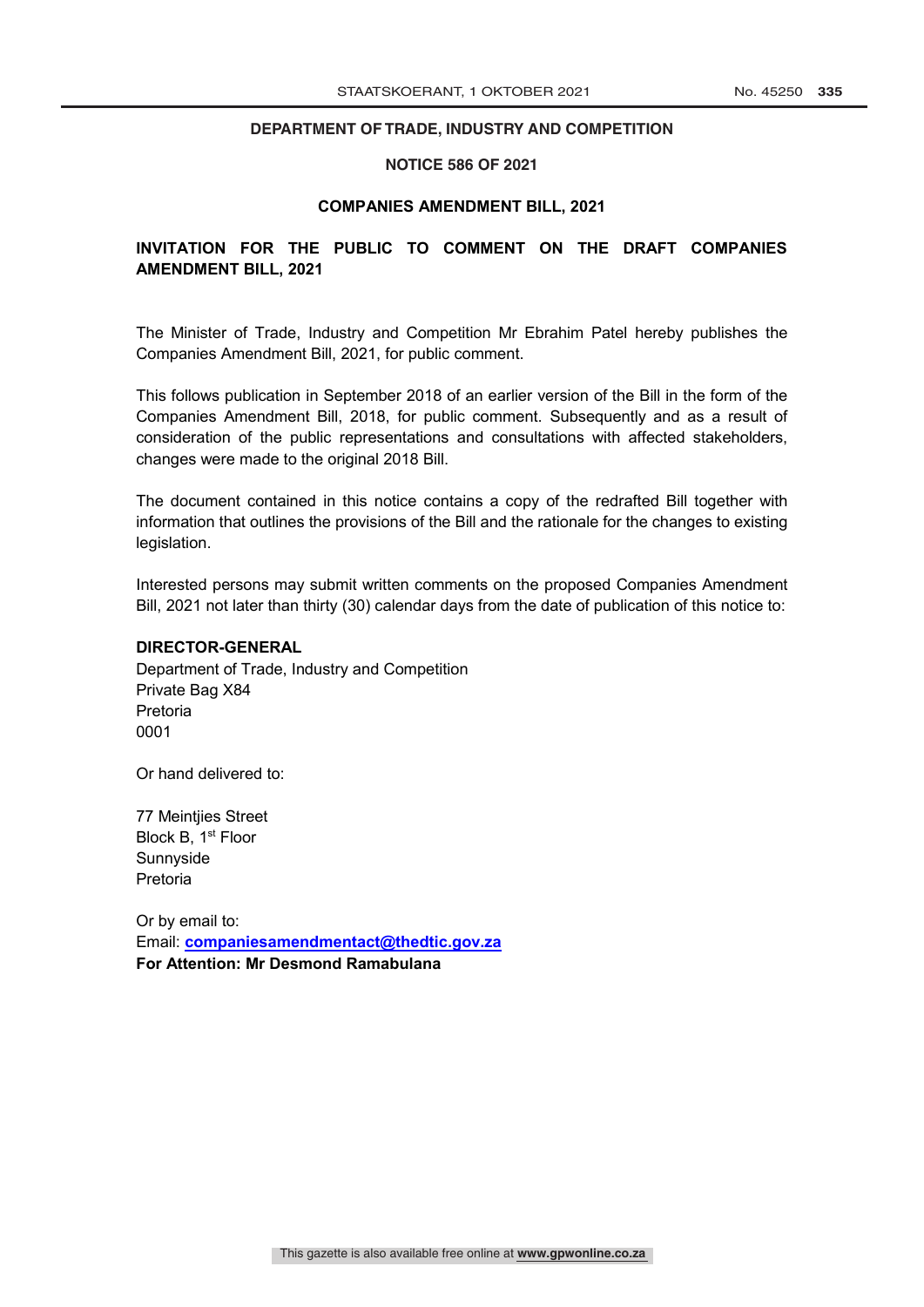# **Background Note and Explanatory Memorandum on the Companies Amendment Bill**

# **Part 1: Background of and Rationale for the Bill**

# **1. BACKGROUND**

- 1.1 This Background Note is published to set out certain proposed changes to the Companies Amendment Act, 2008. It provides the motivation for substantial changes, and seeks public comment on the proposed changes. This Amendment Bill was first published for public comment on 21 September 2018 and has been significantly revised as a result of engagement since then. For this reason, and to enable further public comment, it is published a second time, in amended form.
- 1.2 In 2011, the Companies Act, 2008 (Act No. 71 of 2008) ("the Act"), that was a result of the 2004 policy review, came into effect. It repealed the Companies Act, 1973. The Act introduced significant changes by providing inter alia for business rescue, simplification of registration, social and ethics committees for public companies, corporate governance including financial accountability, and provisions relating to shareholder activism. The Act provides for the establishment of institutions, such as the Companies and Intellectual Property Commission ("the Commission"), Companies Tribunal ("the Tribunal"), Specialist Committee in Company Law, Financial Reporting Standards Council and Takeover Regulations Panel.
- 1.3 The Act, and the Companies Regulations, 20111 ("the regulations"), were implemented in May 2011. The Act was subject to review after five years of implementation.
- 1.4 The Specialist Committee on Company Law ("**SCCL**") was established in 2011 in terms of section 191 of the Act to advise the Minister on any matter relating to

 <sup>1</sup> GNR. 351 of 26 April 2011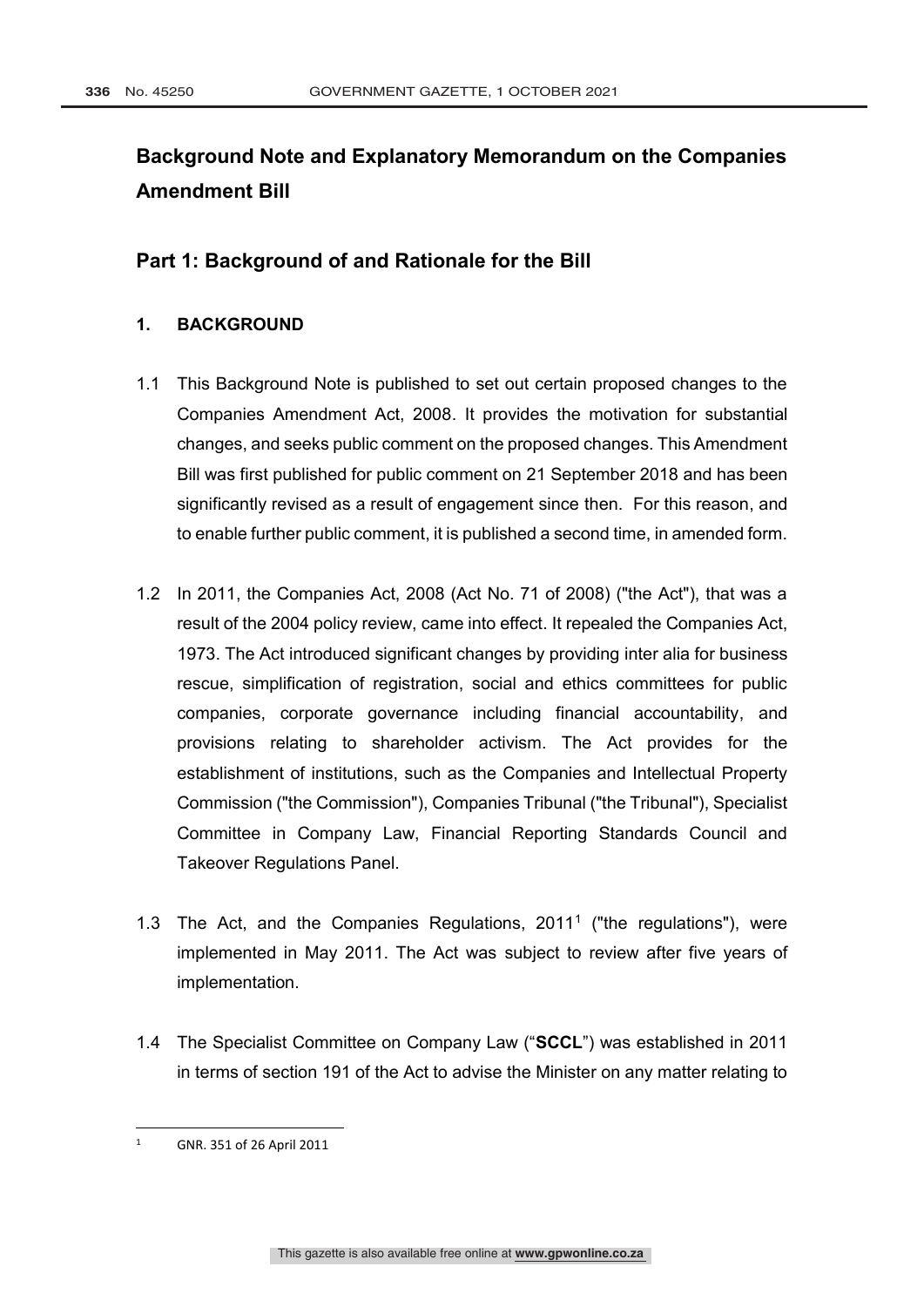companies law or policy. The SCCL has met regularly since its original appointment.

- 1.5 The Department of Trade, Industry and Competition undertook a review of aspects of the Companies Act in order to identify changes needed to keep up with the current trends and to close some loopholes in the Act as discovered with implementation.
- 1.6 The SCCL proposed various amendments to the Act. The SCCL considered these amendments as necessary or desirable in light of various problems exprerienced since the Act came into operation. Other stakeholders also proposed some amendments.
- 1.7 The original Bill was published in the Government Gazette for public comment on 21 September 2018, followed by extensive public engagement between Government and a number of interested persons and organisations. These included the following:
	- o The Specialist Committee on Company Law;
	- o South African Institute of Chartered Accountants;
	- o Banking Association of South Africa;
	- o South African Institute of Professional Accountants;
	- o South African Property Owners Association;
	- o Strate;
	- o Johannesburg Stock Exchange;
	- o The Institute of Directors in Southern Africa;
	- o Independent Regulatory Board for Auditors;
	- o Amabhungane;
	- o Helen Suzman Foundation;
	- o B-BBEE Commission;
	- o Companies and Intellectual Property Commission;
	- o Companies Tribunal;
	- o Takeover Regulation Panel;
	- o Association of Black Securities and Investment Professionals; and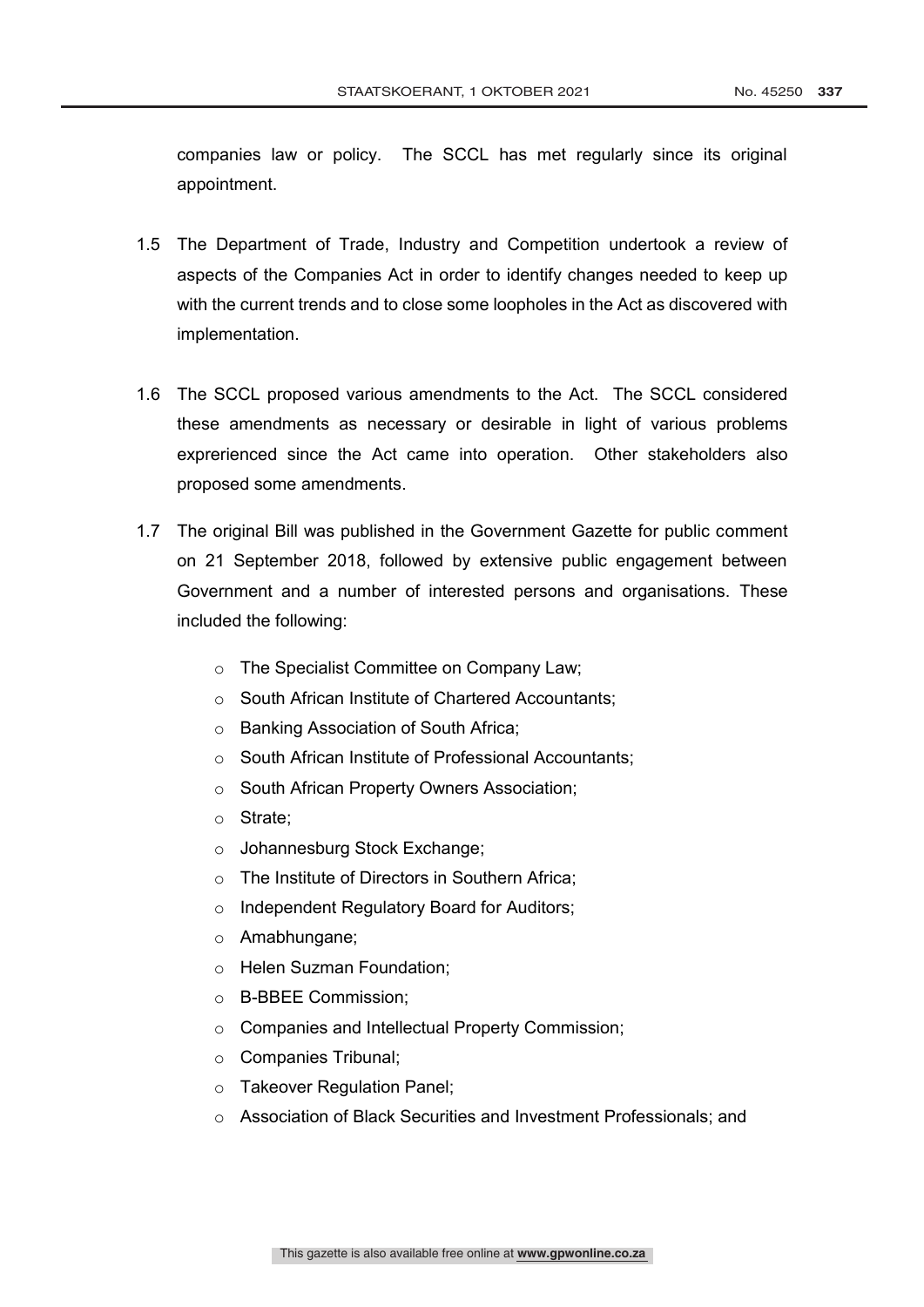- o Who Owns Whom (Pty) Ltd.
- 1.8 In addition to the consultation with a range of organisations, there was also substantial discussions with the business and labour constituencies represented at the National Economic Development and Labour Council (Nedlac). Engagement at Nedlac commenced in July 2019 and concluded in June 2021. This Background Note provides an insight into the position by various constituencies in these discussions.
- 1.9 To make this Background Note clearer to members of the public, in some cases it uses less precise language than is set out in the Bill. For example, this Background Note refers in particular instances to 'shares' where the Bill refers to 'securities' (which may include debentures). As in all such cases where there is a difference between this Background Note and the Bill, the language in the Bill itself should be relied on.

## **2. PROVISIONS**

- 2.1 As a result of the public and Nedlac consultations, and following consultation with the SCCL, a number of changes have been made to the Bill. These changes address amendments to cover the following:
	- to change the definition of securities;
	- to provide for the definition of true owner;
	- to provide for the preparation, presentation and voting on companies' remuneration policy and directors' remuneration implementation report;
	- to provide for the filing of the annual financial statements, the filing of the copy of the company's securities register and the copy of the register of disclosure of beneficial ownership with the Commission;
	- to differentiate where the right to gain access to companies' records may be limited;
	- to clarify when a Notice of Amendment of a Memorandum of Incorporation (MoI) takes effect;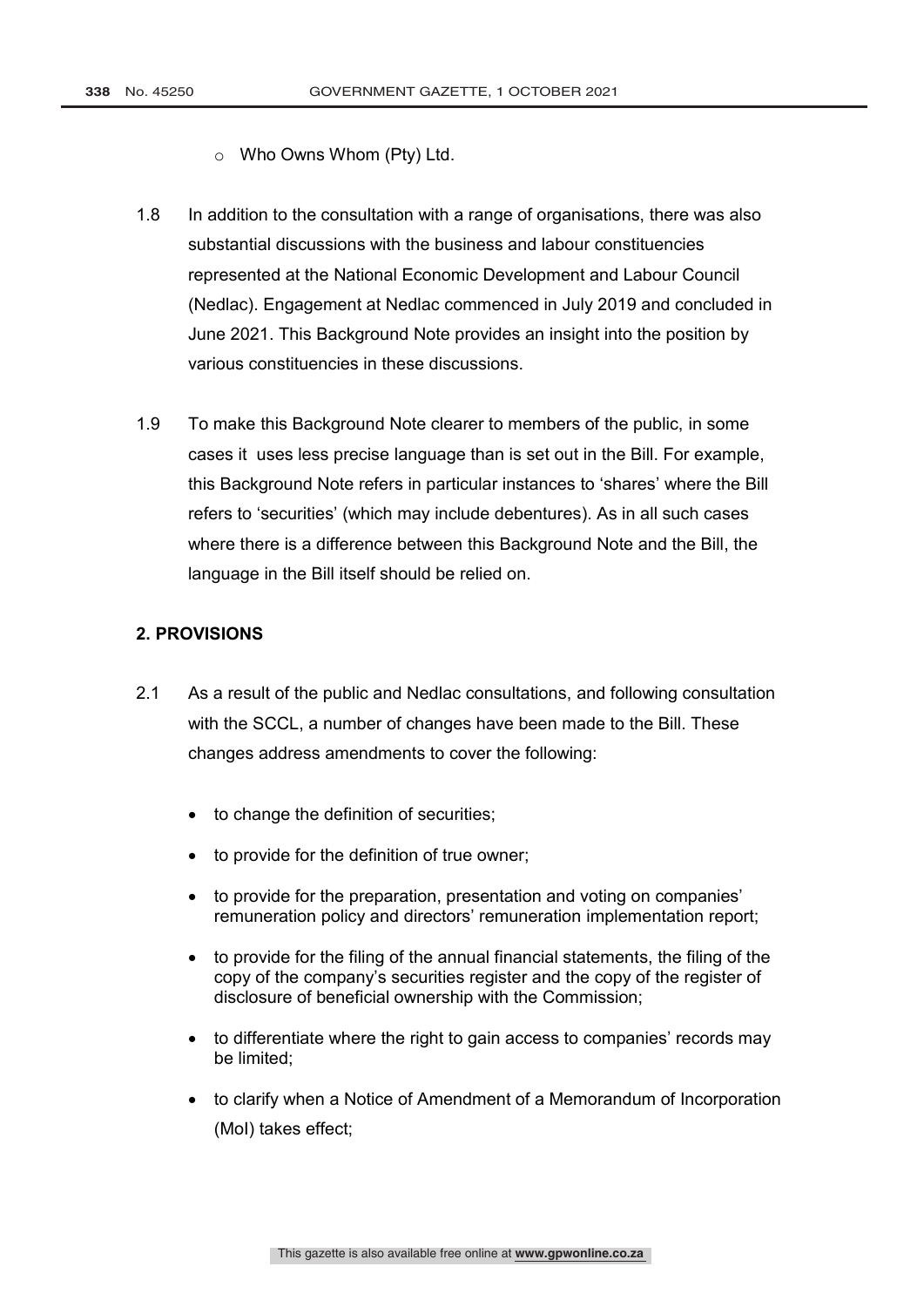- to empower the court to validate the irregular creation, allotment or issue of shares;
- to clarify certain aspects relating to partly paid shares;
- to exclude subsidiary companies from certain of the requirements relating to inter-group financial assistance;
- to provide for instances where a special resolution is required for the acquisition of shares by the company;
- to extend the definition of an employee share scheme to include situations where there are purchases of shares of a company;
- to provide for the circumstances under which a private company will be a regulated company in the context of affected transactions;
- to provide for circumstances where a company is unable to identify the persons who hold a beneficial interest in its securities;
- to deal with the composition of the social and ethics committee; the publication of the application for exemption from the requirement to appoint a social and ethics committee;
- to provide for the presentation and approval of the social and ethics committee report at the annual general meeting or other meetings of shareholders;
- to ensure the differentiation of duties between the chairperson of the Tribunal and its Chief Operation Officer; and
- to provide for matters connected with the above.
- 2.2 The more technical changes relate to the following:
	- an amendment to section 16 of the Act which is designed to provide certainty as to the effective date of amendment to the company's MoI. This is a vital requirement.
	- The amendment to section 26 of the Act relates to access to company records to provide clarity and promote transparency. Provision is made for the right of members of the public to inspect and copy a company's Memorandum of Incorporation and any amendments to it, the records in respect of the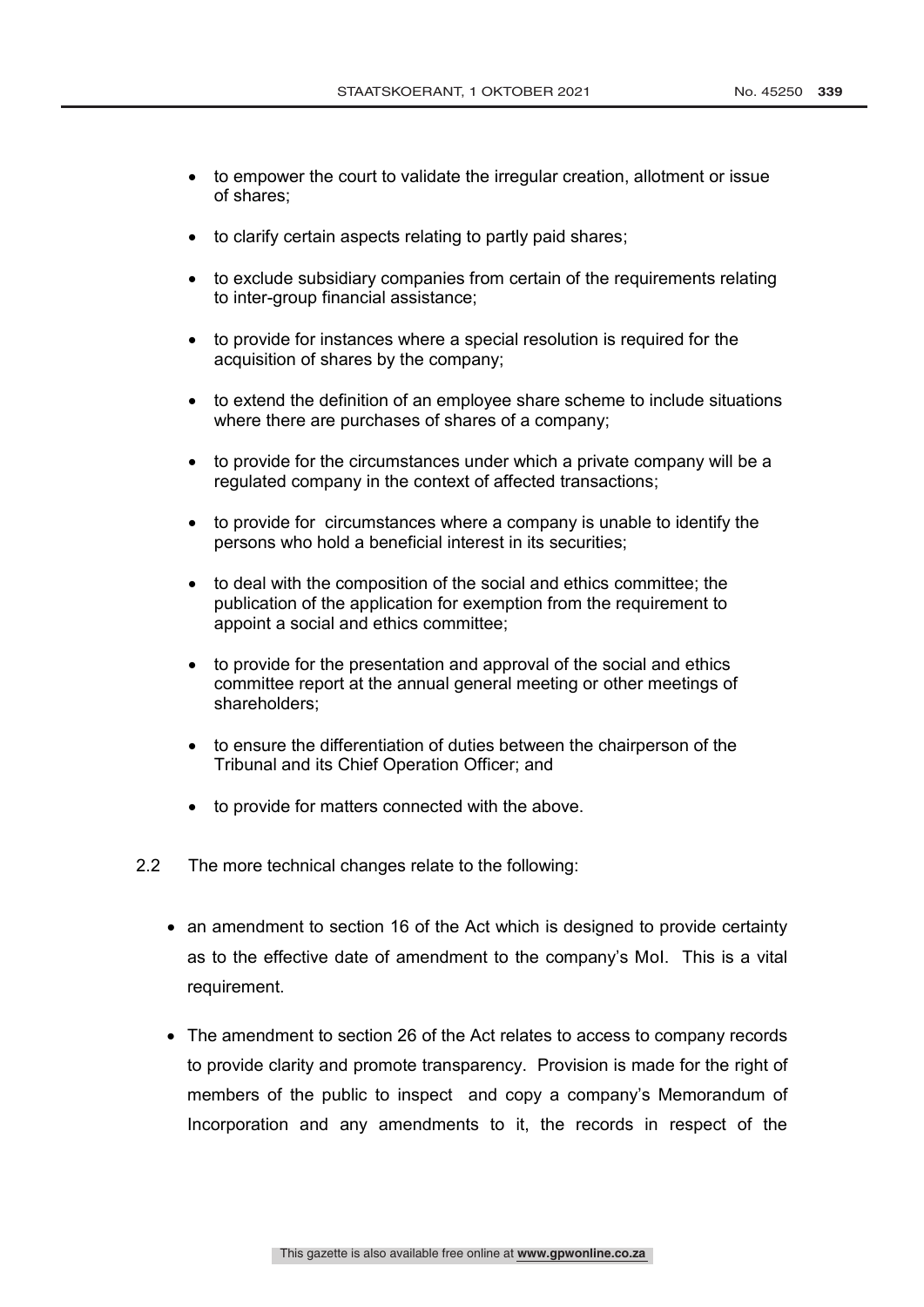company's directors, annual financial statements, securities register and the register of the disclosure of beneficial interests of the company. Further amendments relate to beneficial holders, the register of the disclosure of beneficial interest of the company and separating reports of annual meetings and annual financial statements as subsections in the Bill.

- The requirement to allow persons to inspect and copy information will not apply to companies below a certain size. These are private, non-profit or personal liability companies insofar as it relates to reports of annual general meetings and annual financial statements, notices and minutes of annual general meetings, communications of shareholders' meetings and any written communications sent by the company to all holders of any class of the company's securities. The companies excluded are those where an annual financial statement is internally prepared in respect of a company with a Public Interest Score of less than 100 or an annual financial statement which is independently prepared in a company with a Public Interest Score of less than 350. The Bill also introduces a defence in instances where a prescribed officer or director, despite taking reasonable steps, is unable to provide the requested information.
- Certain requirements in section 45 regarding the provision of financial assistance by a holding company to its subsidiary are deleted. This is in recognition of the fact that the protections contained in section 45 are not required for the provision of financial assistance by a holding company to its subsidiary and gives rise to an unnecessary compliance burden.
- Certain important amendments are proposed to section 72 relating to the social and ethics committee: a procedure to exempt certain companies from the requirement to establish a social and ethics commiittee through an application to the Companies Tribunal; instances where the social and ethics committee is not required. The Bill provides for the minimum qualification requirements for members of the social and ethics committee. It provides for the composition of the social and ethics committees for publicly-listed, state-owned and private companies. The Bill provides for the mechanism for the appointment of the social and ethics committee as well as addressing the filling of vacancies. The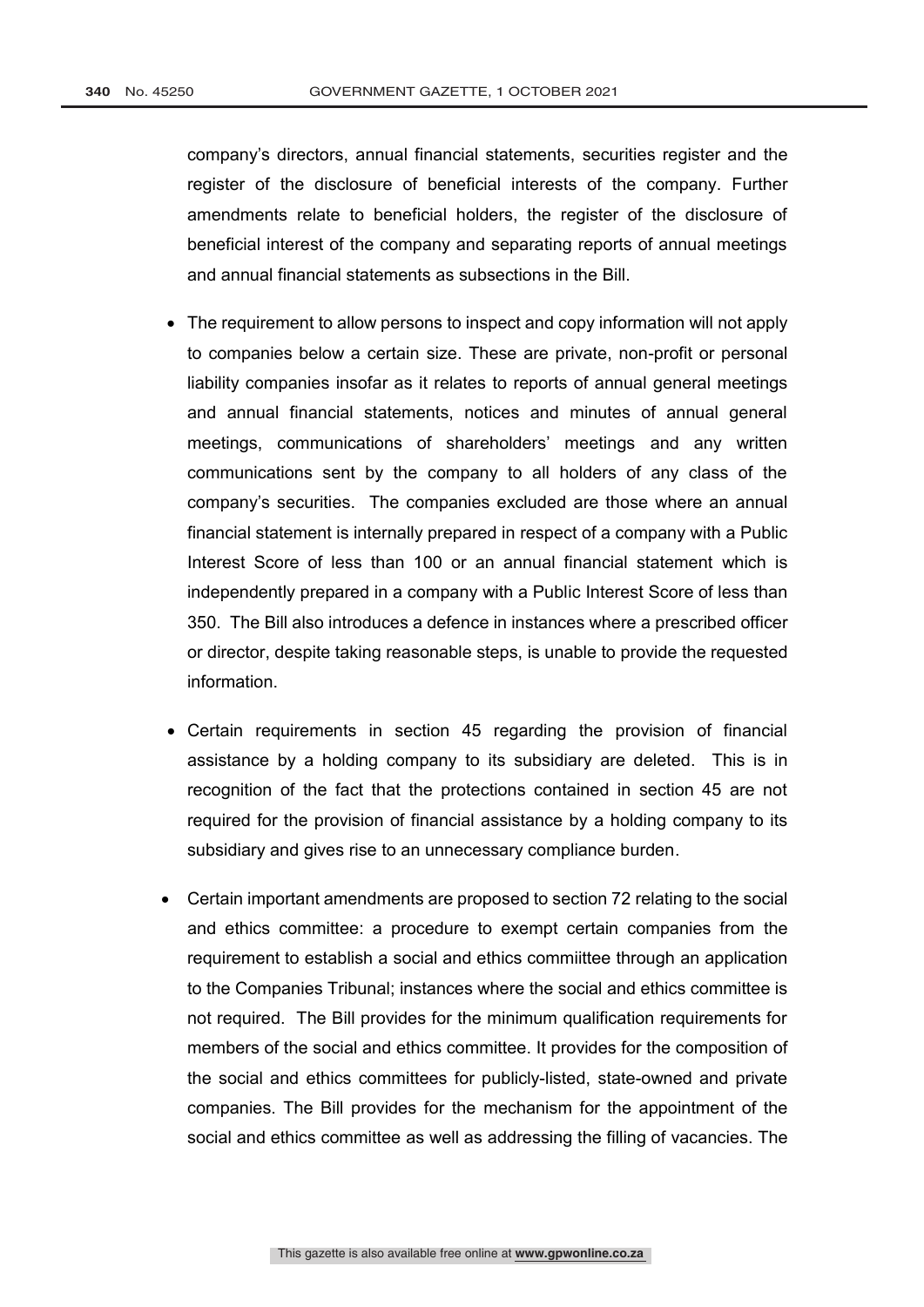Bill clarifies the status of the social and ethics committee report and requirements relating thereto including its presentation to shareholders. The report requires approval by means of an ordinary resolution of shareholders. The Bill provides for the consequences of failing to achieve the approval of shareholders and the process to be followed. One of these consequences includes a requirement that the social and ethics committee must engage with shareholders who voted against the report and who are willing to engage on the vote. Furthermore, the Bill provides that within four months, a public company must publish a statement on its website and the Stock Exchange News Service which shall form part of the committee report. Such statement must include the steps taken to engage with the dissenting shareholders, the outcome of such engagement and the actions that will be taken by the company to address the issues raised by the dissenting shareholders. Such a statement must be presented at the next annual general meeting.

- The amendment in section 90 clarifies when a company which is required to have annual financial statements audited, is also required to appoint an auditor.
- The provisions of section 92 of the Act are amended to reduce the cooling-off period relating to auditors from 5 years to 2 years. The introduction of mandatory audit firm rotation which commences in 2023, makes this an important amendment.
- Section 118 of the Act deals with the jurisdiction of the Takeover Regulation Panel (the "Panel") in respect of private companies. The existing provisions are irrational and impractical and significantly increase the work load of the Panel. The Panel submitted that the link to section 84(1)(c) should be removed, mainly on the basis that this section and Regulation 28 refer to factors such as employment and public interest score that the Panel considered to be outside its jurisdiction.
- Section 135 of the Act contains a proposal for an amendment in respect of postcommencement finance in business rescue. Certain service providers are precluded by virtue of the statutory moratorium applicable during business rescue from recovering disbursements to third parties. This is manifestly unfair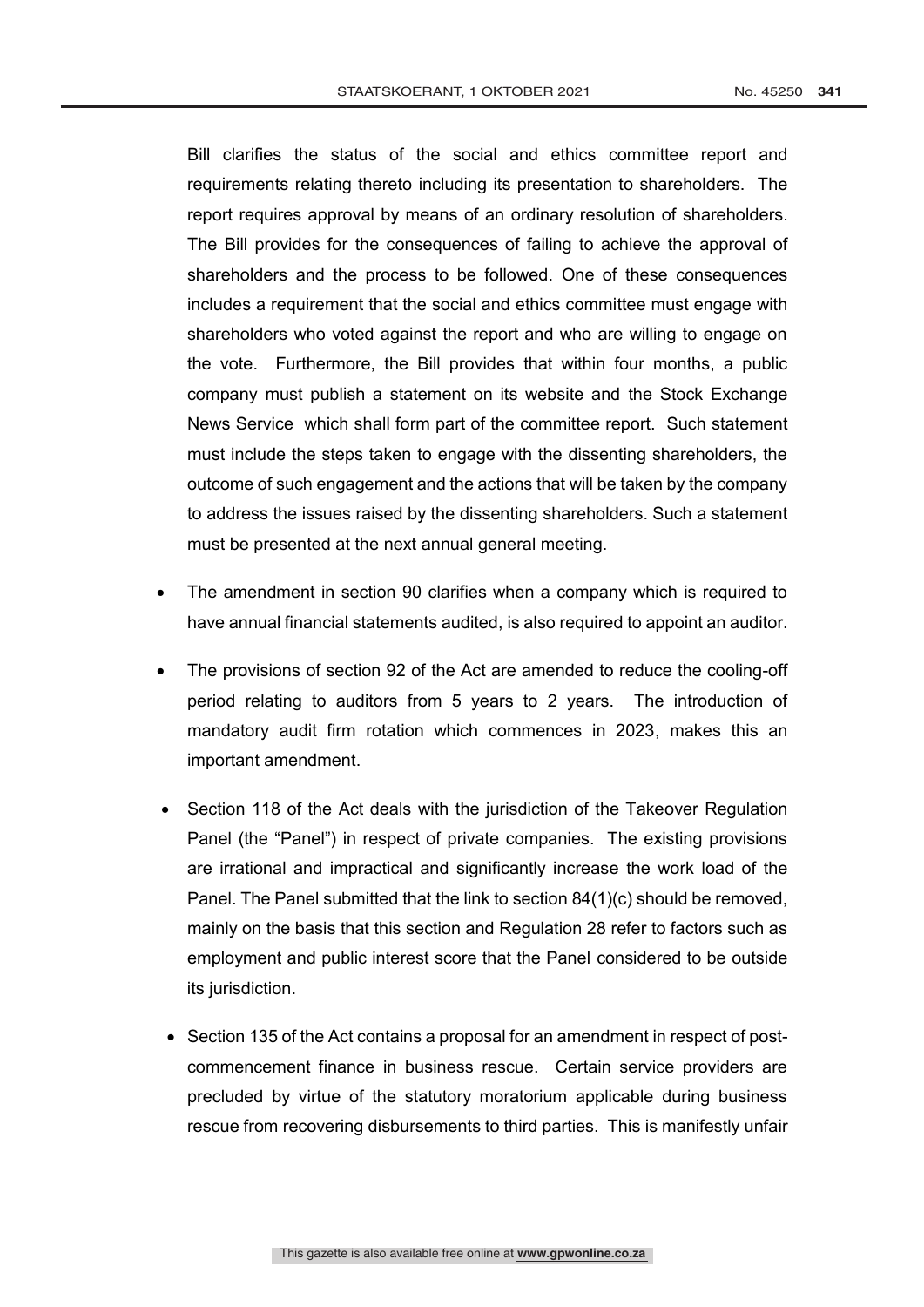for example to landlords who have to incur costs for utilities such as rates and taxes, electricity, water, sanitation and sewer charges. Failure to provide for these charges can lead to the failure of the business rescue process. By virtue of the proposed amendment, the amounts will be regarded as postcommencement finance and enjoy the relevant preferential ranking.

- Administrative provisions applicable to the Companies Tribunal require the amendments set out in the Bill.
- Provision is made for the judicial rectification of invalid or irregular issue of shares. This provision was contained in the prior Companies Act of 1973 and was inadvertently not carried forward into the Act.

All the changes described above in paragraph 2.2 of this document have been supported by the Nedlac parties.

2.3 In addition to the various changes described above, the Bill also makes provision for changes in two areas that have been the subject of extensive discussions between the business and labour constituencies, together with government representatives. These relate to the reporting of remuneration within companies and policies connected thereto; and the disclosure of the accurate holdings of the owners of beneficial interests in companies. As these matters affect significant policy issues, they are set out in greater detail in sections 3 and 4 below.

## 3 **REMUNERATION REPORT**

3.1 Excessive remuneration particularly at the highest levels of a company is a matter of great concern internationally including a number of important foreign jurisdictions. Literature internationally on this topic, as well as the inequity of significant pay gaps between the top and bottom levels of a company, abounds.

The factors giving rise to these concerns are to an extent responsible for the significant levels of inequity in society. Conventional wisdom internationally is that these levels of inequity in society are unsustainable in a post-covid world.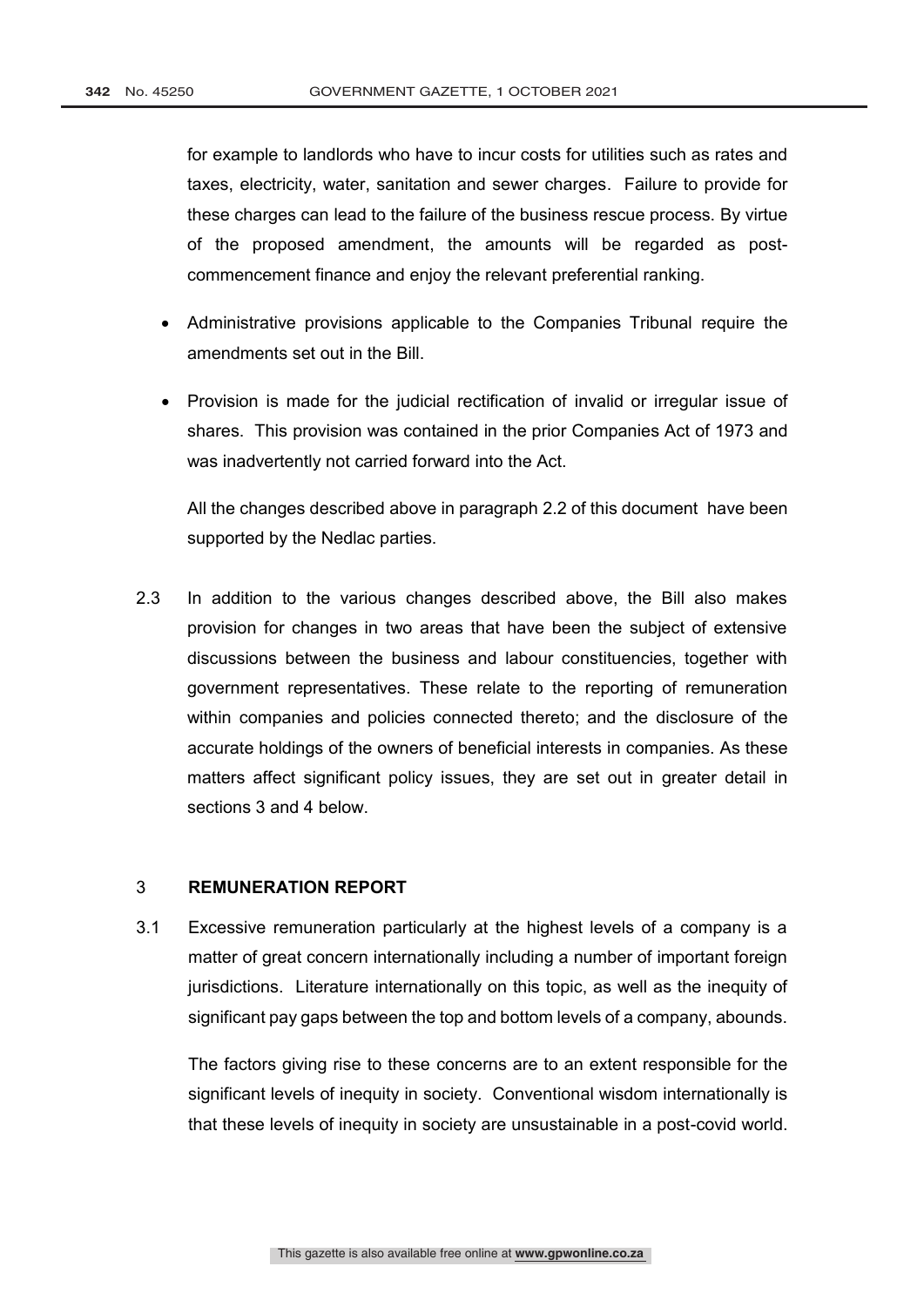The concerns internationally about inequity in society is even more relevant, and has even greater resonance, in South Africa which is one of the most unequal societies in the world. In order to address these concerns, the Bill makes provision for significant augmentation in the levels of disclosure of executive remuneration. This follows international trends.

It may be observed that disclosure as a regulatory mechanism in the context of executive remuneration is indeed powerful for a number of reasons including –

- (i) it provides shareholders with an effective means of responding to dissatisfaction of excessive remuneration; and
- (ii) it has the so-called shrinking effect which induces the boards of companies and senior executives to refrain from awarding and receiving excessive remuneration for fear of the adverse reputational consequence.
- 3.2 During the course of discussions at Nedlac on the Bill, the matter of wage ratios and the status of remuneration reports was raised and a number of proposals were made. The discussions focused on what an appropriate package of measures would entail that provided for disclosure of information coupled with greater rights for shareholders at annual general meetings in respect of remuneration reports. Based on the outcome of the discussions with representatives of business and labour, amendments were drafted for inclusion in the Bill. The Bill requires that certain categories of companies disclose information relating to the remuneration of directors and prescribed officers and the pay gap between directors and workers in their annual financial statements and annual reports. The Bill also provides shareholders with better tools to respond to how remuneration issues are dealt with in companies.
- 3.3 The Bill, in section 30, provides that where remuneration and benefits are received by company directors or prescribed officers, such directors or prescribed officers must be named in the annual financial statements. This is,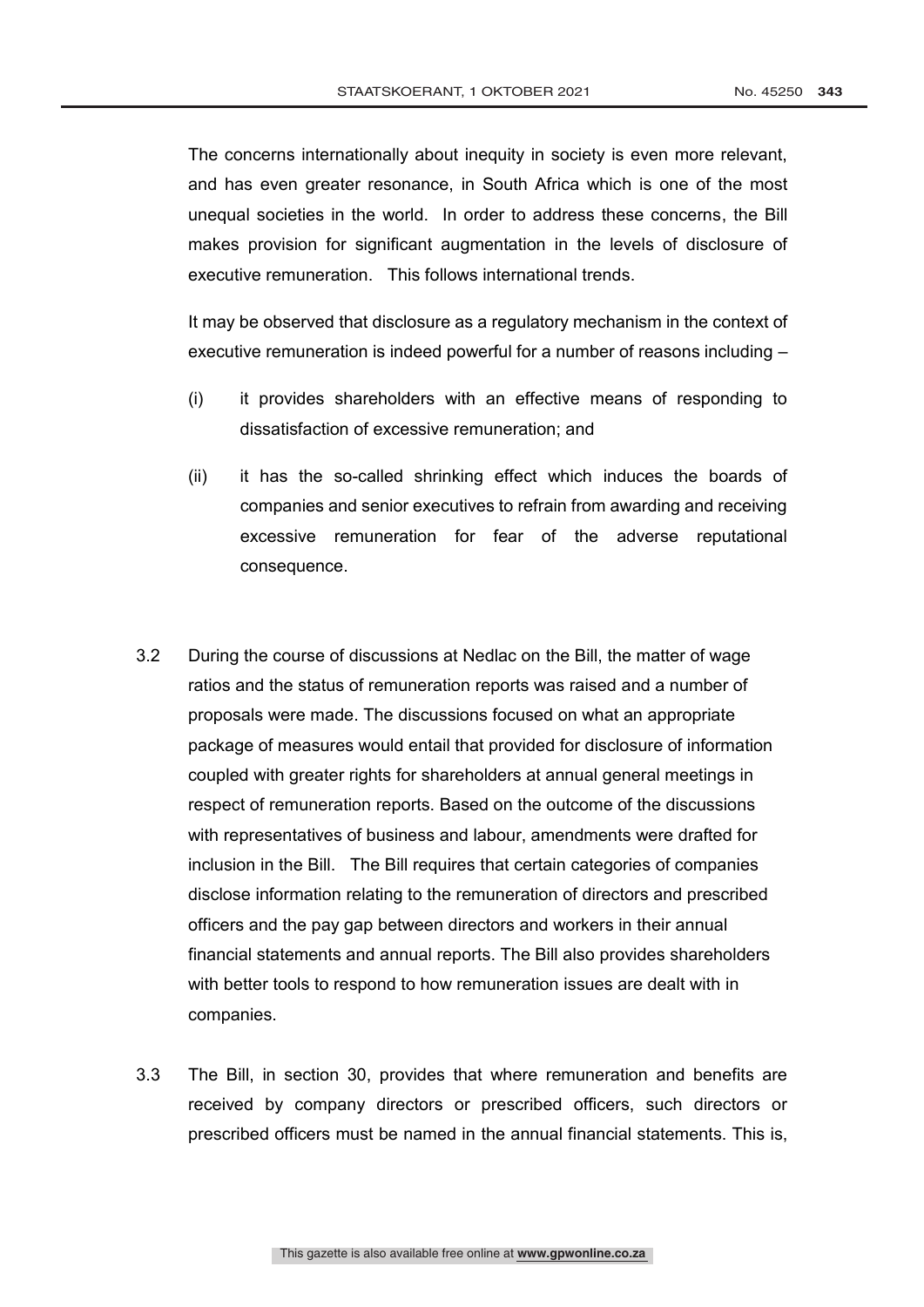however, limited to companies that are required in terms of the Act to have their annual financial statements audited. Research presented by Business Unity South Africa (BUSA) showed that it is common practice in a number of jurisdictions to require disclosure of remuneration for specified senior executives positions. This was reported to be the practice in the European Union, the United Kingdom and Australia. While disclosure of executive remuneration was mostly limited to executive directors, it has been expanded in the United Kingdom to include the CEOs and Deputy CEOs. In Australia, disclosure is in respect of executive directors and specified executives.

- 3.4 The Bill further proposes the insertion of a new section, section 30A, obliging public companies and state-owned companies to prepare and present a directors' remuneration report for approval by the board of the company. This section prescribes the format and content of the report, its presentation to shareholders at an annual general meeting and the consequences following the failure of the report to obtain the required shareholder approval .
- 3.5 A remuneration policy report should be presented at an AGM for approval by ordinary resolution. Once approved, such policy would only have to be presented every three years or whenever material changes are made thereafter. Should a remuneration policy not be approved, it must be presented at the next AGM, until approval is obtained. Changes to the policy may only be implemented once shareholders approve it.
- 3.6 In an implementation report, a company would have to publish details of the remuneration and benefits received by each director or prescribed officer. Much of these details are already required in companies' annual financial statements.
- 3.7 Companies will now also be required to publish details of their highest paid employee, their lowest paid employee, their average remuneration, their median remuneration and the gap between the top 5% highest paid and the bottom 5% lowest paid employees.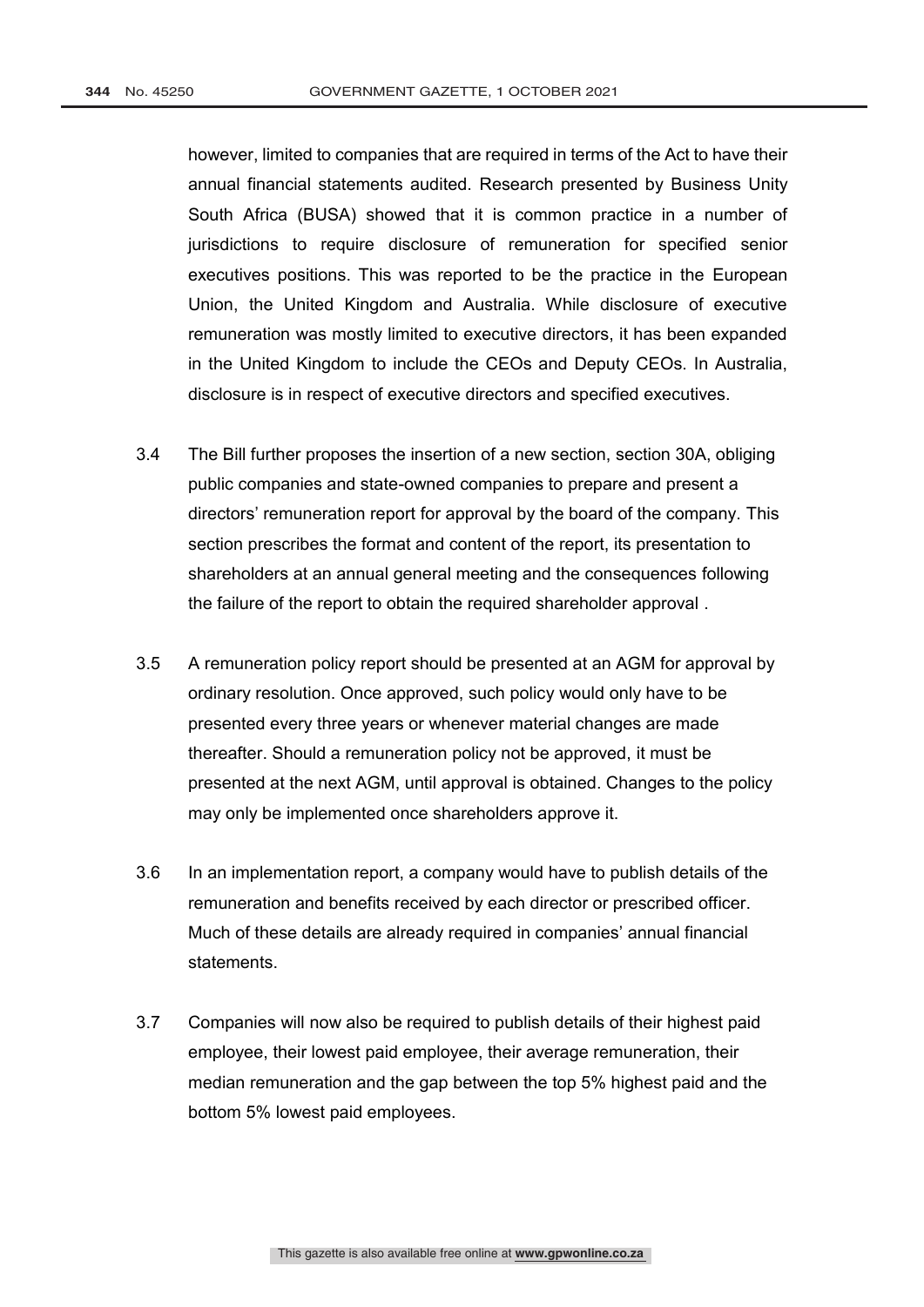- 3.8 The remuneration implementation is required to be approved by ordinary resolution by shareholders at an AGM. Where this does not happen, the remuneration committee must explain at the next AGM how the concerns of shareholders have been addressed and the non-executive directors that serve on the remuneration committee shall be required to be ineligible for reelection.
- 3.9 The Bill attempts to strengthen the remuneration report provisions to provide more information to shareholders and stakeholders on the motivation for the remuneration of directors and prescribed officers, for transparency, accountability and good governance purposes.
- 3.10 The amendments proposed in the Bill are also required to tackle the injustice of excessive pay. The pay gap has been a historical challenge in South Africa and a contributor to the country's inequality. Following this amendment, the Act will allow for stronger shareholder governance on excessive director pay and for companies, shareholders and stakeholders to be aware of and, if necessary, address unsustainable pay discrepancies.
- 3.11 Based on research results presented to Government by BUSA that showed that in most countries, a distinction is made between the requirement for shareholders voting on the remuneration policy and voting on the implementation report, a similar requirement has been included in the Bill. The Bill also follows the example of many other countries where the remuneration policy is only tabled for shareholder approval every three years or when a material change is made.
- 3.12 To ensure greater transparency, the Bill requires improved disclosure of remuneration and wage differentials in companies. The issue of disclosure has become a critical theme in global corporate governance debates, and it is evident that the trend is towards greater disclosure.
- 3.13 The proposals for greater transparency and for publication of the pay gap are also in line with a number of private and other initiatives across the world. It is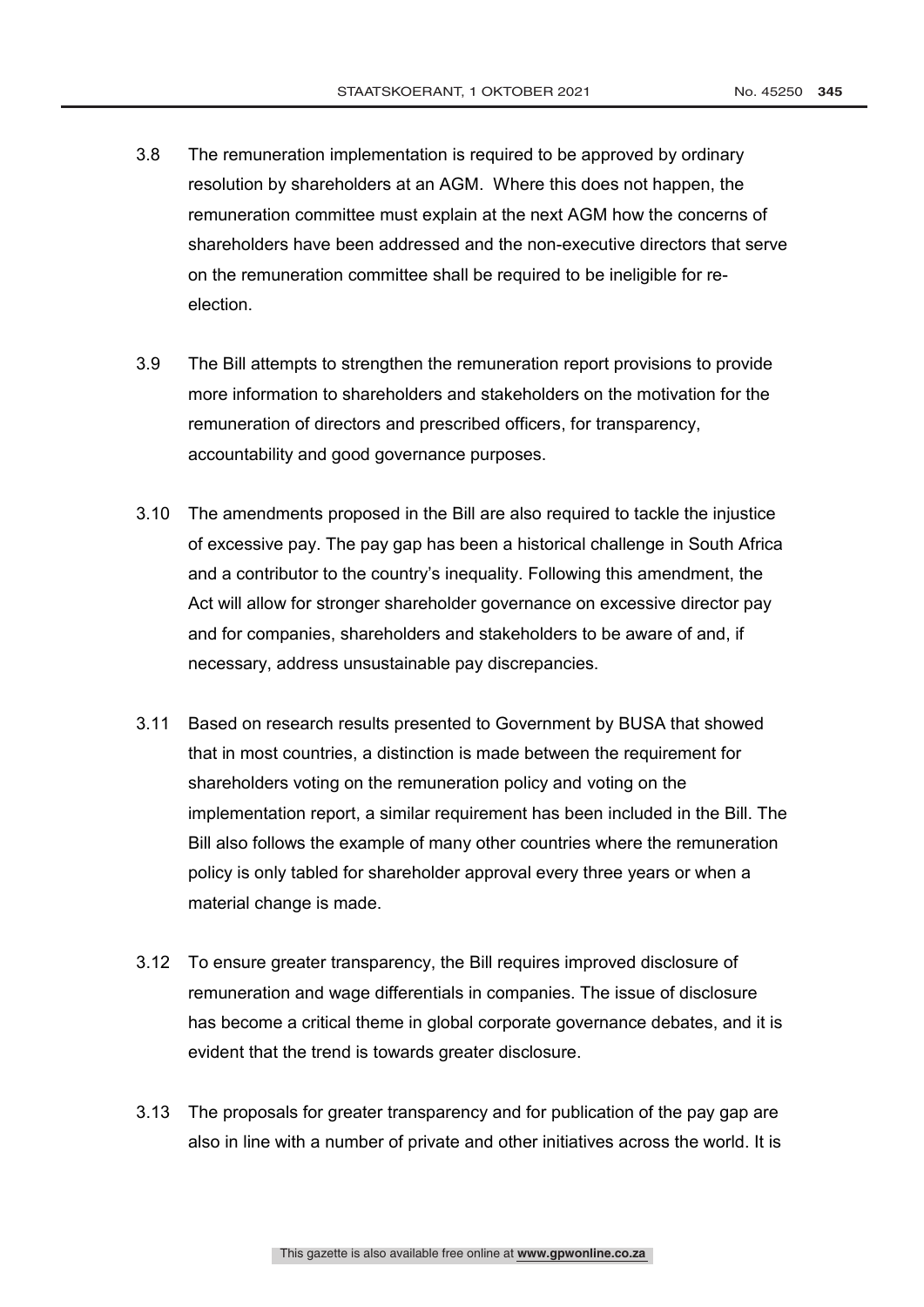noted that the King IV Report on Corporate Governance for South Africa states that "the remuneration of executive management should be fair and responsible in the context of overall employee remuneration. It should be disclosed how this has been addressed. This acknowledges the need to address the gap between the remuneration of executives and those at the lower end of the pay scale". Disclosing executive remuneration and the pay gap can help companies and shareholders assess whether directors' remuneration is "fair and responsible".

- 3.14 More countries have, in recent years, introduced new or revised regulatory requirements to strengthen reporting and disclosure requirements. According to research presented by BUSA at Nedlac, Ireland and the United Kingdom, for example, introduced such requirements in response to the revised European Union's Shareholder Rights Directive which was aimed at encouraging a higher standardised level of disclosure and greater accountability over directors' pay. According to this research, it does not only target listed companies. In the United Kingdom, large private companies are now also required to make certain governance related disclosures in an annual report.
- 3.15 Recent years have seen significant shareholder dissatisfaction over pay and multiple instances where large numbers of shareholders have voted against remuneration reports. In the last year, the remuneration policies of several large listed companies have not received 75% shareholder support. Under current practices, except for boards committing to discuss the matter with disgruntled shareholders, shareholders do not have sufficient mechanisms to address their grievances.
- 3.16 Introducing a requirement for approval by ordinary resolution on a remuneration implementation report will entail a binding vote with consequences, should shareholders be dissatisfied. This is in line with practices seen in Australia where directors have to resign after successive votes against the remuneration report and in the United Kingdom where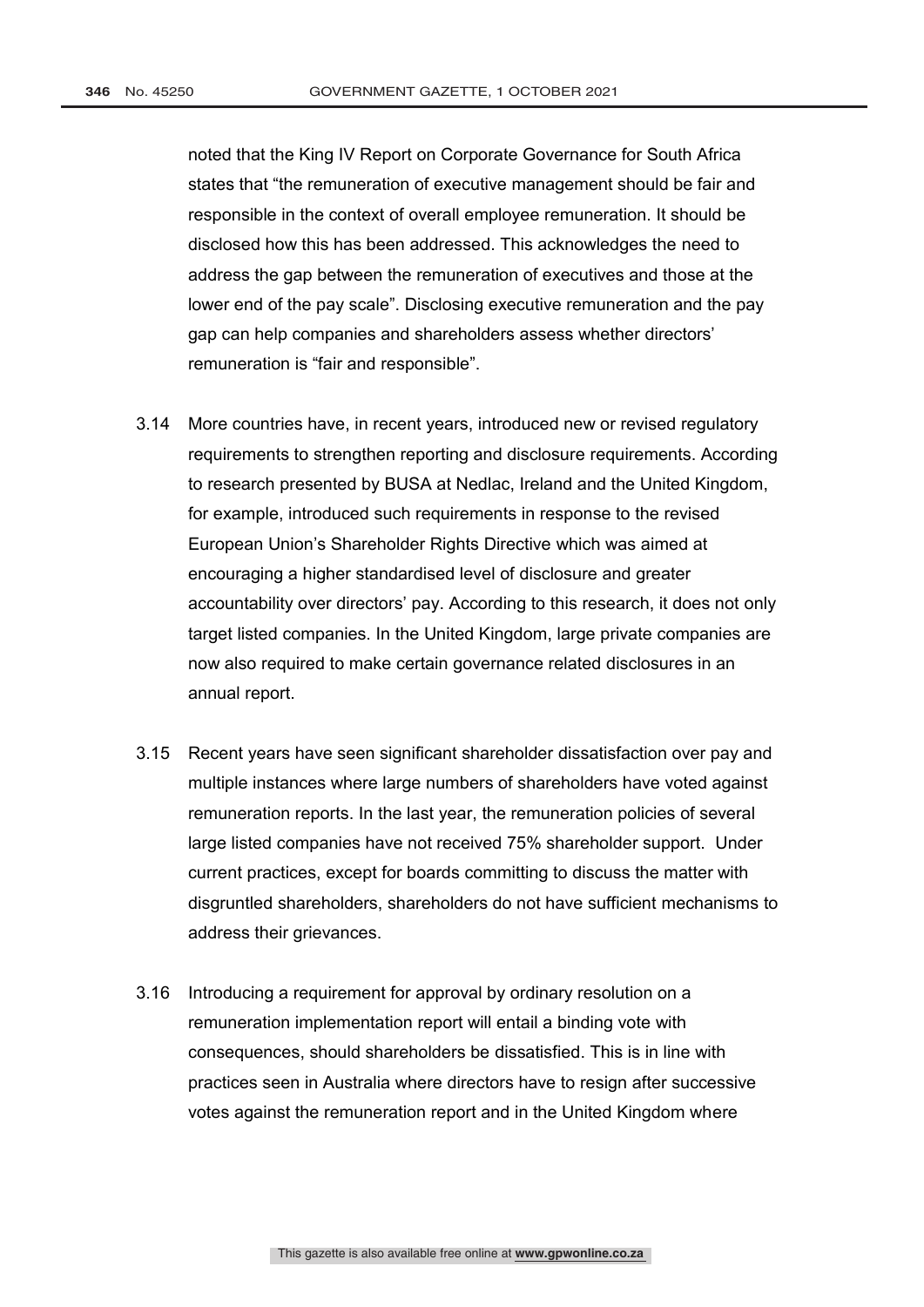successive votes that fail mean the composition of the remuneration committee changes.

- 3.17 The approach in the Bill does not go as far as the legal provisions in Australia, where the Corporations Amendment (Improving Accountability on Director and Executive Remuneration) Act of 2011 requires that only 25% of shareholders are required to vote against the remuneration report. The Bill proposes an ordinary resolution, meaning 50% of shareholders need to vote against the remuneration report for the provisions of the Act to be triggered. In addition, unlike Australia, the Bill does not create a requirement for the entire board having to stand for re-election. This was also done to take into account concerns raised by the business representatives at Nedlac. It should be noted however that the proposed amendment is stronger than Australia as it does not require dissenting votes for two consecutive years. Unlike Australia, the process set out in the Bill is also less complicated.
- 3.18 Regarding the requirement in the Bill to disclose pay ratios, this is in line with practices seen in other jurisdictions. For instance, in August 2015, the United States' Securities and Exchange Commission adopted a rule, in terms of its Dodd-Frank Wall Street Reform and Consumer Protection Act, which requires a public company, from January 2017, to disclose the ratio of the compensation of its chief executive officer (CEO) to its employees. The Securities and Exchange Commission's objective was to provide shareholders with information they can use to evaluate a CEO's compensation.
- 3.19 A wide range of sources point to the unusually wide inequalities in remuneration in the formal sector in South Africa compared with the rest of the world. Analysis of Statistics South Africa data in the annual Labour Market Dynamics survey shows that inequality in pay contributes as much to overall income inequality as joblessness. According to PwC's regular survey of executive remuneration, the median pre-tax package for a CEO of a listed company was R5,2 million in 2020, and after-tax it was R2,8 million. That was 100 times the national minimum wage. The PwC found that the median pretax package for CEOs was 35 times the median pay for unskilled workers in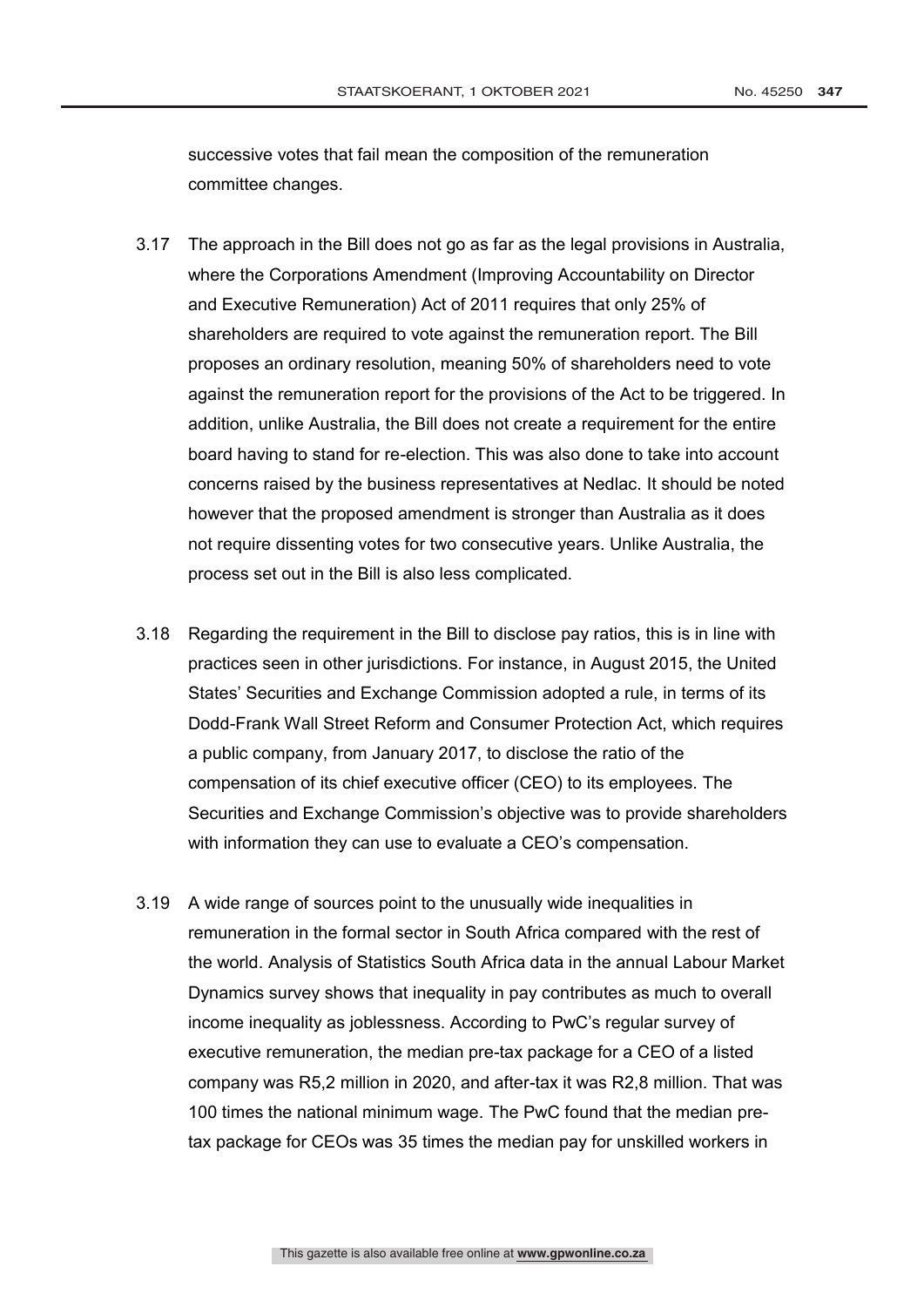.

big business. This finding used information from the PwC wages survey, however, which indicated substantially higher wages for ordinary workers than official surveys. 2 According to Statistics South Africa's Labour Market Dynamics survey for 2019, the median pay for all formal workers was virtually the same as the national minimum wage, which would mean it was around 1% of the median pre-tax pay for CEOs of listed companies. For workers in companies with over 50 employees, pre-tax remuneration for CEOs was 95 times the median wage. $^3$ 

- 3.20 This kind of inequality underpins much of the well-known workplace conflict in South Africa. The proposed publication of indicators of pay differentials will empower shareholders and other stakeholders to see trends and, where warranted, propose changes. There are complex considerations on the appropriate pay-regime that should apply in a particular company; and due note should be taken of the need to attract and retain the best skills for domestic firms. The Bill does not seek to propose what the ratios between executive and worker pay should be; instead it proposes transparency and empowers shareholder voting to be more effective than is currently the case. There is no question, however, that there is widespread public concern about existing pay practices and the current regulatory regime. As a recent Business Day editorial put it bluntly, "It is common knowledge that the wage gap in SA is a yawning one... This is mainly a product of SA's apartheid history which elevated the salaries of white executives to stratospheric levels as well as a response to a skills shortage at executive level. The market for executives is a global one and to attract skills SA has to remain competitive. And once a norm within the market has been established for executive pay it tends to reproduce itself by creating expectations." 4
- 3.21 The amendments in the Bill have carried the support of BUSA and organised labour at Nedlac, with two exceptions, details of which are outlined below.

<sup>&</sup>lt;sup>2</sup> PwC. 2020. Executive Directors: Practices and Remuneration Trends Reports. 12<sup>th</sup> Edition. Page 22.  $3$  Calculated from Statistics South Africa. Labour Market Dynamics 2019. Electronic database.

<sup>4</sup> Business Day. 2021. "Editorial: Law on wage disclosure is a step towards greater equality." 21 May.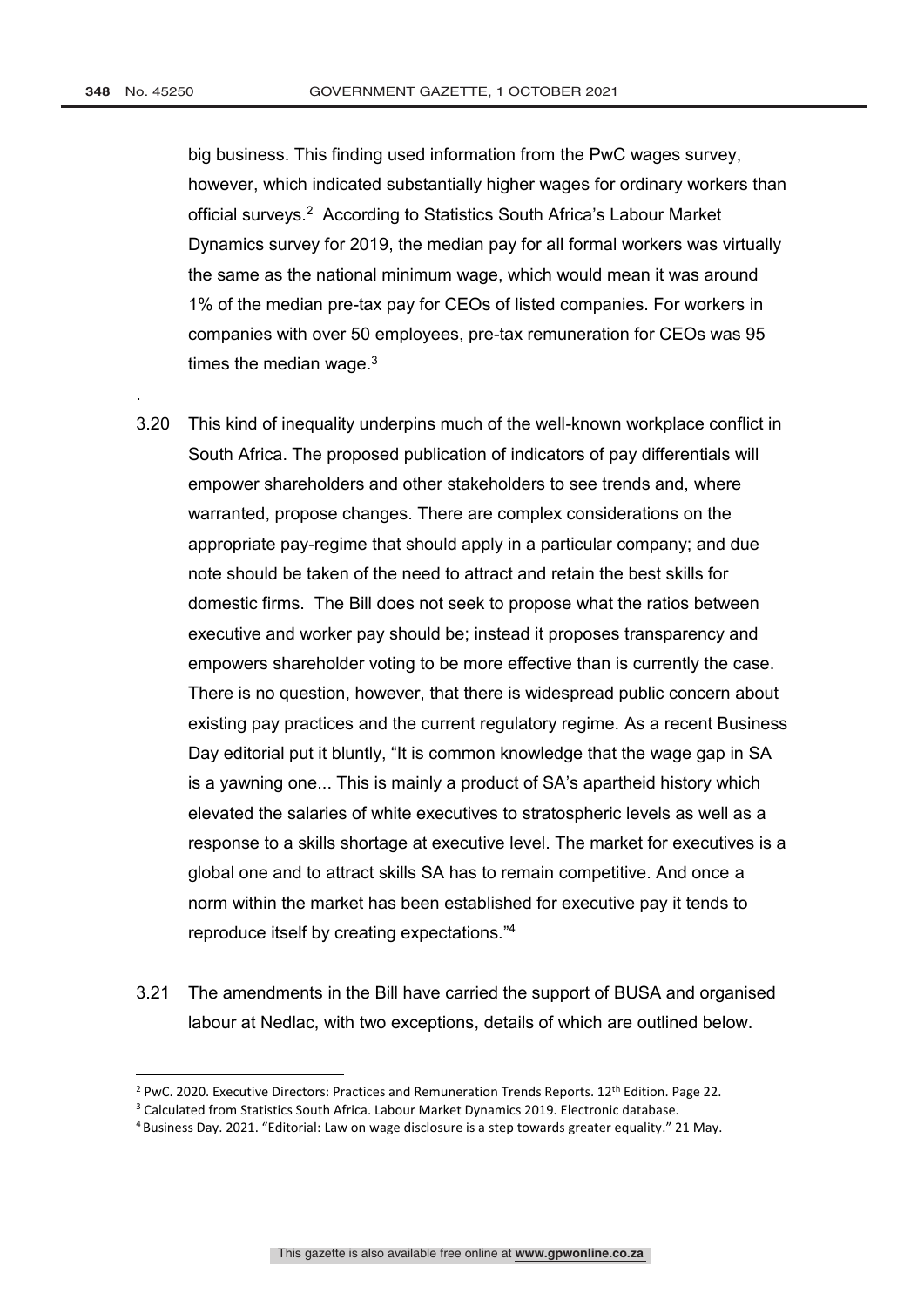- 3.22 First, as regards the vote on the remuneration implementation report
	- 3.22.1 one option, favoured by Business, was that this should be an advisory vote, and not binding. The motivation was that a binding vote would lead to a high turnover of directors and compromise expertise;
		- 3.22.2 a different option, which is favoured by Labour, is that the vote should be binding, and have the status of a special resolution (with 75% of shareholders having to approve the report), instead of by means of ordinary resolution (requiring 50% of shareholder approval).
- 3.23 Second, as regards the basis for the calculation of the ratio between the highest and lowest paid, BUSA and organised labour supported the principle of disclosure of wage differentials, including the appropriate ratio to be used, namely the remuneration of the top 5% highest paid and the top 5% lowest paid employees. There is as yet no consensus between the business and labour constituencies on the definition of 'remuneration'.
	- 3.23.1 the option favoured by Business is for "on-target remuneration" of executives to be used to take away peaks and valleys caused by the payment of certain bonuses and allow for better yearly comparison;
	- 3.23.2 the option favoured by Labour is for the use of executives' actual annual remuneration. It believes that the actual remuneration received by executives should be used to show the real pay gap between the highest and lowest paid employee every year.
- 3.24 As noted, both the business and labour representatives at Nedlac support the proposals in the Bill on the publication of wage ratio information, with the exception of the specific areas mentioned above. However, a concern has been expressed to Government that a potential consequence of the disclosure requirement may be greater resort to outsourcing of the lowest paid employees, simply to improve company ratios. To address this, it has been suggested that disclosure of the salaries of sub-contracted employees who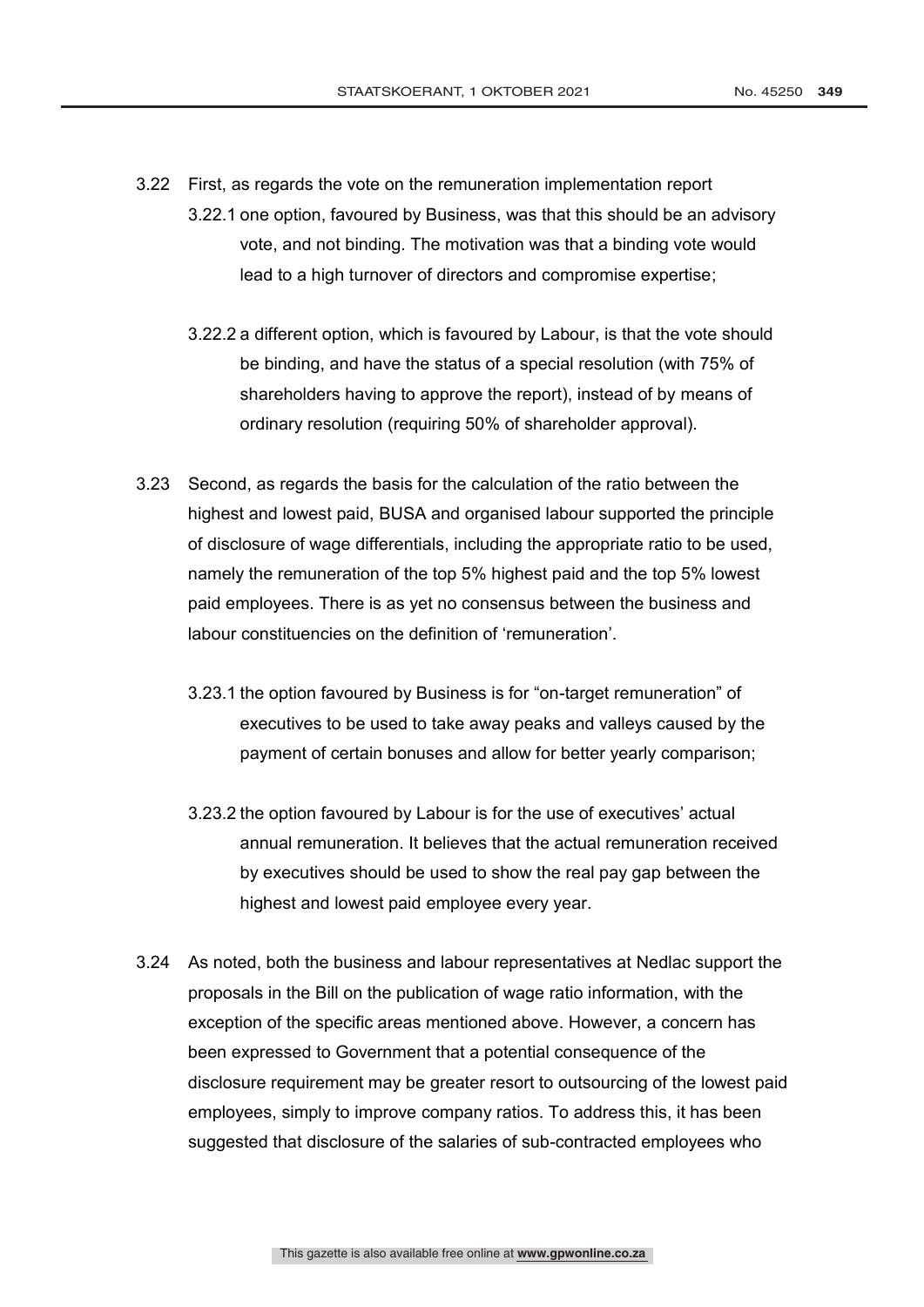perform most or all of their work for or in the firm concerned, should also be required. The Bill has not addressed this concern. Public comment on the concern raised as well as any proposals to address and remedy the concern, would be welcome.

- 3.25 Consideration needs to be given as to whether ratios should reflect pre-tax or post-tax remuneration and public comment on this issue is also invited.
- 3.26 Comments from the public will be welcome on the overall approach to remuneration in the Bill, the various provisions proposed as well as on the issues set out in 3.23, 3.24 and 3.25 above.

## **4. BENEFICIAL OWNERSHIP**

- 4.1 Transparency in respect of beneficial ownership reporting is becoming a matter of concern internationally. In both the United States and the European Union, efforts have been made to address the matter of the identity of the holders of the beneficial interests in a company.
- 4.2 The purposes of the Companies Act include "encouraging transparency and high standards of corporate governance as appropriate, given the significant role of enterprises within the social and economic life of the nation" (section 7(b)(iii)). The access and transparency provisions in the Act help to provide oversight, including by customers, suppliers, workers, the media and the public. It allows these parties to shield themselves from risk, help identify misstatement, fraud and corruption, and assist in compliance and law enforcement. From this perspective, the Act lacks adequate provisions to allow for the establishment of the identity of true owners of companies. The Bill corrects this by providing for a definition of "true owner" and introducing several measures that companies will have to implement to establish and report their true ownership.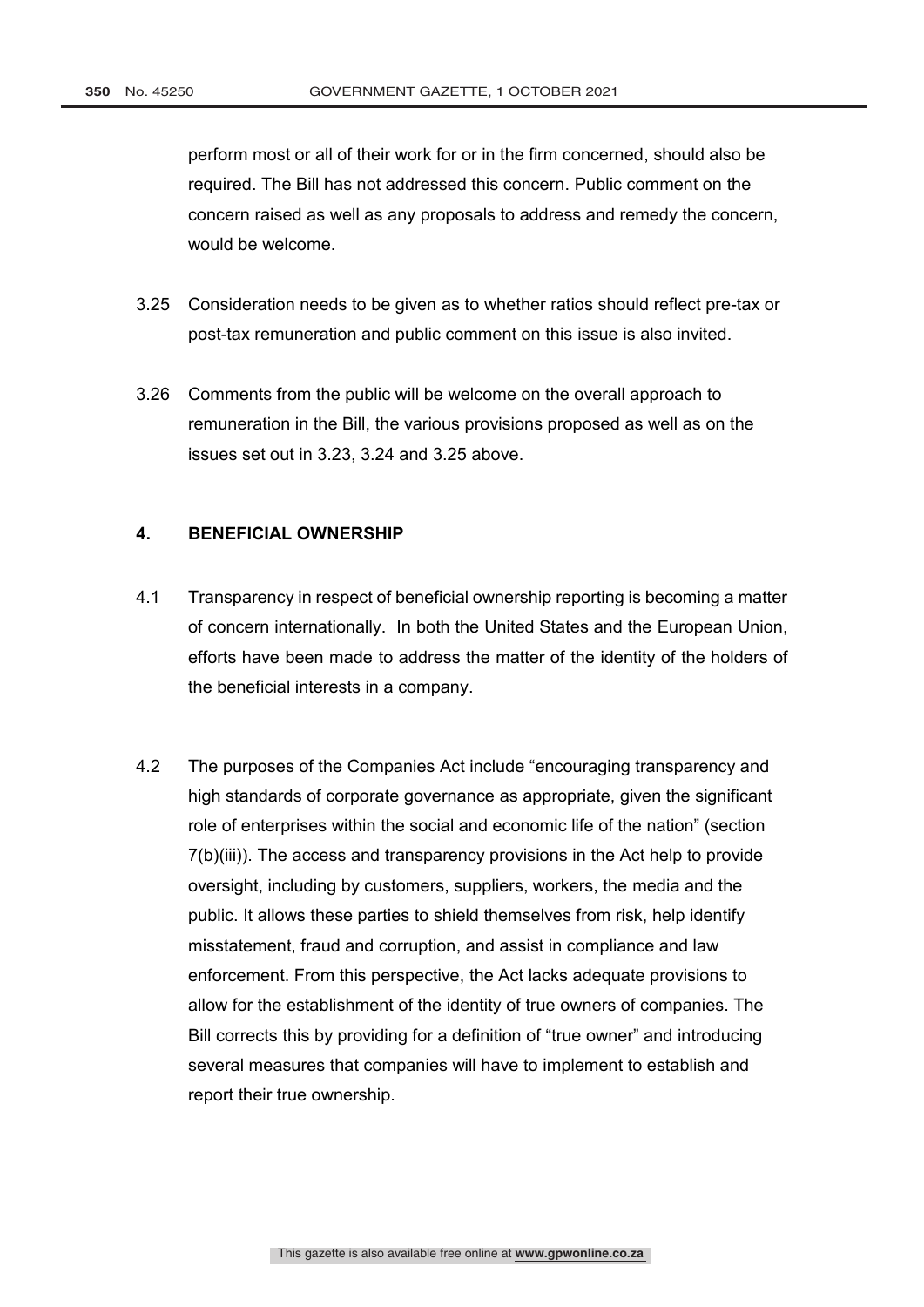- 4.3 A "true owner" is defined by the proposed amendments as a natural person who has the power to direct the registered holder of a share with regard to the share or who ultimately benefits from the shareholding. In terms of the proposed definition in the amendments, only a natural person can be a true owner,. The identification of the true owner is very complex. It is part of the broader objective of identifying the holders of beneficial interests in the company. The Bill proposes several amendments to section 56 of the Act in an endeavour to identify the true owner more effectively.
- 4.4 In terms of the current Act, unless a company knows the identity of all the persons who hold a beneficial interest in its shares the company must request registered holders of shares to disclose the identity of holders for whose benefit the shares are held. The proposed amendments to Section 56 will –
	- 4.4.1 place an obligation on companies to require from the registered share holder details of the identity of persons who hold beneficial interests.
	- 4.4.2 strengthen provisions requiring that companies establish and maintain a register of owners of beneficial interests in its shares.
	- 4.4.3 require companies to publish in its audited financial statements, details of all persons who alone or in the aggregate hold beneficial interests amounting to 5% or more of the total number of shares of that class.
	- 4.4.4 strengthens the provisions for registered shareholders to disclose to companies who holds beneficial interests in its shares.
- 4.5 In terms of the current Act, a company may request holders of shares to disclose the identity of the ultimate beneficial-interest holders, that is the juristic persons or nominees for whose benefit the shares are held. The Bill seeks to ensure transparency not only around this first tier of beneficial holders (or all nominee arrangements in the security register) but also to require that companies reveal the ultimate beneficial owners. This is the overall objective of these sections of the Bill.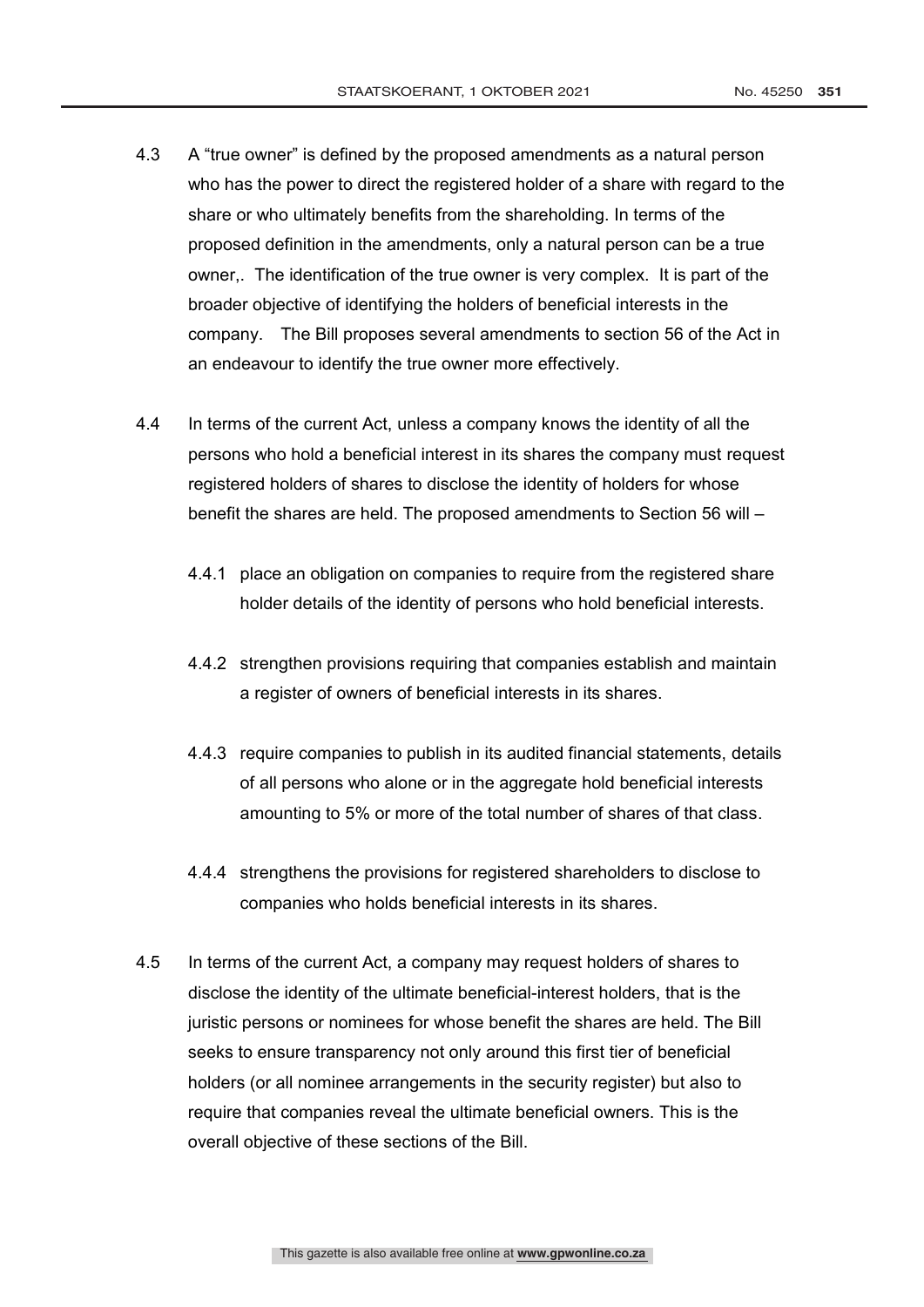- 4.6 The definition of "true owner" in the Bill is in line with the amended Financial Intelligence Centre Act (FICA).
- 4.7 It also aligns with that of the Financial Action Task Force (FATF), the intergovernmental body that develops and promotes policies to protect the global financial system against money laundering, terrorist financing and the financing of proliferation of weapons of mass destruction. The FATF states "beneficial owner refers to the natural person(s) who ultimately owns or controls a customer and/or the natural person on whose behalf a transaction is being conducted. It also includes those persons who exercise ultimate effective control over a legal person or arrangement."
- 4.8 There are a multiplicity of reasons supporting legislative measures to determine the ultimate owners of beneficial interests in a company. Fraud and tax evasion can thrive when company ownership is opaque. Company ownership arrangements can be misused for illicit purposes and other crimes including money laundering (proceeds of corruption) and terrorism finance.
- 4.9 To overcome this, authorities and the public need to know not only who the registered shareholders of a company are, but also whether they hold those shares on behalf of others, and, in the case of owners that are companies or trusts, who ultimately own the beneficial interest in those shares.
- 4.10 European Union countries, among others, have made significant strides in requiring beneficial ownership data to be disclosed by companies, and making it public. Under the Fourth Anti-Money Laundering Directive of June 2017, all EU member states set up central registers of beneficial ownership. Under the Fifth Anti-Money Laundering Directive of April 2018, these were to be made public by early 2020.
- 4.11 The Group of Twenty's (G20) Global Framework for Tracing Beneficial Ownership requires members and affiliated countries such as South Africa to encourage beneficial owner disclosure in all their legislation governing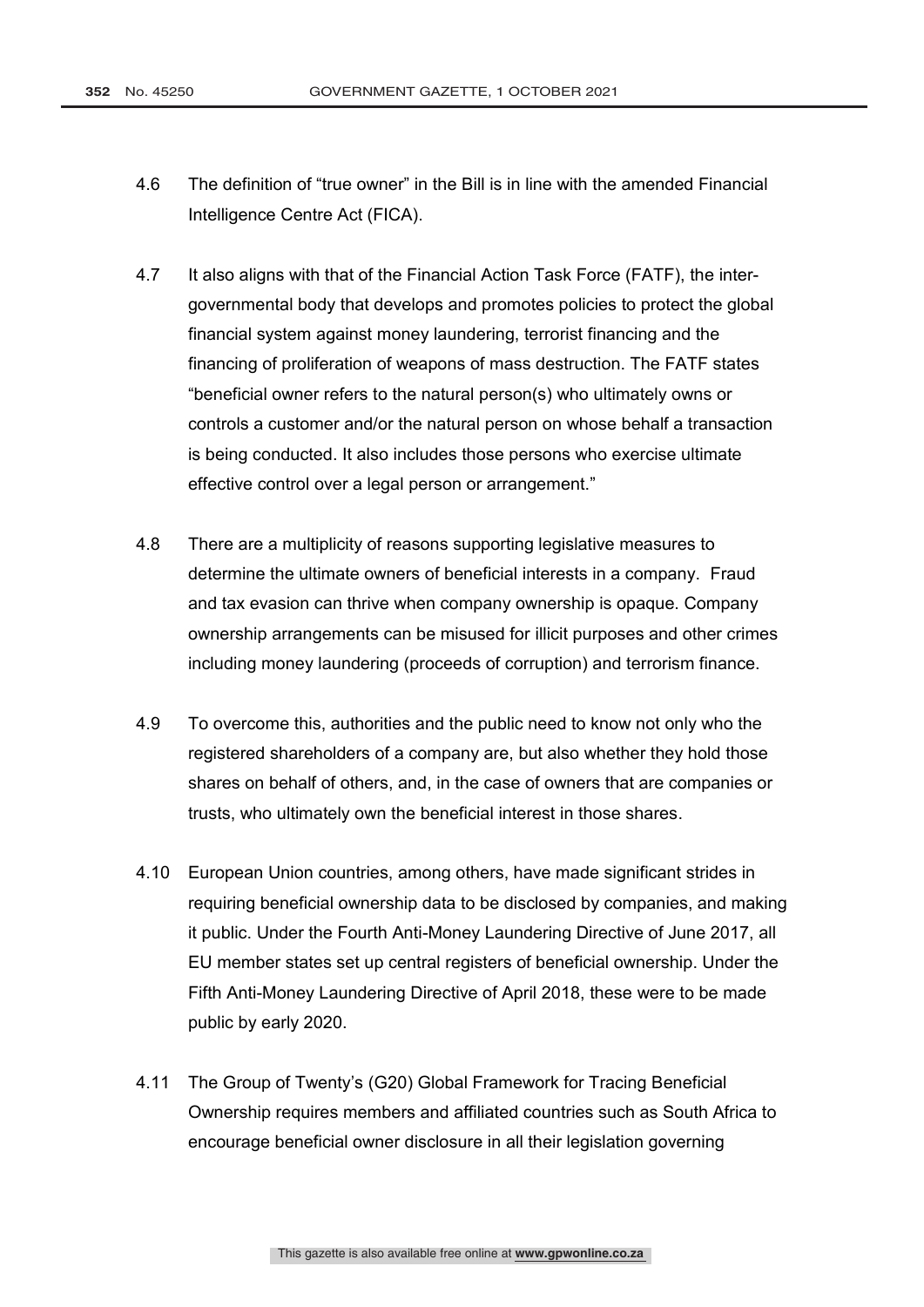business and investment institutions. Hence the SA Government has adopted the G20 High-Level Principles on Beneficial Ownership Transparency in October 2015 to prevent misuse of juristic persons and legal arrangements of ownership. This resulted in South Africa's action plan to align relevant legislation and to set up an Interdepartmental Task Team, in which the Department of Trade, Industry and Competition (**the dtic**) and the CIPC participate. Establishing and disclosing the true ownership of companies will increase transparency including in public procurement and allow government and the public to monitor government procurement spending.

- 4.12 Several other amendments contained in the Bill sets out the details of the system to establish the ultimate holders of the beneficial interests in a company.
- 4.13 The current Act does not compel companies to request from holders of their shares to disclose the identity of the holders of the beneficial interests. It states that a company that suspects that shares are held for the beneficial interest of others "may" require the registered or suspected beneficial owners to declare the true state of affairs. The Bill intends to change this by closing the loophole of "don't ask, don't tell" and changing the "may" to "must", requiring companies to procure this information.
- 4.14 Following a request from the business representatives at Nedlac for the Bill to prescribe the frequency of such requests by companies, a provision has been inserted that companies must require this information from registered shareholders once every quarter, in instances where a company does not know the identity of all the persons who own beneficial interests in the company.
- 4.15 It is recognised that ultimate beneficial ownership by an individual may be held either by a single nominee or through multiple nominees holding smaller levels of shares. The distinction was made in the Bill between on the one hand, the company requesting information from shareholders and the shareholder disclosing such information to the company; and on the other hand, the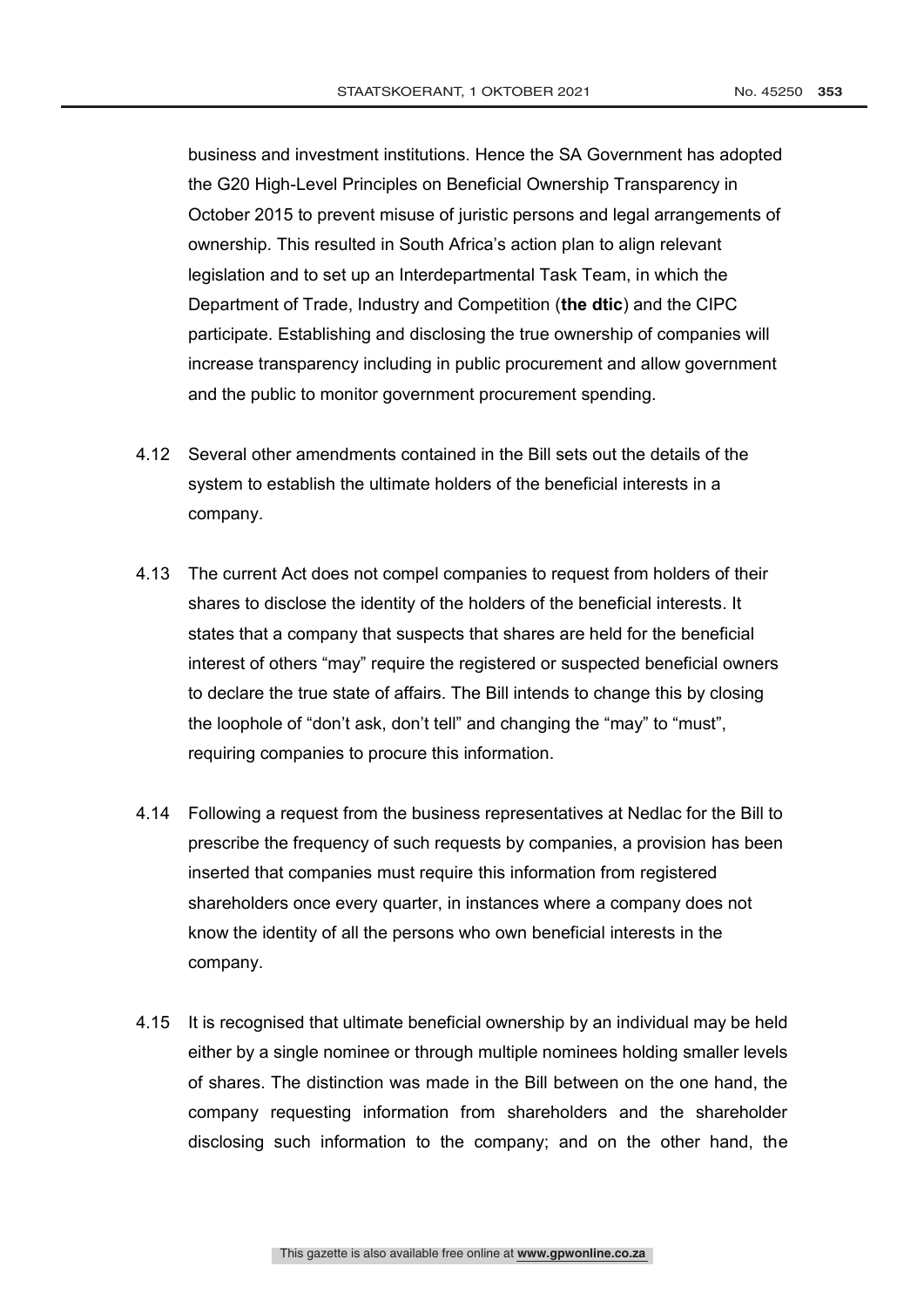company reporting or publishing the beneficial ownership information. The Bill requires that all beneficial ownership be requested by and disclosed to the company concerned, but that the company in turn be required to report/publish shareholding information only in instances where persons in the aggregate, alone or together with other persons, own 5% or more of the beneficial interests of the shares in a class.

- 4.16 Several of the early implementers of public beneficial ownership registers, including the United Kingdom and Ukraine, adopted a 25% threshold. This has been criticised as being too high. There appears to be increasing recognition internationally that the 25% threshold level leaves many relevant beneficial owners outside of the disclosures-net.
- 4.17 According to ownership transparency advocacy groups, a lower threshold for publication of information is in line with current international trends. A number of countries have applied lower thresholds recently including Argentina (1 share or above), Senegal (2%), Nigeria (5%), Paraguay (10%), Kenya (10%) and the Cayman Islands (10%).
- 4.18 At Nedlac, there is consensus between business, labour and government on the requirement on a company to *disclose/publish* information only in instances where the threshold of 5% or more is exceeded.
- 4.19 However, there are different approaches proposed as to when the requirement on companies to *request* true ownership should apply. Two options were identified for the scope of application of the provisions.
	- 4.19.1 the first option is that companies should only have to request information relating to true ownership from those shareholders with 5% or more shareholding of a company. The motivation given for this threshold is to avoid an undue burden on shareholders and firms, by only requiring meaningful levels of shareholdings to be subject to the provision of requiring the identity of the ultimate owners of the beneficial interests in those shares;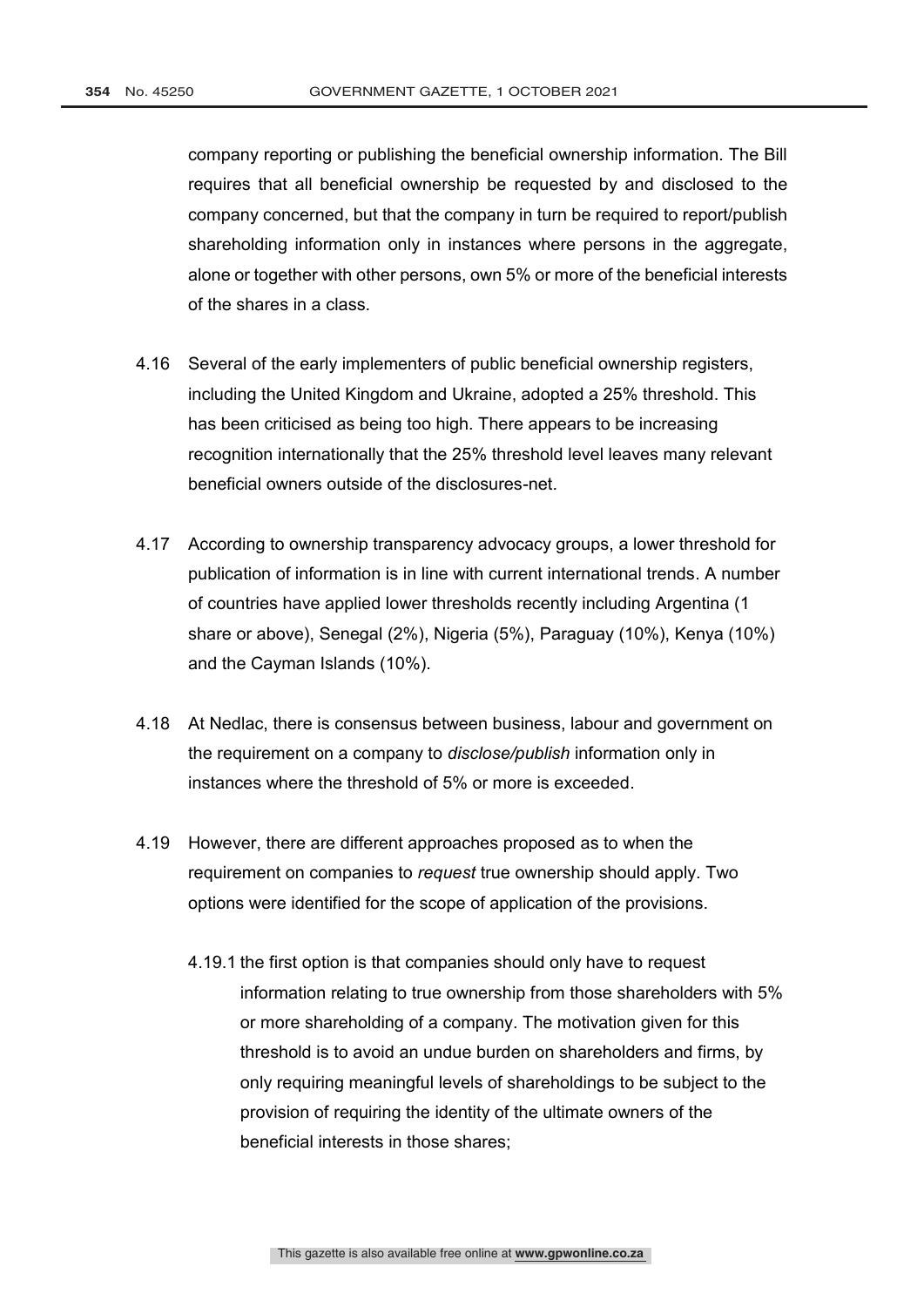- 4.19.2 a second option is to make such provision applicable to all shareholding. The motivation given is to avoid shareholders fragmenting their economic interest through multiple smaller shareholdings held through nominee companies.
- 4.20 Comments from the public will be welcome on the overall approach to beneficial ownership in the Bill but also specifically on the threshold for requiring information as to the identity of the holders of beneficial interests in the shares.
- 4.21 It should be pointed out that two other matters of importance in Company Law Reform are currently being addressed by Government and the SCCL. These are worker representation on company boards and the extension of directors' duties in favour of a multiplicity of stakeholders. These issues are not addressed in the Bill and will be dealt with in a further Bill to be introduced later this year after appropriate consultation.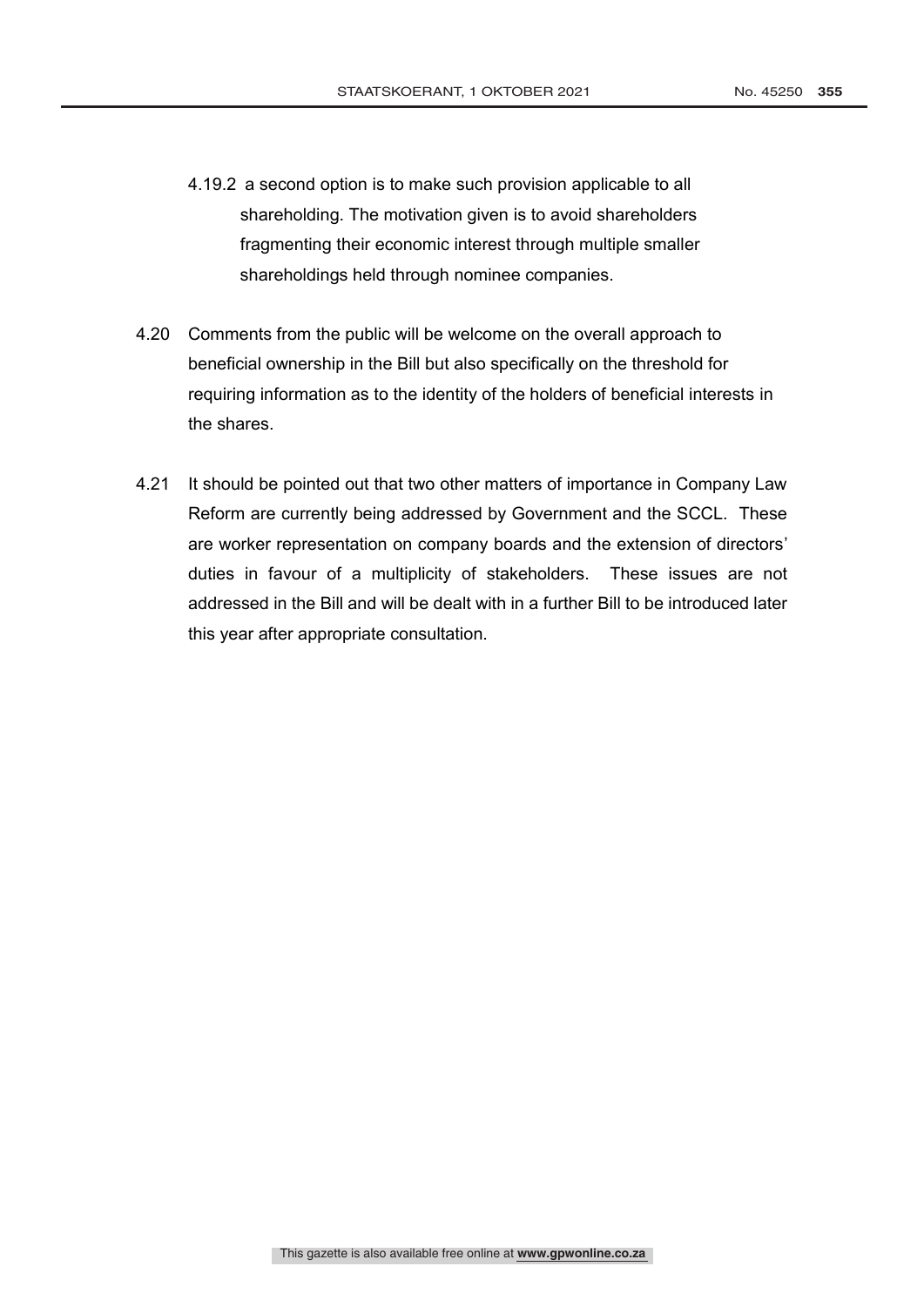### **PART 2: CLAUSE BY CLAUSE DESCRIPTION OF THE BILL**

The purpose of many of the proposed amendments is to overcome difficulties , based on the experience of practitioners, identified since the implementation of the Act and the regulations as from May 2011. It further seeks to tackle disclosure of wage differentials in companies and enhance transparency in ownership of companies' shares and financial records. Furthermore, the Bill intends to align the Act with modern international corporate trends.

The section below contains a clause by clause summary of the provisions in the Bill, with a brief explanation for each provision.

#### **Clause 1**

Clause 1 of the Bill inserts the definitions of "B-BBEE Act", "B-BBEE Commission", "Treasury Regulations" and "True Owner" into section 1 of the Act, to enhance the interpretation of the principal Act. Furthermore, the clause proposes an amendment to the definition of "securities" to include only shares and debentures.

## **Clause 2**

Clause 2 of the Bill proposes an amendment to section 16 of the Act by requiring that a Notice of Amendment will take effect 10 business days after receipt of the Notice of Amendment to the Memorandum of Incorporation, if the Commission, after the expiry of the 10 business days, has not endorsed the Notice of Amendment or has failed to deliver a rejection of the Notice of Amendment to the company with reasons.

## **Clause 3**

Clause 3 of the Bill proposes an amendment to section 25 of the Act by requiring the Commission to publish the notice filed by the company in a prescribed manner.

# **Clause 4**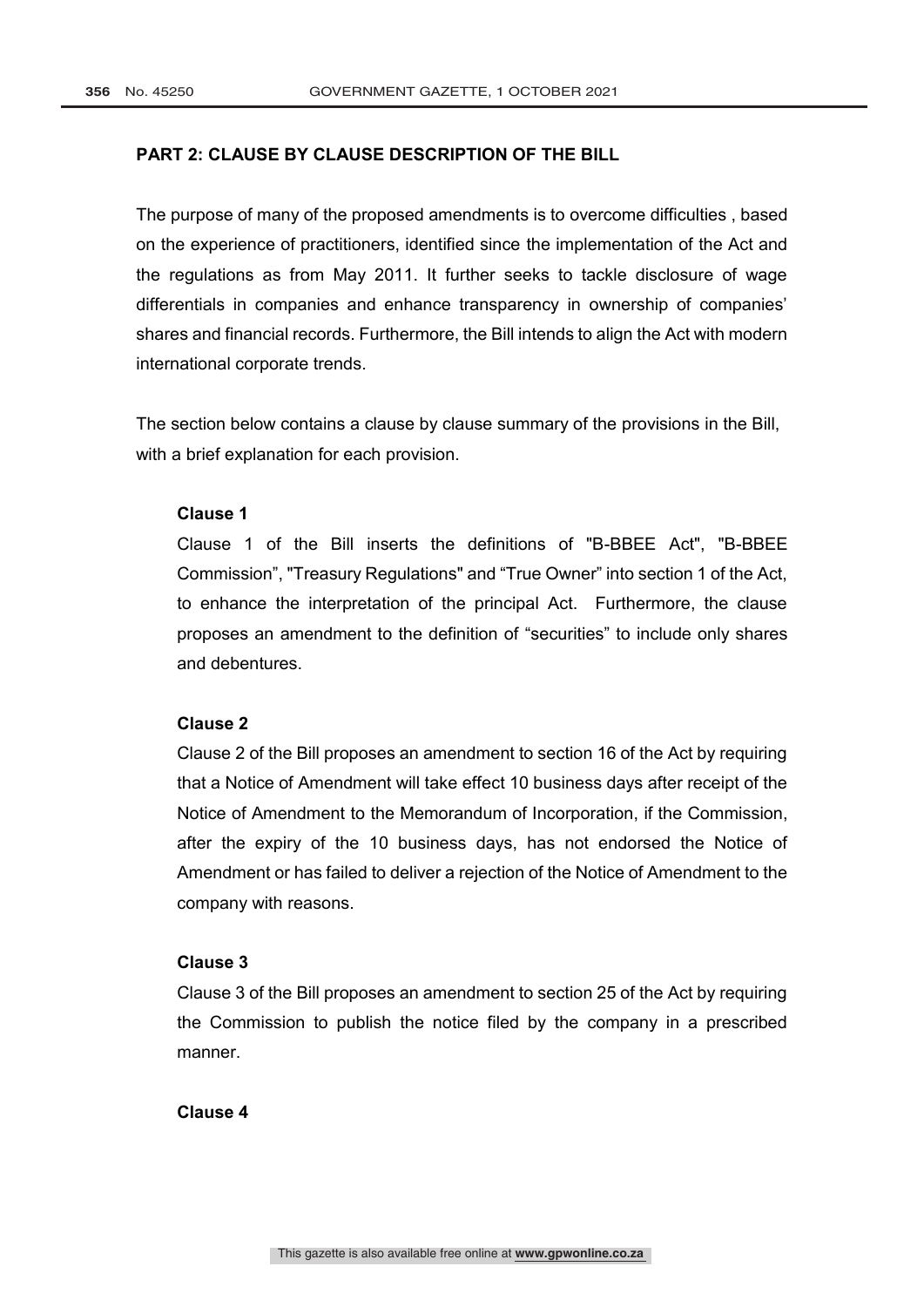Clause 4 of the Bill proposes an amendment to section 26 of the Act to give the right to any person to inspect and copy certain company records and excludes the application thereof to private companies, personal liability and non-profit companies that fall below a certain threshold.

## **Clause 5**

Clause 5 of the Bill proposes an amendment to section 30 of the Act and provides that where remuneration and benefits are received by a director or prescribed officer of the company, that director or prescribed officer must be named. It further provides for the remuneration policy and background statement of the report not to be made subject to an audit.

#### **Clause 6**

Clause 6 of the Bill proposes the insertion of section 30A into the Act by imposing the duty to prepare and present a directors' remuneration policy and remuneration report, the manner of compiling the report. The implementation report to be presented and the required approval at the company's annual general meeting and the consequences to follow where the report fails to receive the required approval at the annual general meeting.

## **Clause 7**

Clause 7 of the Bill proposes an amendment to section 31 of the Act by extending the existing statutory offence to a director or prescribed officer of the company, for refusing access to financial statements and sets out the defence available to such directors or prescribed officers' of the company.

#### **Clause 8**

Clause 8 of the Bill proposes amendments to section 33 of the Act and requires companies with a public interest score that exceeds the limit set out in the Act, to file with their annual returns, a copy of the company's latest financial statements. It further proposes the filing by every company of a copy of the security register and a copy of the register of disclosure of beneficial interests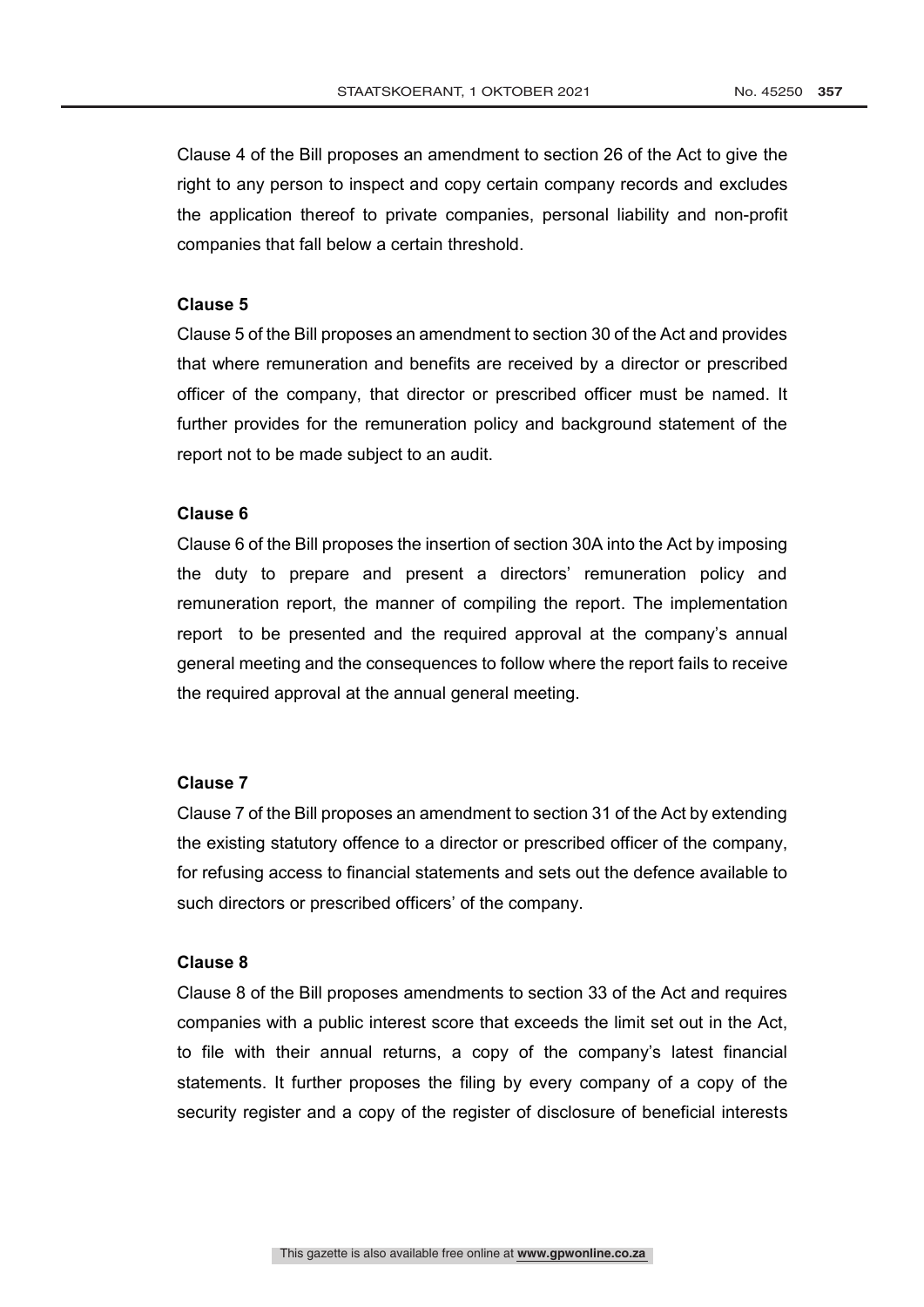with the Commission to ensure transparency and for the Commission to make the annual return available electronically to any person in a prescribed manner.

#### **Clause 9**

Clause 9 of the Bill proposes the insertion of section 38A into the Act by empowering a court to validate the creation, allotment or issue of shares, which would otherwise be invalid, upon application before the court by a company or any person who holds an interest in the company.

#### **Clause 10**

Clause 10 of the Bill proposes an amendment to section 40 of the Act requiring partly paid shares to be transferred to a stakeholder and held in terms of stakeholder agreement, until fully paid.

# **Clause 11**

Clause 11 of the Bill proposes an amendment to section 45 of the Act to exclude the provisions thereof from applying to the giving of financial assistance by a holding company to its subsidiary.

## **Clause 12**

Clause 12 of the Bill proposes an amendment to section 48 of the Act that a special resolution will not be required when a company is implementing a sharebuyback by means of an offer made *pro-rata* to all shareholders including where directors, prescribed officers or person/s related to a director or prescribed officer of the company holds shares which are the subject of the offer and will also not be required in respect of transactions effected on a recognised stock exchange.

## **Clause 13**

Clause 13 of the Bill proposes amendments to section 56 of the Act by providing for the establishment and maintaining of a register of disclosure by the company of beneficial interests. Further it imposes an obligation on the company, where the identity of persons who hold a beneficial interest, including the true owner, is unknown, to request from the registered security holder each quarter to provide details of beneficial interest holders.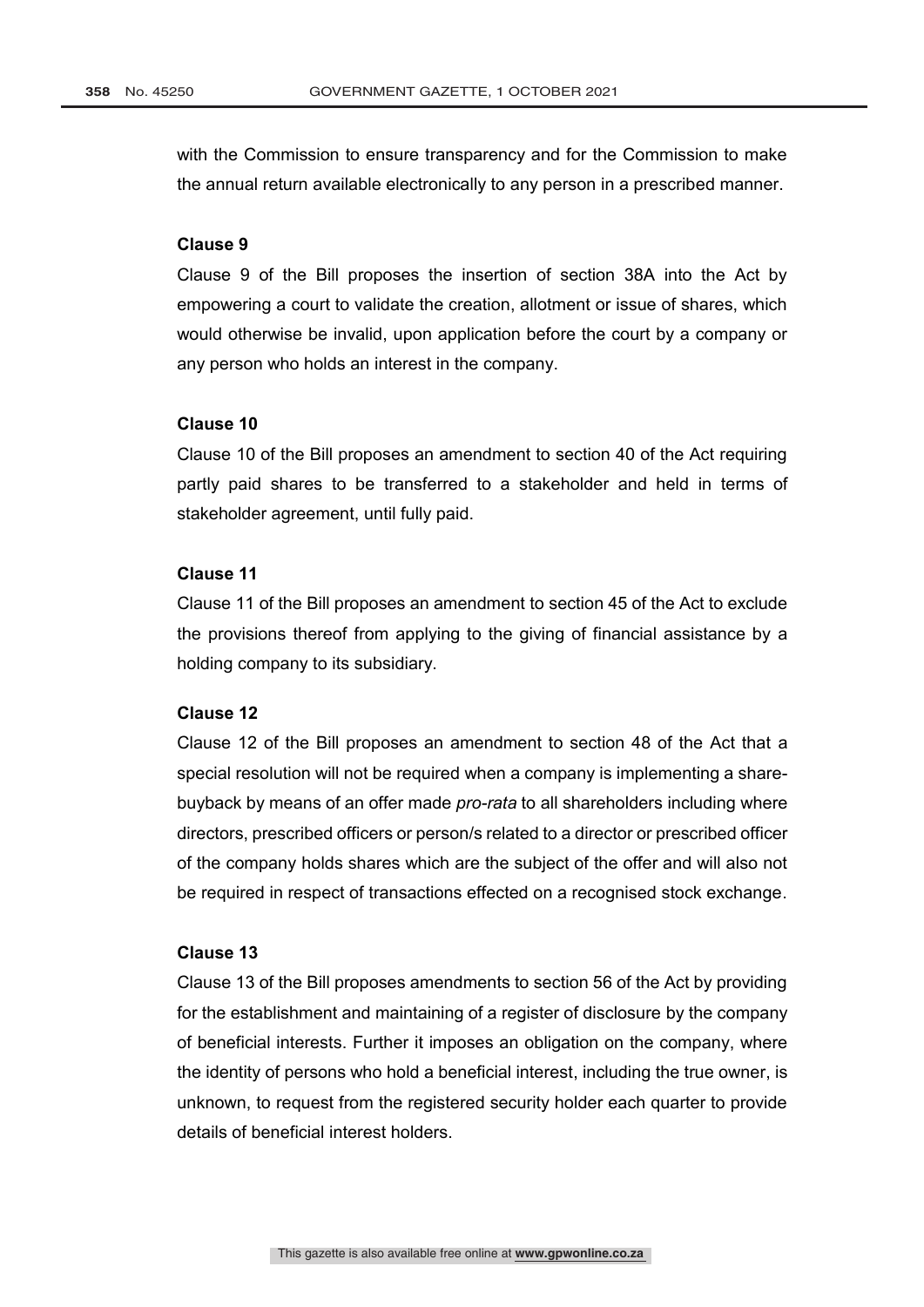# **Clause 14**

Clause 14 of the Bill proposes amendments to section 61 of the Act by providing for the appointment of the social and ethics committee at the AGM and requiring the social and ethics committee report and remuneration report to be presented at the AGM.

#### **Clause 15**

Clause 15 of the Bill proposes amendments to section 72 of the Act by inserting provisions for a public company or state-owned entities and categories of companies which are required in terms of this section and regulations to appoint a social and ethics committee, and who wish to apply for an exemption from such requirement to lodge an application for exemption with the Companies Tribunal, as well as the requirements for granting the exemption. It further provides for the appointment and composition of the social and ethics committee, the presentation at the AGM of the social and ethics committee report, the voting required for the approval thereof at the meeting of shareholders or annual general meeting, as the case may be, and additional requirements for the social and ethics committee, which includes an obligation to make a statement on the report and where such statement needs to be presented and published.

#### **Clause 16**

Clause 16 of the Bill proposes an amendment to section 90 of the Act as to when the appointment of an auditor must take place being annually at a shareholders meeting. It also reduces from five years to two years the cooling off period arising from an auditors involvement in aspects of the company.

## **Clause 17**

Clause 17 of the Bill proposes the amendment of section 95 of the Act by providing that the employee share scheme may include the purchase of shares in the company.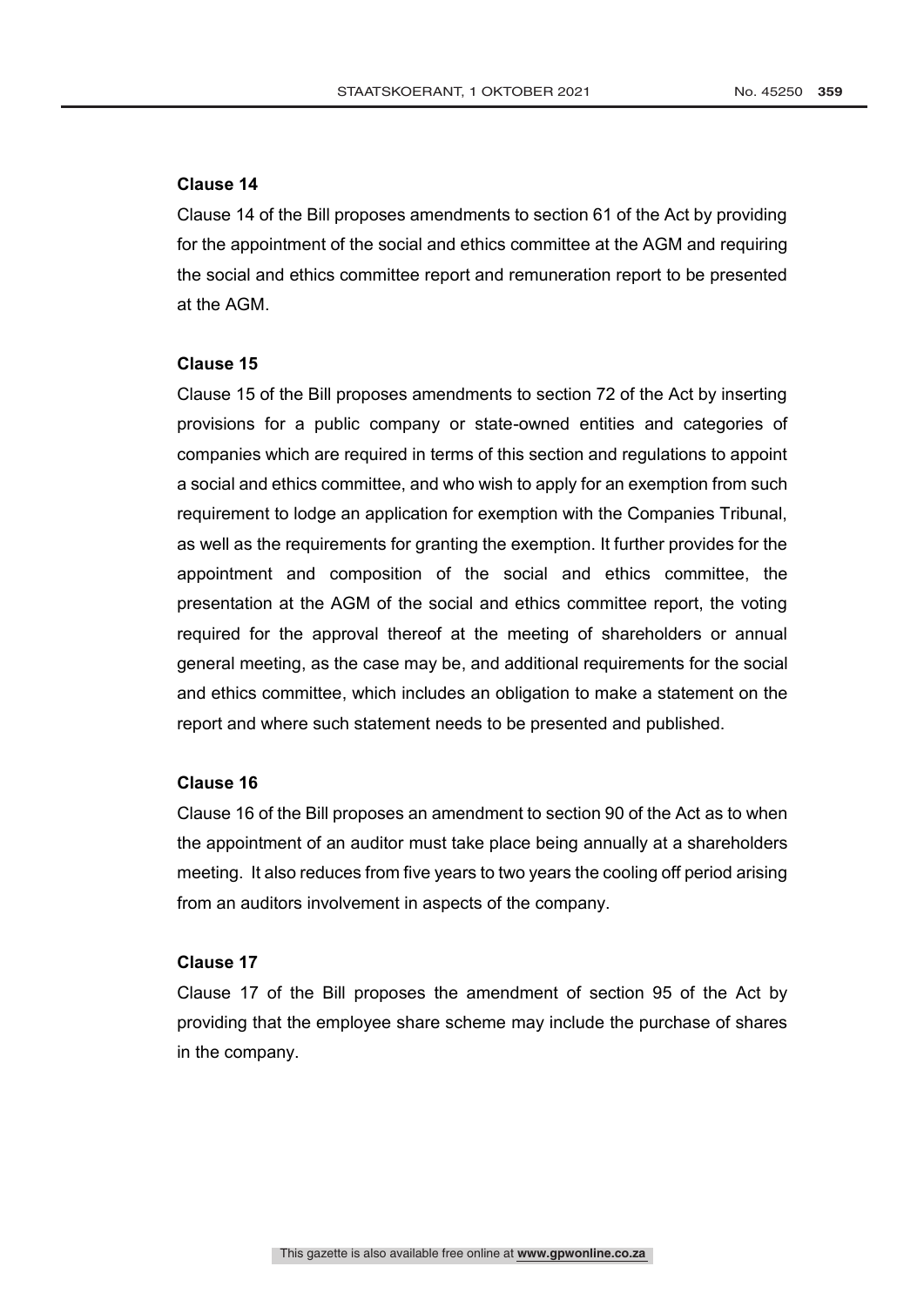### **Clause 18**

Clause 18 of the Bill proposes the amendment of section 118 of the Act by providing a new definition of a private company for the jurisdiction of the Take-Over Regulation Panel over private companies. For this purpose a private company must have 10 or more shareholders with direct or indirect shareholding in the company and meets or exceeds the financial threshold of annual turnover or asset value which shall be determined by the Minister in consultation with the Panel. It further grants the Panel the discretion to exempt any particular transaction affecting a private company in terms of section 119(6) of the Act.

#### **Clause 19**

Clause 19 of the Bill proposes an amendment to section 135 of the Act by inserting subsection (1A), providing that any amounts due by a company under business rescue to the landlord in terms of a contract where the landlord has paid to any third party during the business rescue proceedings in respect of public utility services, company's share of rates and taxes, electricity and water, sanitation and sewer charges, will be regarded as post-commencement financing with the appropriate ranking of preferences arising therefrom.

#### **Clause 20**

Clause 20 of the Bill proposes amendments to section 145 of the Act by determining the voting interest of the landlord to be equal to the amount referred to in section 135(1A).

#### **Clause 21**

Clause 21 of the Bill proposes amendments to section 160 of the Act by providing that the Companies Tribunal must stipulate the date in the administration order for the company to comply with, before the applicant can approach the Commission to change the name.

# **Clauses 22 and 23**

Clause 22 of the Bill amends section 166 of the Act by providing that if the Tribunal has issued a certificate stating that a mediation process has failed, an affected person may refer the matter to arbitration. Clause 23 of the Bill proposes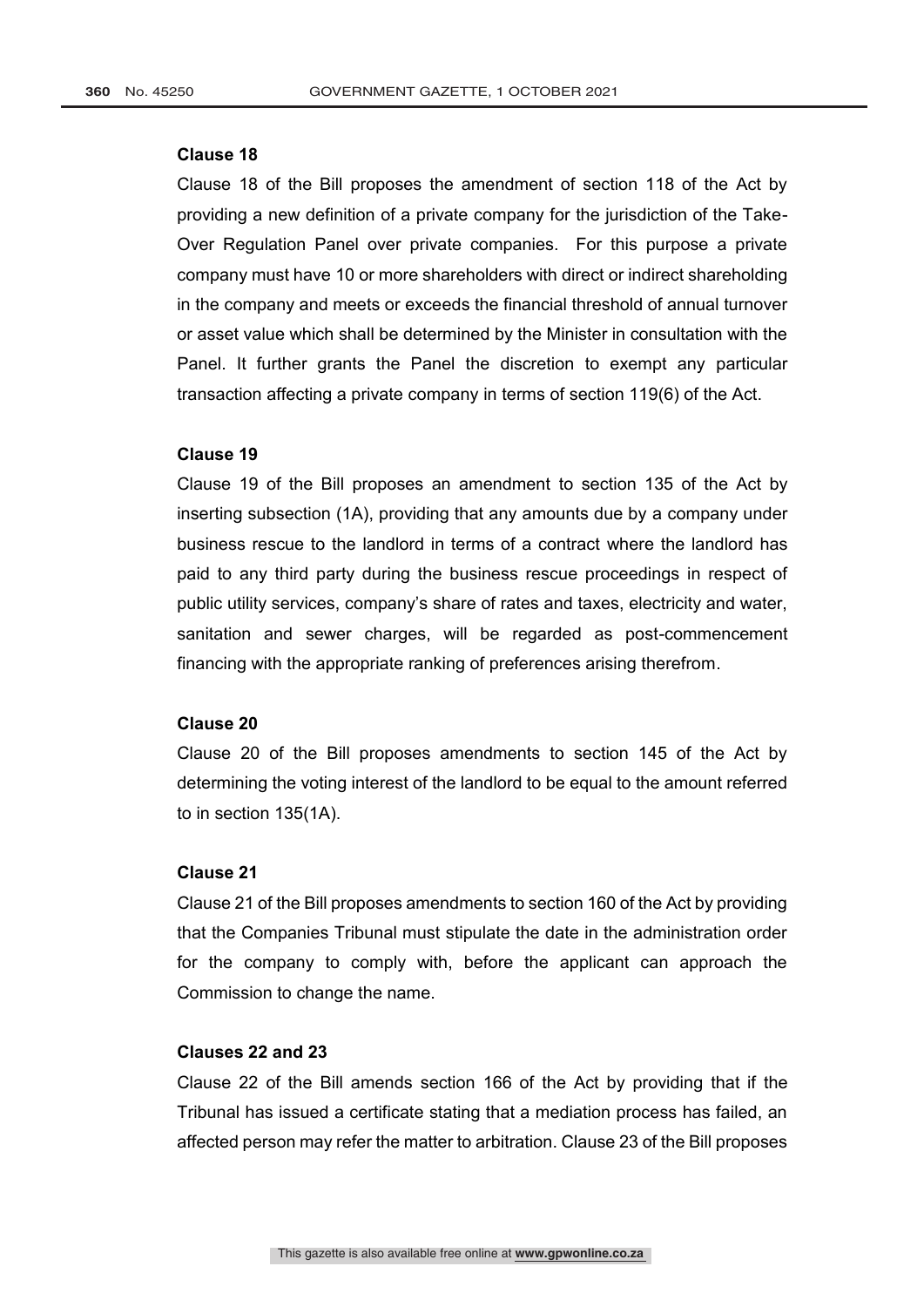consequential amendments to section 167 of the Act by deleting certain obsolete provisions in section 167(1).

## **Clause 24**

Clause 24 of the Bill proposes amendments to section 194 of the Act by inserting subsection (1A) conferring certain powers on the chairperson of the Tribunal, for the appointment of the Chief Operations Officer and conferring certain responsibilities thereto.

## **Clause 25**

Clause 25 of the Bill proposes amendments to section 195 of the Act by giving the Tribunal the power to conciliate arbitrate or adjudicate administrative matters affecting the company in terms of the Act as may be referred to it by the B-BBEE Commission.

# **Clause 26**

Clause 26 of the Bill proposes amendments to section 204 of the Act by giving the Financial Reporting Standards Council the power to issue financial reporting pronouncements.

#### **Clauses 27**

Clause 27 of the Bill proposes an amendment to the arrangement of sections in the principal Act by virtue of the insertion of new provisions into the principal Act.

## **Clause 28**

Clause 28 provides for the title and commencement of the Bill.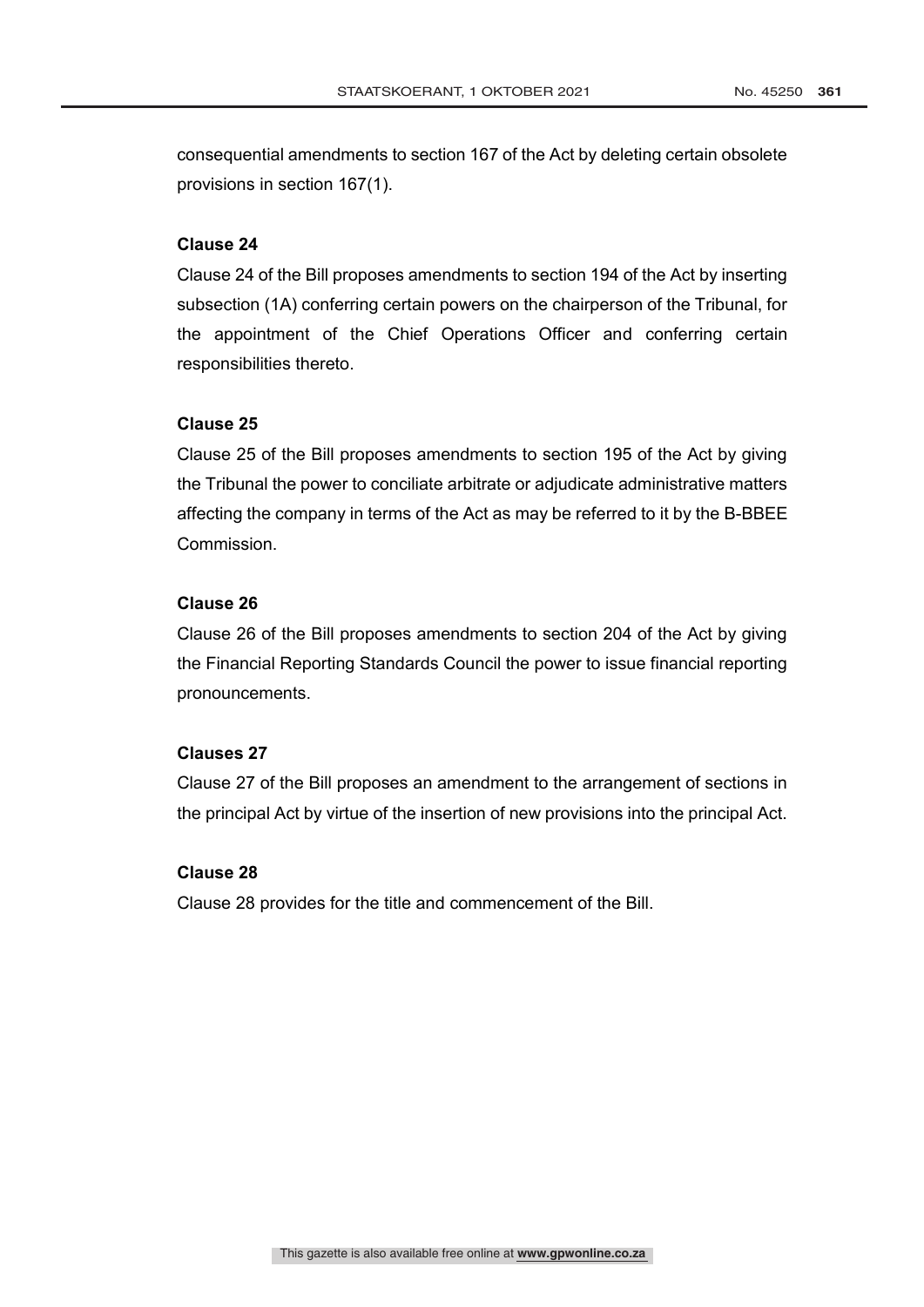**Annexure**

# **REPUBLIC OF SOUTH AFRICA**

# **COMPANIES AMENDMENT BILL**

*(As introduced in the National Assembly (proposed section 76); explanatory summary of Bill published in Government Gazette No. of ) (The English text is the official text of the Bill)*

---------------------------------

--------------------------------

**(MINISTER OF TRADE, INDUSTRY AND COMPETITION)**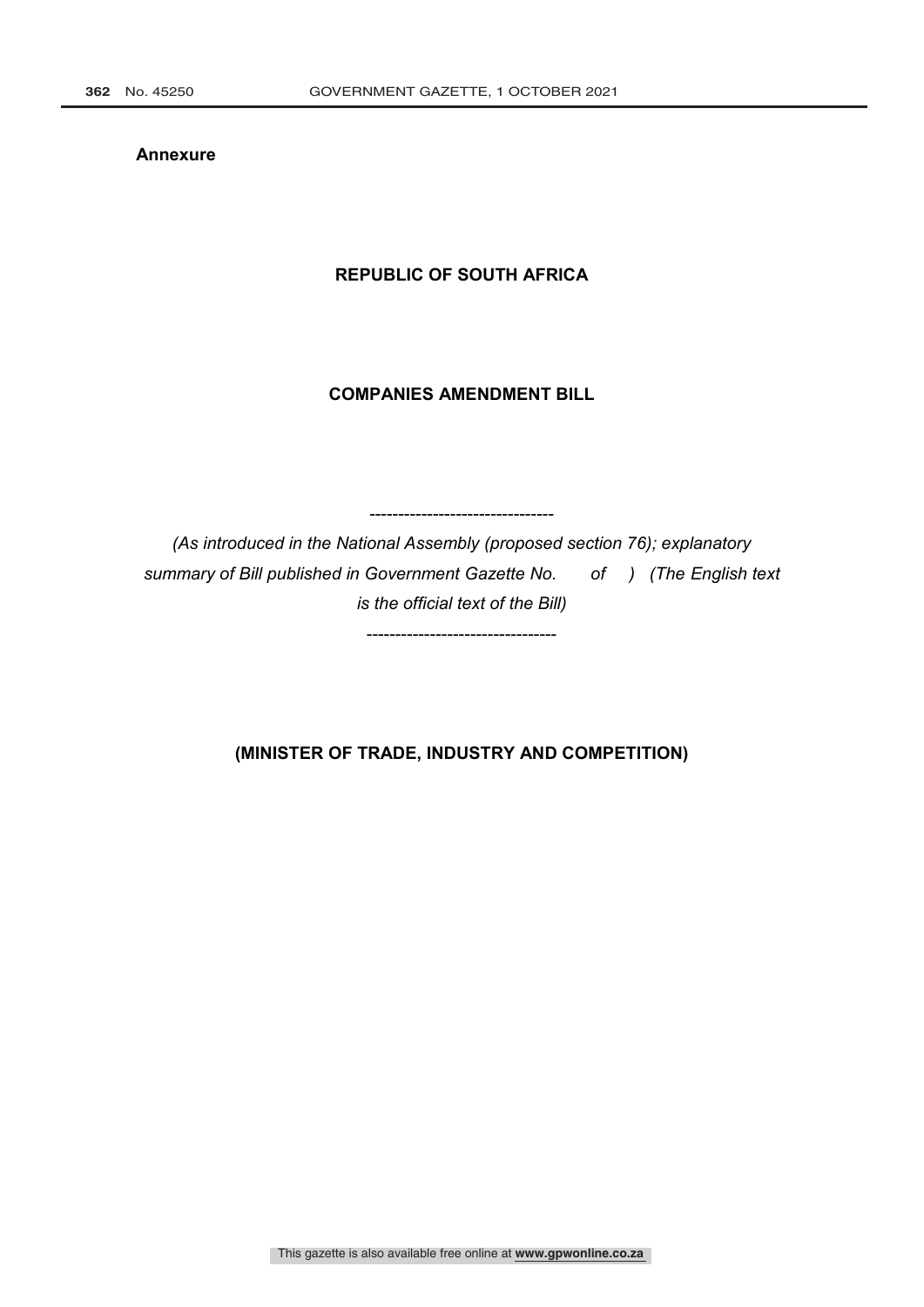**[B —2021]**

## **GENERAL EXPLANARY NOTE:**

**[ ]** Words in bold typed in square brackets indicate omissions from existing enactment **\_\_\_\_\_\_\_\_\_\_\_\_\_** Words underlined with solid line indicate insertions in existing enactments.

#### **BILL**

**\_\_\_\_\_\_\_\_\_\_\_\_\_\_\_\_\_\_\_\_\_\_\_\_\_\_\_\_\_\_\_\_\_\_\_\_\_\_\_\_\_\_\_\_\_\_\_\_\_\_\_\_\_\_\_\_\_\_\_\_\_\_\_\_\_\_**

**To amend the Companies Act, 2008, so as to change the definition of securities; to provide for the definition of true owner; to provide for the preparation, presentation and voting on companies' remuneration policy and directors' remuneration report; to provide for the filing of the annual financial statement, the filing of the copy of the company's securities register and the copy of the register of disclosure of beneficial ownership with the Commission; to differentiate where the right to gain access to companies' records may be limited; to clarify when a Notice of Amendment of a Memorandum of Incorporation takes effect; to empower the court to validate the irregular creation, allotment or issue of shares; to clarify how shares which are not fully paid are to be dealt with; to exclude the holding company from the requirements relating to financial assistance; to provide for instances where a special resolution is required for acquisition of shares by the company; to extend the definition of an employee share scheme to include situations where there are purchases of shares of a company; to provide for the circumstances under which a private company will be a regulated company; to provide for circumstances where a company is unable to identify the details of persons who hold a beneficial interest in its securities; to deal with the composition of the social and ethics Committee; the publication of the application for exemption from the requirement to appoint a social and ethics committee; to provide for the presentation and approval of the social and ethics committee report at the annual general meeting or shareholders' meeting as the case may be; to ensure**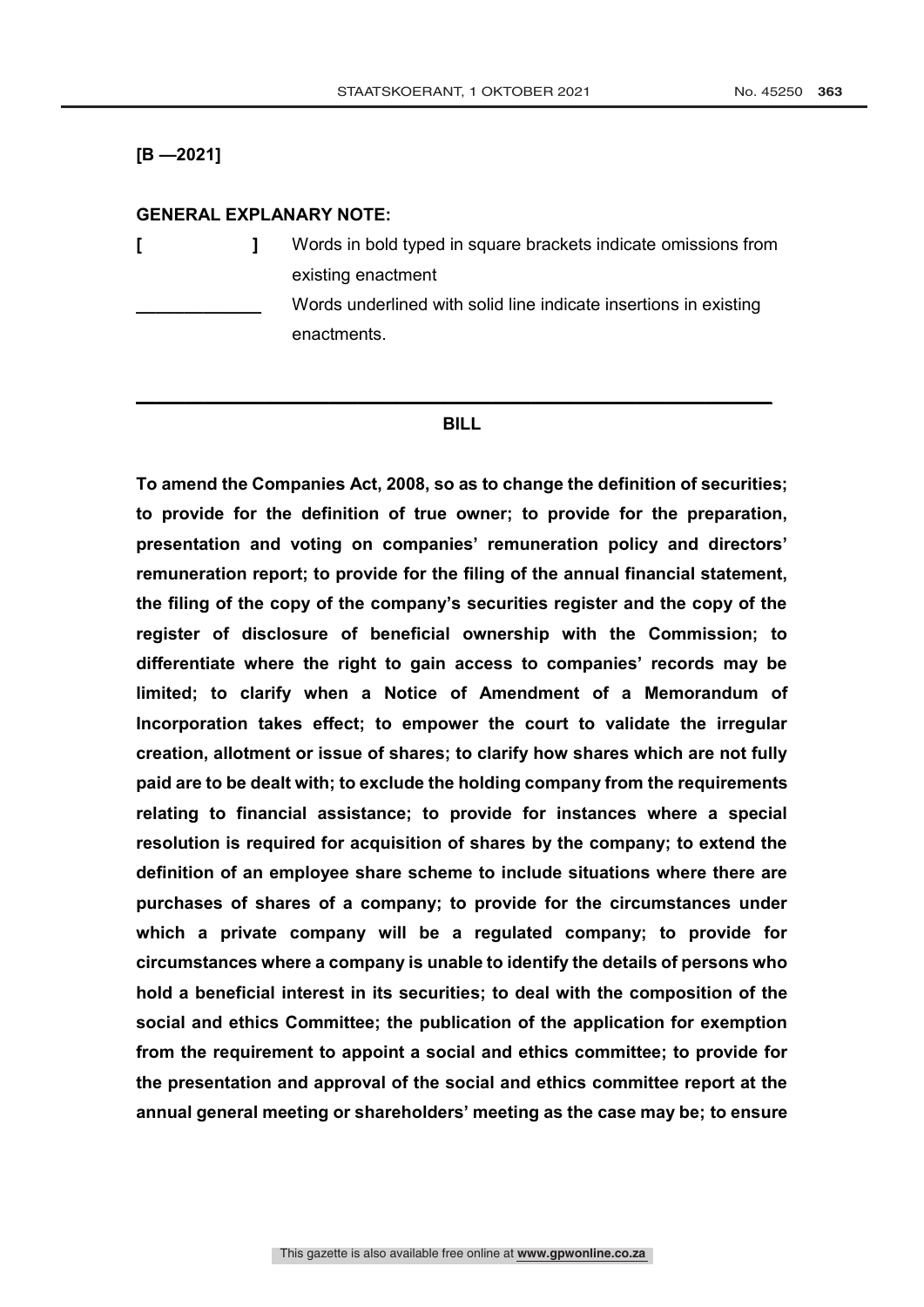**the differentiation of duties between the chairperson of the Tribunal and the Chief Operation Officer; and to provide for matters connected therewith.**

**BE IT ENACTED** by the Parliament of the Republic of South Africa, as follows: —

# **Amendment of section 1 of Act 71 of 2008, as amended by section 1 of Act 3 of 2011 and section 111 of Act 19 of 2012**

- **1.** Section 1 of the Companies Act, 2008 (hereinafter referred to as the principal Act), is hereby amended—
	- *(a)* by the insertion after the definition of **"Banks Act"** of the following definitions:

**"'B-BBEE Act'** means the Broad-Based Black Economic Empowerment Act, 2003 (Act No.53 of 2003);";

**"'B-BBEE Commission'** means the Broad-Based Black Economic Empowerment Commission as established in terms of the B-BBEE Act;";

*(b)* by the substitution for the definition of **"securities"** of the following definition: **"'securities'** for the purposes of this Act, means any shares or debentures

**[or other instruments]**, irrespective of their form or title, issued or authorised to be issued by a profit company;"; and

*(c)* by the insertion after the definition of **"this Act"** of the following definition: **"'Treasury Regulations'** means any regulations made under the Public Finance Management Act, 1999 (Act No. 1 of 1999).". **"'true owner'** means a natural person, who would in all the circumstances be considered to be the ultimate and true owner of the relevant securities, whether by reason of being capable either directly or indirectly (via the intermediation of others in the chain of holders of beneficial interest in the relevant securities) of directing the registered holder with regard to the securities or because of being a person for whose benefit the securities enure or for any other reason, not limited *ejusdem generis*, which could be the registered holder itself, or if the registered holder is not the true owner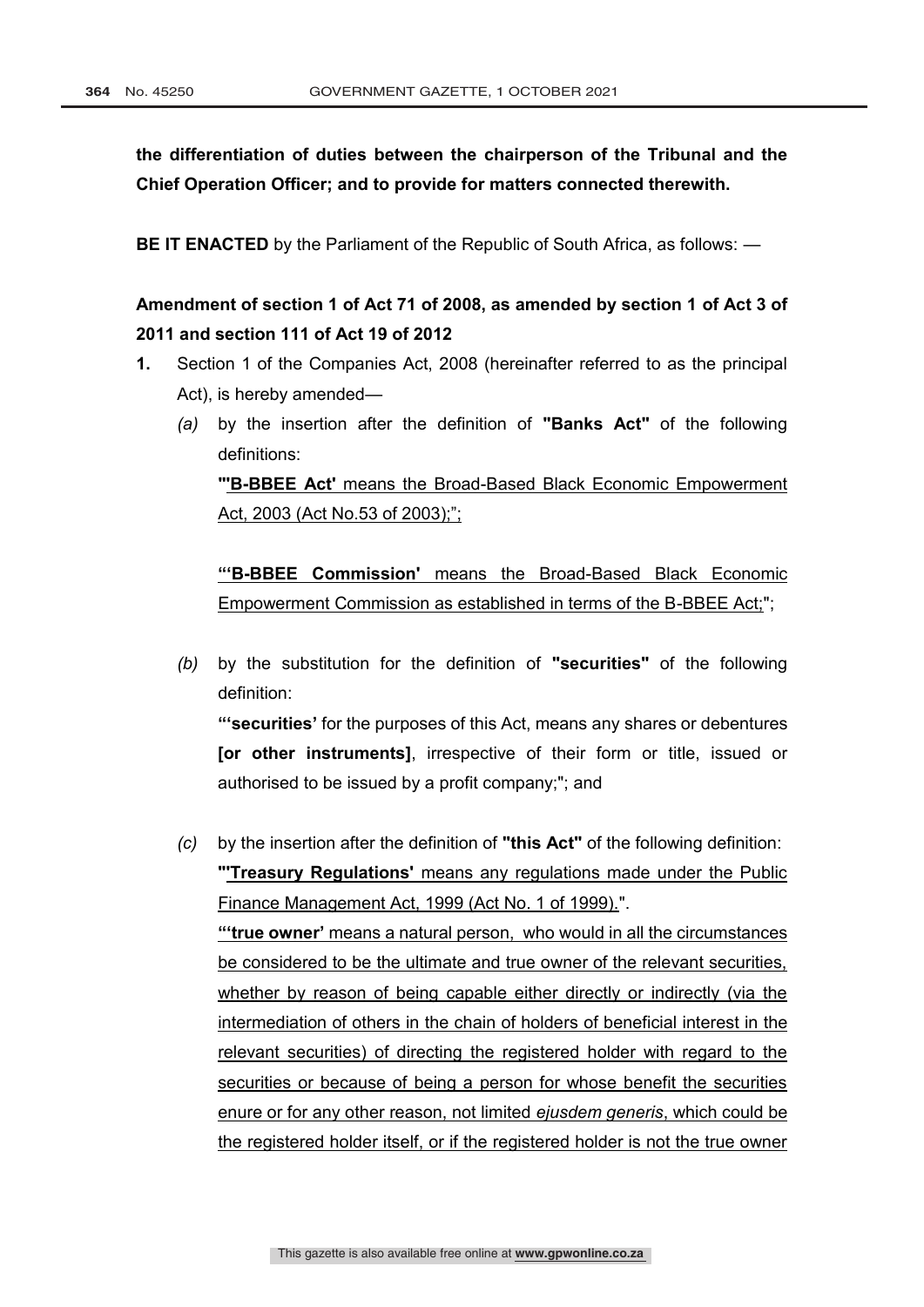or the only true owner, would be the last person in the chain of any holders of beneficial interest in the relevant securities;".

# **Amendment of section 16 of Act 71 of 2008, as amended by section 11 of Act 3 of 2011**

- **2.** Section 16 of the principal Act is hereby amended
	- (a) by the substitution in subsection (9) for paragraph *(b)* of the following paragraph:
		- "*(b)* in any other case, **[on the later of]-**
			- (i) 10 business days after receipt of the Notice of Amendment by the Commission, unless endorsed or rejected with reasons by the Commission prior to the expiry of the 10 business days period **[the date on, and time at, which the Notice of Amendment is filed]**; or
			- (ii) the date, if any, set out in the Notice of Amendment, provided that such date shall not be a date prior to expiry of the 10 business days stipulated in subparagraph (*b*)(i).".

## **Amendment of section 25 of Act 71 of 2008**

- **3.** Section 25 of the principal Act is hereby amended by the substitution in subsection (2) for the words preceding paragraph *(a)* of the following words:
	- "(2) A company must file a notice, which the Commission must publish as prescribed, setting out the location or locations at which any particular records referred to in section 24 are kept or from which they are accessible if those records—".

# **Amendment of section 26 of Act 71 of 2008, as amended by section 17 of Act 3 of 2011**

**4.** Section 26 of the principal Act is hereby amended—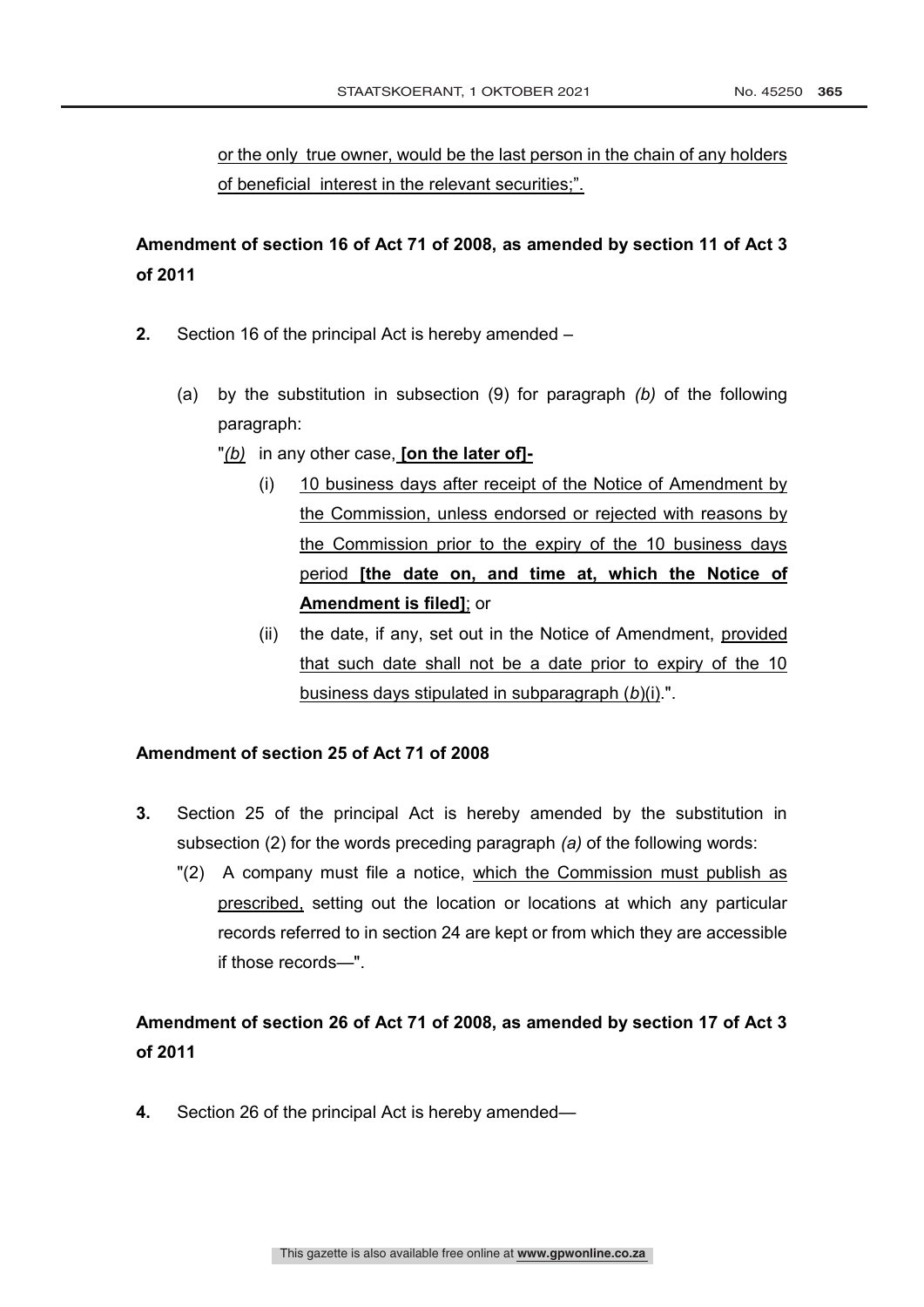- *(a)* by the substitution in subsection (1) for paragraph *(c)* of the following paragraph:
	- "*(c)* the reports to annual meetings **[,and annual financial statements,]** as mentioned in section 24(3)*(c)*(i)**[and(ii)]**;";
- *(b)* by the insertion in subsection (1) after paragraph *(c)* of the following paragraph: "*(cA)* the annual financial statements as stipulated in section 24(3)*(c)*(ii);";
- *(c)* by the deletion in subsection (1) of the word "and" at the end of paragraph (d) and by the addition of the following paragraphs:
	- "(e) the securities register of a profit company, or the members register of a non-profit company that has members, as mentioned in section 24(4)**[.]**;and
	- (f) the register of the disclosure of beneficial interest of the company as mentioned in section 56(7)(a).".
- (d) by the substitution for subsection (2) of the following subsection:
	- "(2) A person not contemplated in subsection (1) has a right to inspect **[or]**  and copy the information contained in the records referred to in subsection(1)*(a)*,*(b)*,(cA),*(e)* and *(f)*, upon payment of no more than the prescribed maximum charges for any such inspection and copy. **[the securities register of a profit company, or the members register of a non-profit company that has members, or the register of directors of a company, upon payment of an amount not exceeding the prescribed maximum fee for any such inspection]**.
- (e) by the insertion after subsection (2) of the following subsection:
	- (2A) The right to inspect and copy information contained in the records referred to in subsection 1(c) and (d), as contemplated in subsection (2), shall not apply to a private company, non-profit company or personal liability company, wherein-
		- (a) an annual financial statement is internally prepared in a company with a Public Interest Score of less than 100; or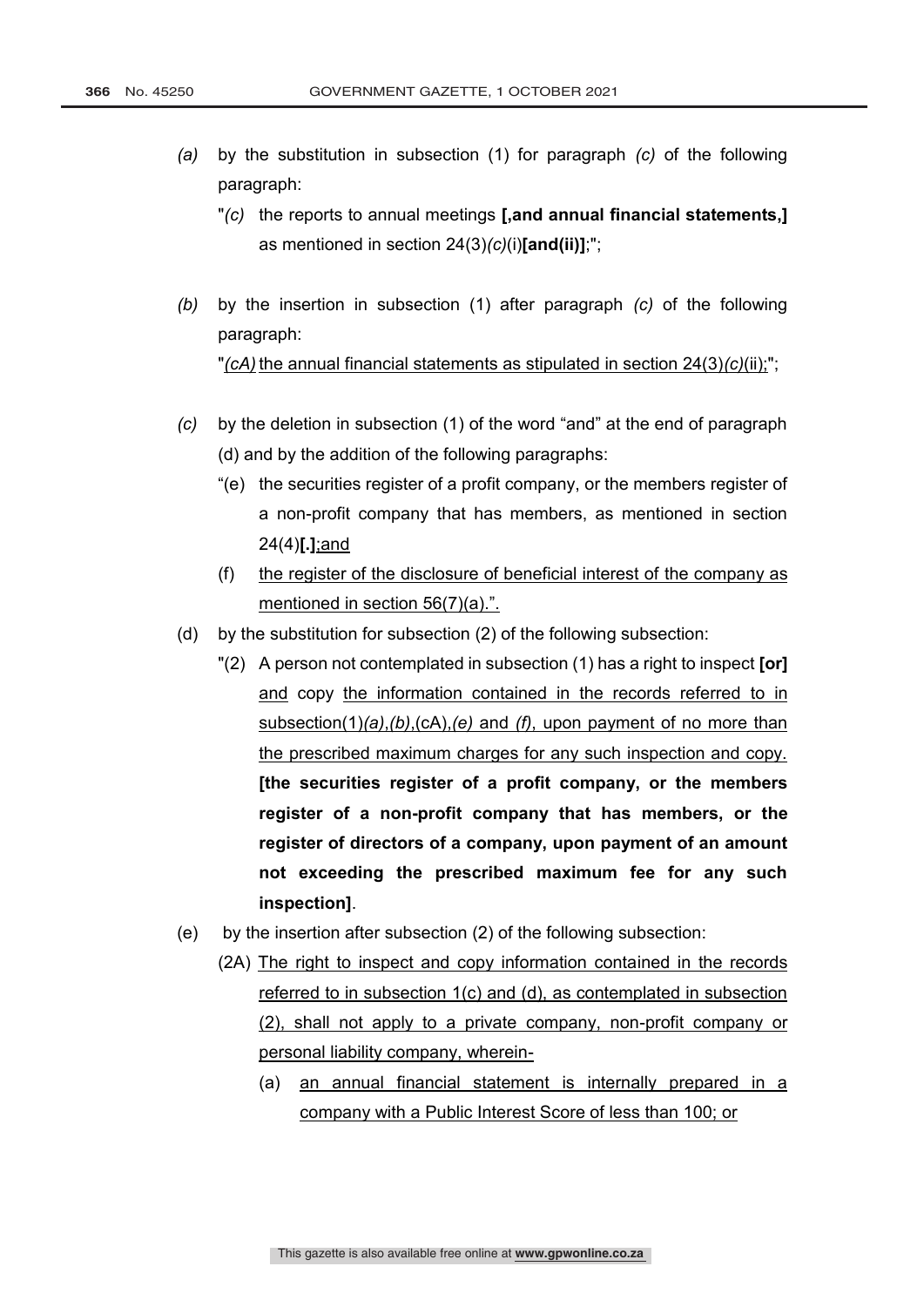- (b) an annual financial statement is independently prepared in a company with a Public Interest Score of less than 350.".
- (f) by the substitution in subsection (4) for paragraphs *(a)* of the following paragraph:
	- "*(a)* for a reasonable period during business hours at a location referred to in section 25(1);";
- (g) by the substitution for subsection (5) of the following subsection:
	- "(5) Where a person receives a request in terms of subsection (4)(b) it must within **[14]** 10 business days comply with the request by providing the opportunity to inspect or copy the register or the records concerned to the person making such request;";
- (h) by the deletion of subsection (6).
- (i) by the substitution in subsection (9) for the words preceding paragraph (a) of the following words:
	- "(9) It is an offence for a company, director or prescribed officer of a company, to-.";
- (j) by the insertion after subsection (9) of the following subsection:
	- "(9A)(a) Notwithstanding the provisions of subsection (9), a director or prescribed officer of the company shall not be guilty of an offence if he or she shows that he or she took all reasonable steps to secure the company's compliance with the requirements of section 26 and section 31 of this Act.
		- (b) It is a legal defence for such an offence to show that he acted reasonably and that in the circumstance the default was excusable.".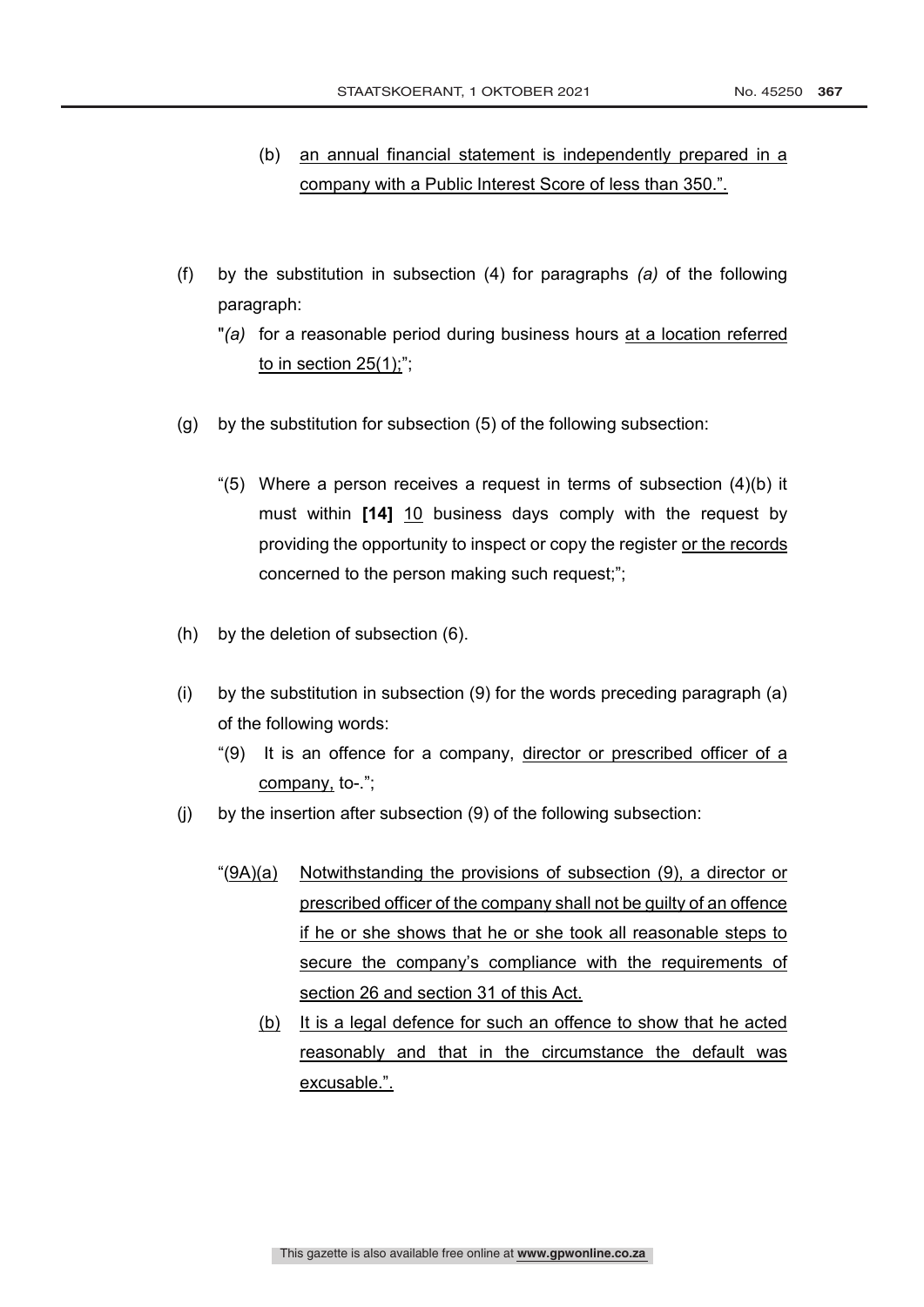# **Amendment of section 30 of Act 71 of 2008, as amended by section 20 of Act 3 of 2011**

- **5.** Section 30 of the principal Act is hereby amended
	- (a) by the substitution in subsection (4) for paragraph *(a)* of the following paragraph:
		- "*(a)* the remuneration, as defined in subsection (6), and benefits received by each director, or **[individual holding any prescribed office]** prescribed officer in the company, and such individual must be named;".
	- (b) by the insertion after subsection (4) of the following subsection:
		- "(4A) Where any provisions of the directors' remuneration report as contemplated in section 30A becomes subject to audit in terms of this section, nothing will require any company policies or the background statement of the remuneration report to be made subject to such audit.".

## **Insertion of section 30A in Act 71 of 2008**

- **6.** The following section is hereby inserted in the principal Act after section 30: **"Duty to prepare and present the company's remuneration policy and the remuneration report** 
	- **30A.**(1) A public company or state-owned company must prepare and present the remuneration policy for directors and prescribed officers for approval by ordinary resolution, at the annual general meeting.
		- (2) The remuneration policy as contemplated in subsection (1) must be presented thereafter for approval by ordinary resolution at the annual general meeting and every three years or whenever any material change to the remuneration policy is made.
		- (3) The remuneration report must, in the prescribed manner, consist of the following parts:
			- *(a)* background statement;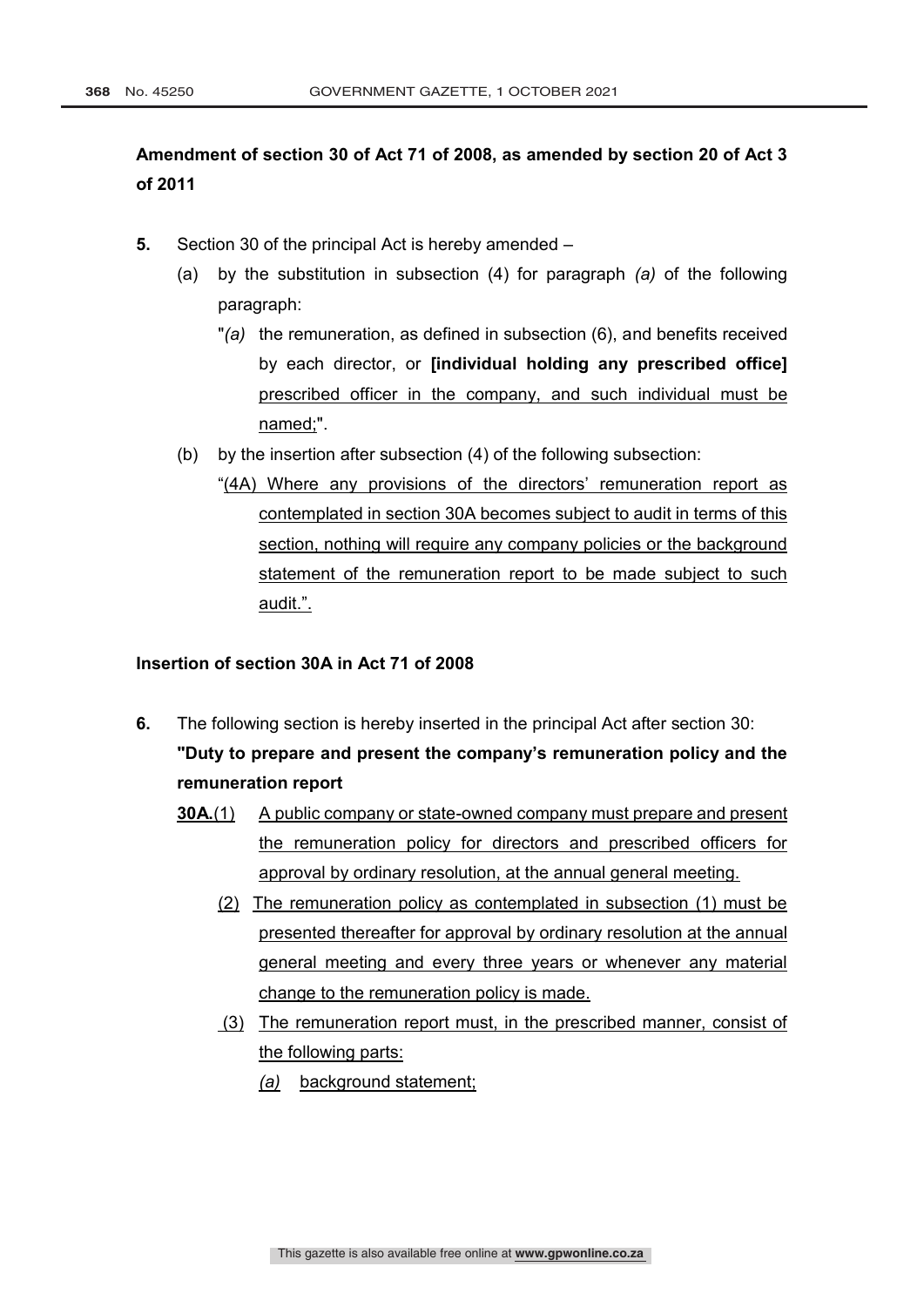- *(b)* the company's remuneration policy as contemplated in subsection (1), which must be set out in a separate part of the remuneration report;
- (c) an implementation report containing details of remuneration and benefits received by each director or prescribed officer as required in terms of section 30(4), (5) and (6) of this Act;
- (d) the total remuneration including all salary, benefits (including employer contributions to benefit funds), short-term incentives (bonuses) and long-term incentives such as share options and any other type of long-term incentive awards which has been settled in the year under review of the employee of the company with the highest total remuneration, be it the chief executive officer or any other prescribed officer in the company as may be specified in terms of section 30(4) and (6) of this Act;
- (e) the total remuneration, including all salary, benefits (including employer contributions to benefit funds) and incentives (bonuses), as recorded in the company's payroll record, of the employee as defined by section 213 of the Labour Relations Act, 1995 (Act No. 66 of 1995) of the company, with the lowest total remuneration in the company; and
- (f) the average remuneration of all employees, median remuneration of all employees and the remuneration gap reflecting the ratio between the total remuneration of the top 5% highest paid employees and the total remuneration of the bottom 5% lowest paid employees of the company.
- (4) The remuneration report must be  $-$ 
	- (a) approved by the board of the company;
	- (b) presented to the shareholders at the annual general meeting; and
	- (c) voted by the shareholders for approval as contemplated in subsection (6).
- (5) The voting on the remuneration report as contemplated in subsection (4) shall constitute the voting on the remuneration policy as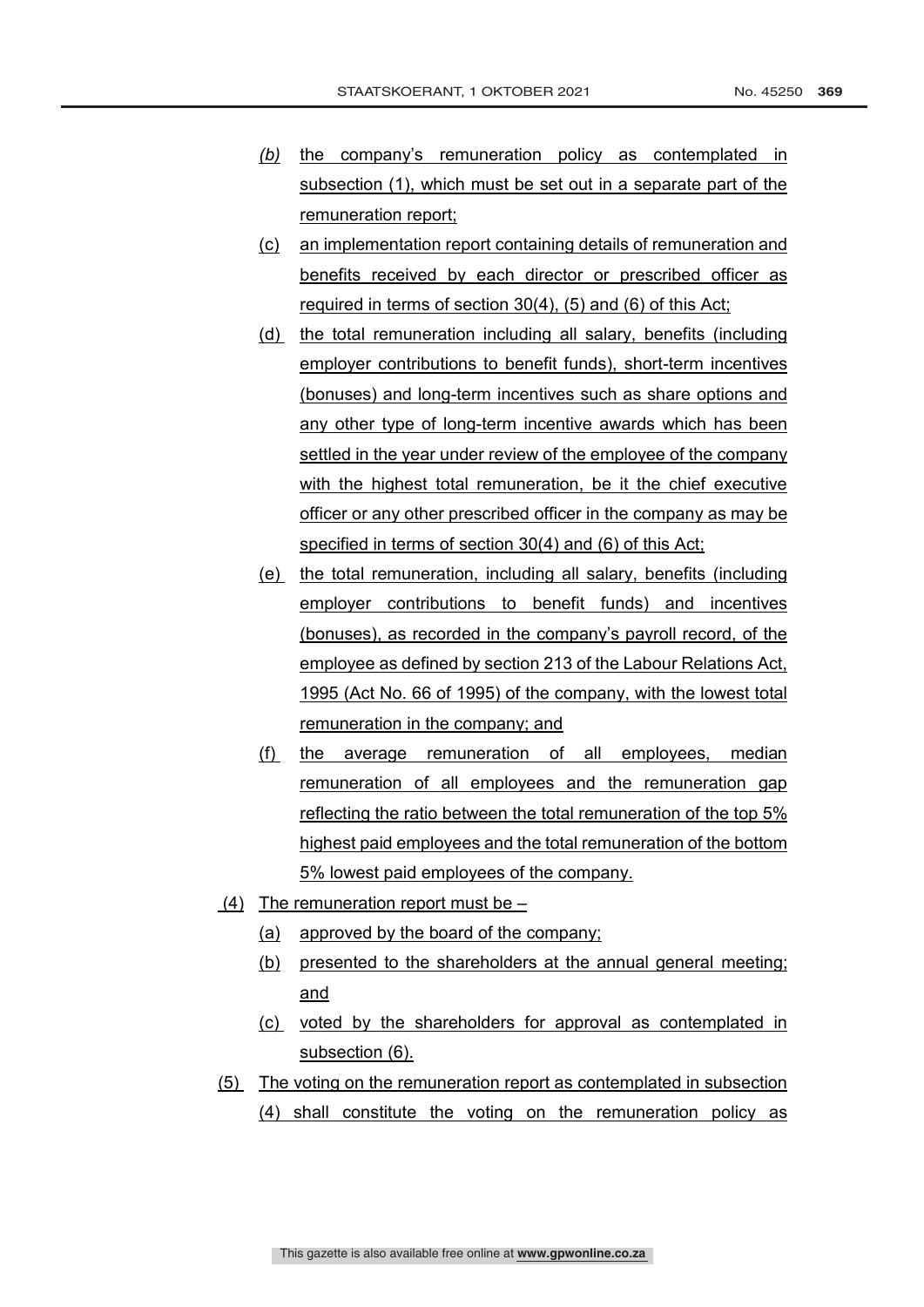contemplated in subsection (1) and (2) and the implementation report as contemplated in subsection (6).

- (6) The implementation report and the remuneration policy shall be construed as separate documents with separate voting requirements which shall be approved by ordinary resolution.
- (7) Where the remuneration policy is not approved by ordinary resolution, it must be presented at the next annual general meeting or at the shareholders' meeting called for this purpose, until the approval of the remuneration policy is obtained.
- (8) Any changes to the remuneration policy may be implemented once the approval of the shareholders is obtained, by ordinary resolution in terms of subsection (7).
- (9) Where the implementation report is not approved by ordinary resolution as contemplated in subsection (6) –
	- (a) the remuneration committee or the directors' committee responsible for remuneration matters of the company shall, in the following annual general meeting, present an explanation on the manner in which the shareholders' concerns have been taken into account; and
	- (b) the non-executive directors that serve on the directors' committee responsible for remuneration shall be required to stand down for re-election every year of such rejection of the implementation report.".

# **Amendment of section 31 of Act 71 of 2008, as amended by section 21 of Act 3 of 2011**

- **7.** Section 31 of the principal Act is hereby amended
	- (a) by the substitution in subsection (4) for the words preceding paragraph *(a)* of the following words:
		- "(4) It is an offence for a company, director or prescribed officer of a company, to—".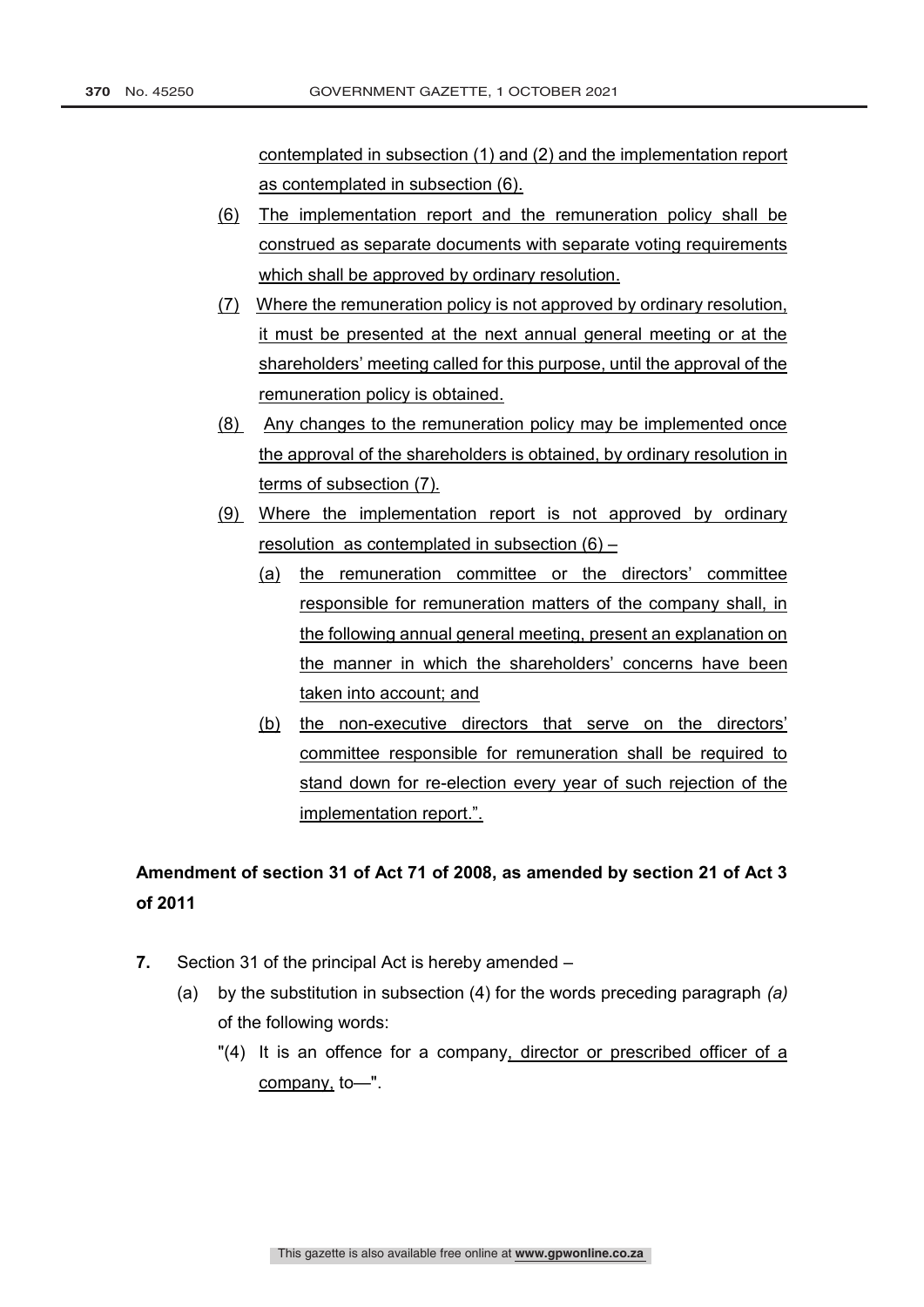# **Amendment of section 33 of Act 71 of 2008, as amended by section 23 of Act 3 of 2011**

- **8.** Section 33 of the principal Act is hereby amended—
	- *(a)* by the substitution in subsection (1) for the following subsection:
		- (1) Every company must file an annual return with the Commission in the prescribed form with the prescribed fee, and within prescribed period after the end of the anniversary of the date of its incorporation, including in that return-
			- "*(a)* a copy of its annual financial statements pertaining to the last financial year, or the financial year just prior to the last financial year if the filing date of the annual return is less than six months following the end of the last financial year and the annual financial statement of the last financial year have not been prepared as required by section 30(1),for the public company, state-owned company or private company whose public interest score exceeds the limits set out in section 30(2) or regulations as contemplated in section 30(7) **[,if it is required to have such statements audited in terms of section 30(2) or the regulations contemplated in section 30(7); and]**;"; and
	- *(b)* by the insertion in subsection (1) after paragraph *(a)* of the following paragraph:

"*(aA)*a copy of the company's securities register as required in terms of section 50;

(aB) a copy of the register of the disclosure of beneficial interest as required in terms of section 56, and

- (b) any other prescribed information.".
- (c) by the insertion after subsection (1) of the following subsection:

"(1A) The Commission shall make the annual return contemplated in subsection (1) available electronically to any person as prescribed.".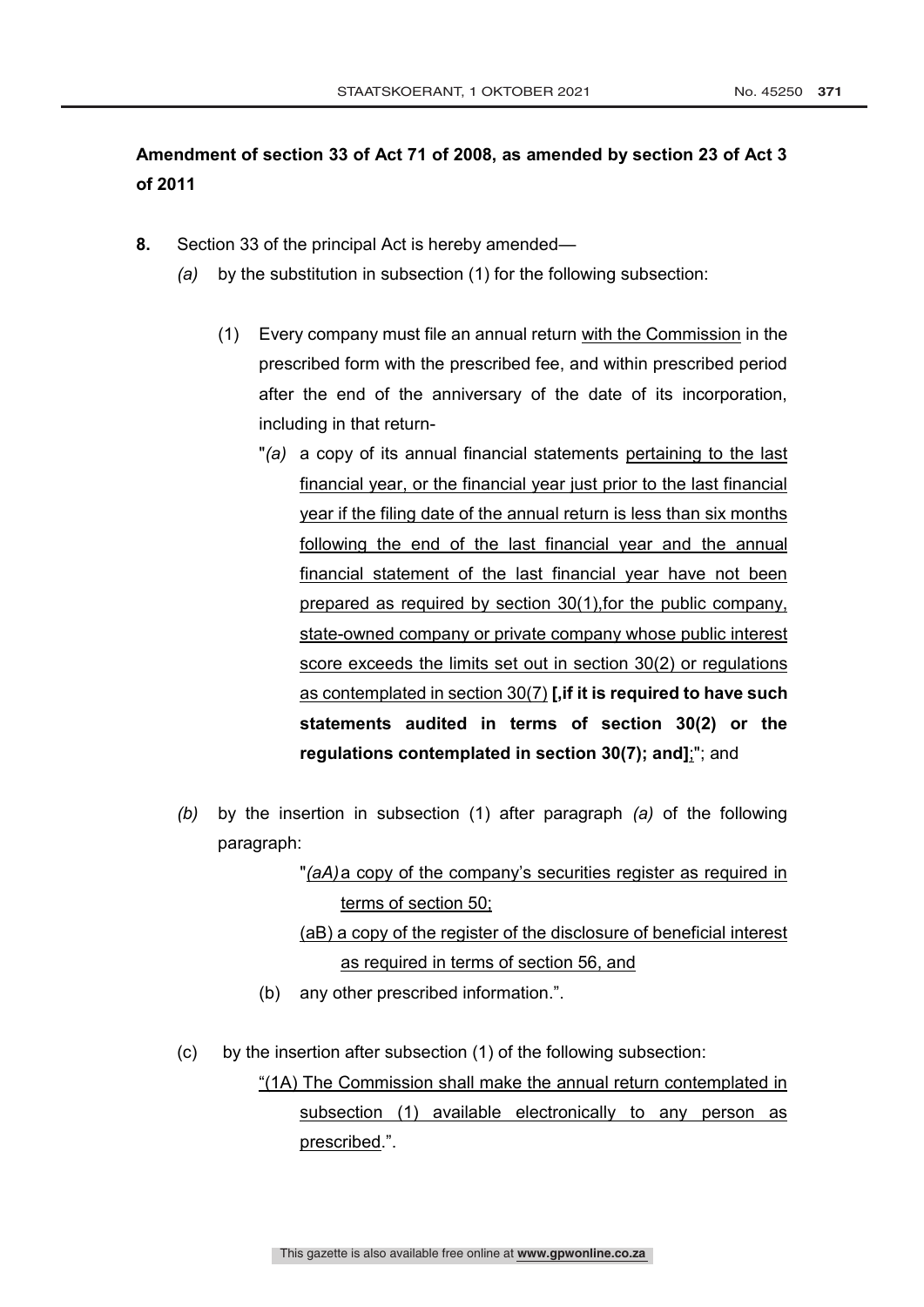## **Insertion of section 38A in Act 71 of 2008**

**9.** The following section is hereby inserted in the principal Act after section 38:

#### "**Validation of irregular creation, allotment or issuing of shares**

- **38A.**(1) Where a company purports to create, allot or issue shares by virtue of any provision of this Act, the Memorandum of Incorporation of the company, any other law or otherwise, where the creation, allotment or issuing of those shares is invalid or the terms of creation, allotment or issue are inconsistent with, or not authorised by those provisions, a court may—
	- *(a)* upon receipt of an application made by the company or by any party who holds an interest in the company; and
	- *(b)* after satisfying itself that it is just and equitable to do so, make an order validating the creation, allotment or issue of these shares or confirming the terms of the creation, allotment or issue, subject to such conditions as may be imposed by the court.
	- (2) After the payment of all prescribed fees by the company, the shares shall be deemed to have been validly created, allotted or issued upon the terms of the creation, allotment or issue of the shares and subject to the conditions as may be imposed by the court.".

# **Amendment of section 40 of Act 71 of 2008, as amended by section 28 of Act 3 of 2011**

- **10**. Section 40 of the principal Act is hereby amended
	- *(a)* by the substitution in subsection (5)*(b)* for subparagraph (ii) of the following subparagraph:
		- "(ii) cause the issued shares to be transferred to a stakeholder **[third party]**, to be held **[in trust]** in terms of a stakeholder agreement, and later transferred to the subscribing party in accordance with **[a trust agreement]** the stakeholder agreement.".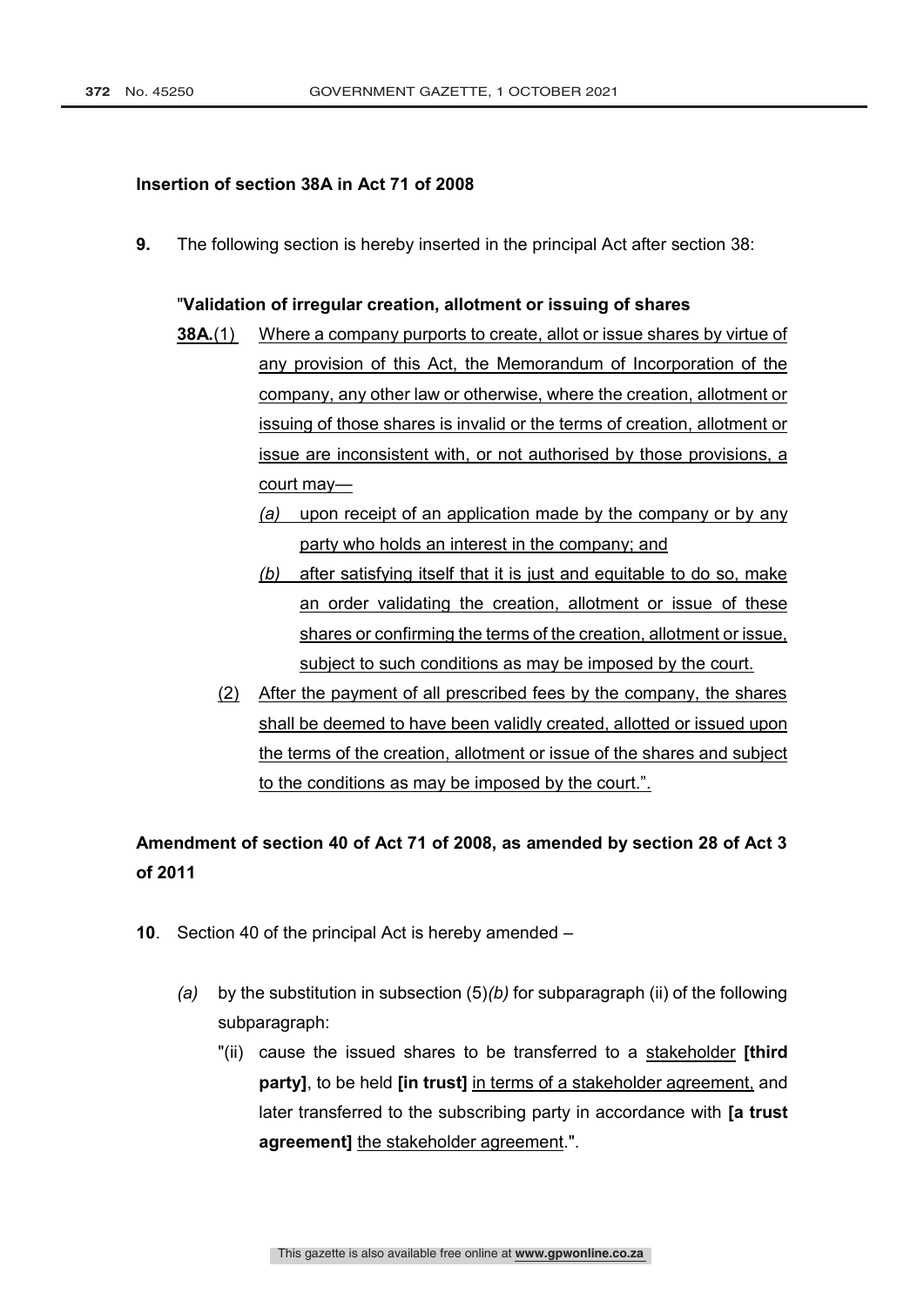- (a) by the substitution for subsection (6) of the following subsection:
	- "(6) Except to the extent that a **[trust agreement]** stakeholder agreement contemplated in subsection (5)*(b)* provides otherwise - ".
- (c) by the insertion after section 5 of the following subsection:

"(5A) for the purposes of subsection (5) and (6),

- (a) **'Stakeholder'** means a trusted third party who has no interest in the company or the subscribing party who may be in the form of an attorney, notary public or escrow agent;
- (b) **'stakeholder agreement'** means a contract or an arrangement or understanding between the stakeholder and the company.".

# **Amendment of section 45 of Act 71 of 2008, as amended by section 31 of Act 3 of 2011**

**11.** Section 45 of the principal Act is hereby amended—

subsidiaries.".

- *(a)* by the substitution for the heading of the following heading: "**[Loans or other financial assistance to directors]**Financial assistance";
- (b) by the insertion after subsection (2) of the following subsection of the following subsection: "(2A)The provisions of this section shall not apply to the giving by a company of financial assistance to, or for the benefit of its

# **Amendment of section 48 of Act 71 of 2008, as amended by section 32 of Act 3 of 2011**

**12.** Section 48 of the principal Act is hereby amended by the substitution for subsection (8) of the following subsection: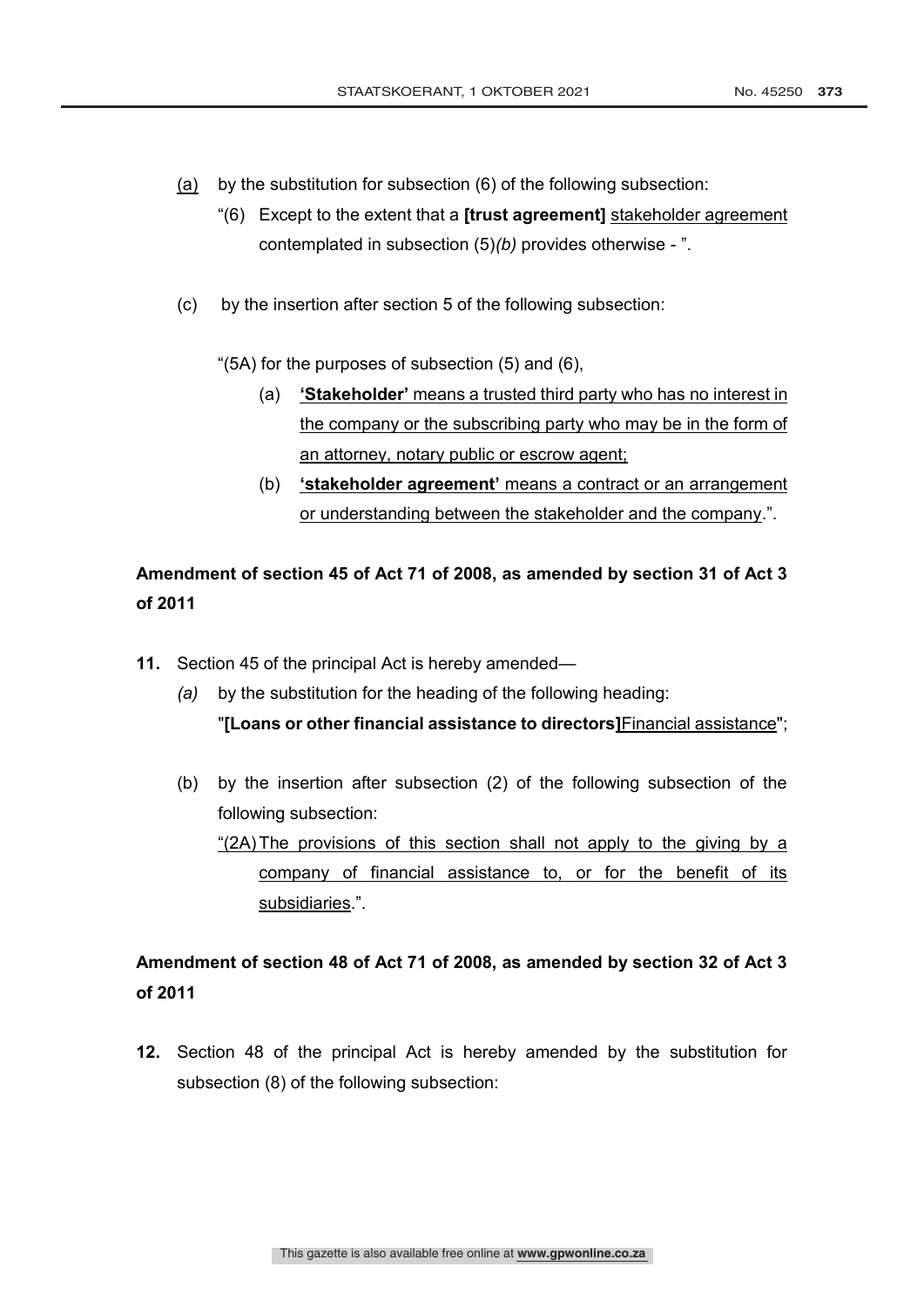- "(8) A decision by the board of a company as contemplated in subsection (2)(a) must be approved by a special resolution of the shareholders of the company—
	- *(a)* if any shares are to be acquired by the company from—
		- (i) a director of the company;
		- (ii) a prescribed officer of the company; or
		- (iii) a person related to a director of the company or a prescribed officer; or
	- *(b)* if it entails the acquisition of shares in the company, other than shares acquired as a result of —
		- (i) a *pro rata* offer made by the company to all shareholders of the company or a particular class of shareholders of the company, notwithstanding that the *pro rata* offer made to all shareholders may also include shareholders who are one or more of the persons referred to in paragraph (a) above; or
		- (ii) transactions effected on a recognised stock exchange on which the shares of the company are traded.".

#### **Amendment of section 56 of Act 71 of 2008, as amended by section 36 of Act 3**

- **13.** Section 56 of the principal Act is hereby amended
	- (a) by the substitution for subsection (2) of the following subsection and subsequent sub-paragraph:
		- **"**(2) A person is regarded to have a beneficial interest in a security of a **[public]** company if the security is held *nomine officii* by another person on that first person's behalf or if that first person-
			- (a) is married in community of property to a person who has a beneficial interest in that security;
			- (b) is the parent of a minor child who has a beneficial interest in that security;
			- (c) acts in terms of an agreement with another person who has a beneficial interest in that security, and the agreement is in respect of the co-operation between them for the acquisition,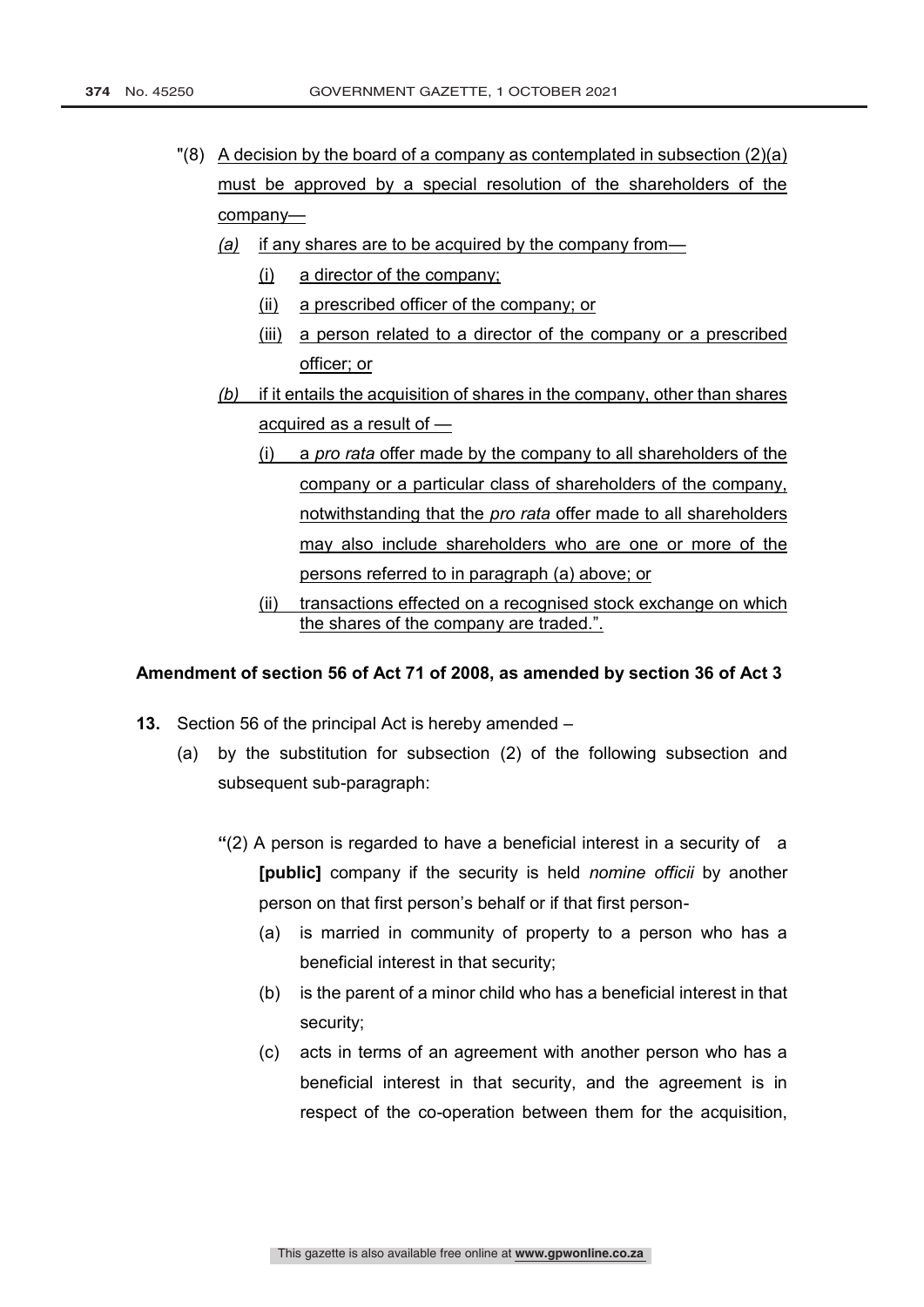disposal or any other matter relating to a beneficial interest in that security;

- (d) is the holding company that has a beneficial interest in that security;
- (e) is entitled to exercise or control the exercise of the majority of the voting rights at the general meetings of a juristic person that has a beneficial interest in that security; **[or]**
- (f) gives directions or instructions to a juristic person that has a beneficial interest in that security, and its directors or the trustees are accustomed to act in accordance with that person's directions and instructions; or
- (g) otherwise holds a beneficial interest.".
- (b) by the insertion after subsection (2) of the following subsection:

# **"**(2A) For the purposes of subsections (3) to (7), a person is also regarded to have a beneficial interest in a security, if that person is a true owner in terms of this Act.".

- (c) by the substitution for subsection (3) of the following subsection:
	- "(3) If a security of a **[public]** company is registered in the name of a person who is not a holder or who is the only holder of the beneficial interest in **[all of the securities]** that security in the same company held by that person, that registered holder of security must disclose - ".
- (d) by the substitution for subsection (4) of the following subsection:
	- "(4) The information required in terms of subsection (3) must
		- (a) be disclosed in writing to the company on registration, and within five business days after the end of every month during which a change has occurred in the information as contemplated in subsection (3), or more promptly or frequently to the extent so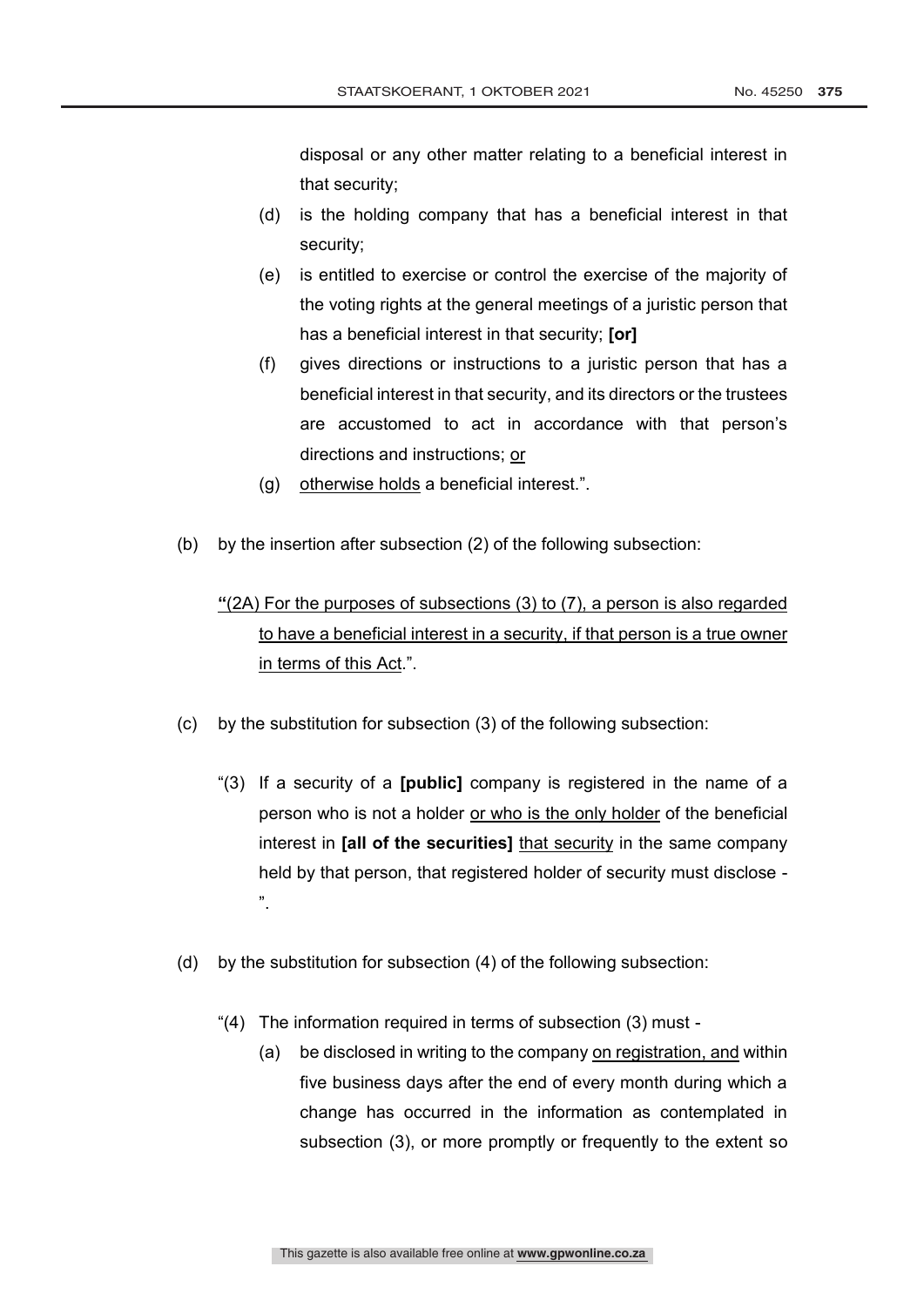provided by the requirements of a central securities depository; and

- (b) otherwise be provided on payment of a prescribed fee charged by the registered holder of securities on demand by the company.".
- (e) by the substitution for subsection (5) of the following subsection:
	- "(5) **[A company that knows or has reasonable cause to believe that any of its securities are held by one person for the beneficial interest of another, by notice in writing, may require either of those persons to]** Unless a company knows the identity of all the persons who hold a beneficial interest in its securities directly or indirectly, the company must each quarter of the year require the registered holder of any of its securities of which any beneficial interest holder is in doubt, and any person which it has any cause to believe is a beneficial interest holder, including the true owner, to –
		- (a) confirm **[or deny that fact]** whether the registered holder is the holder of the beneficial interest in the securities of the company, if not, provide details of all the beneficial interest holders in the securities and the extent of their holding during the preceding quarter and any preceding period for which the details are not known by the company;".
- (f) by the substitution in subsection (6) for the following subsection:
	- "(6) The information required in terms of subsection (5) must be provided not later than 10 business days after receipt of the notice from the company.".
- (g) by the substitution in subsection (7) for the following subsection:
	- "(7) **[A]** Every company **[that falls within the meaning of 'regulated company' as set out in section 117 (1***)(i)***]** must—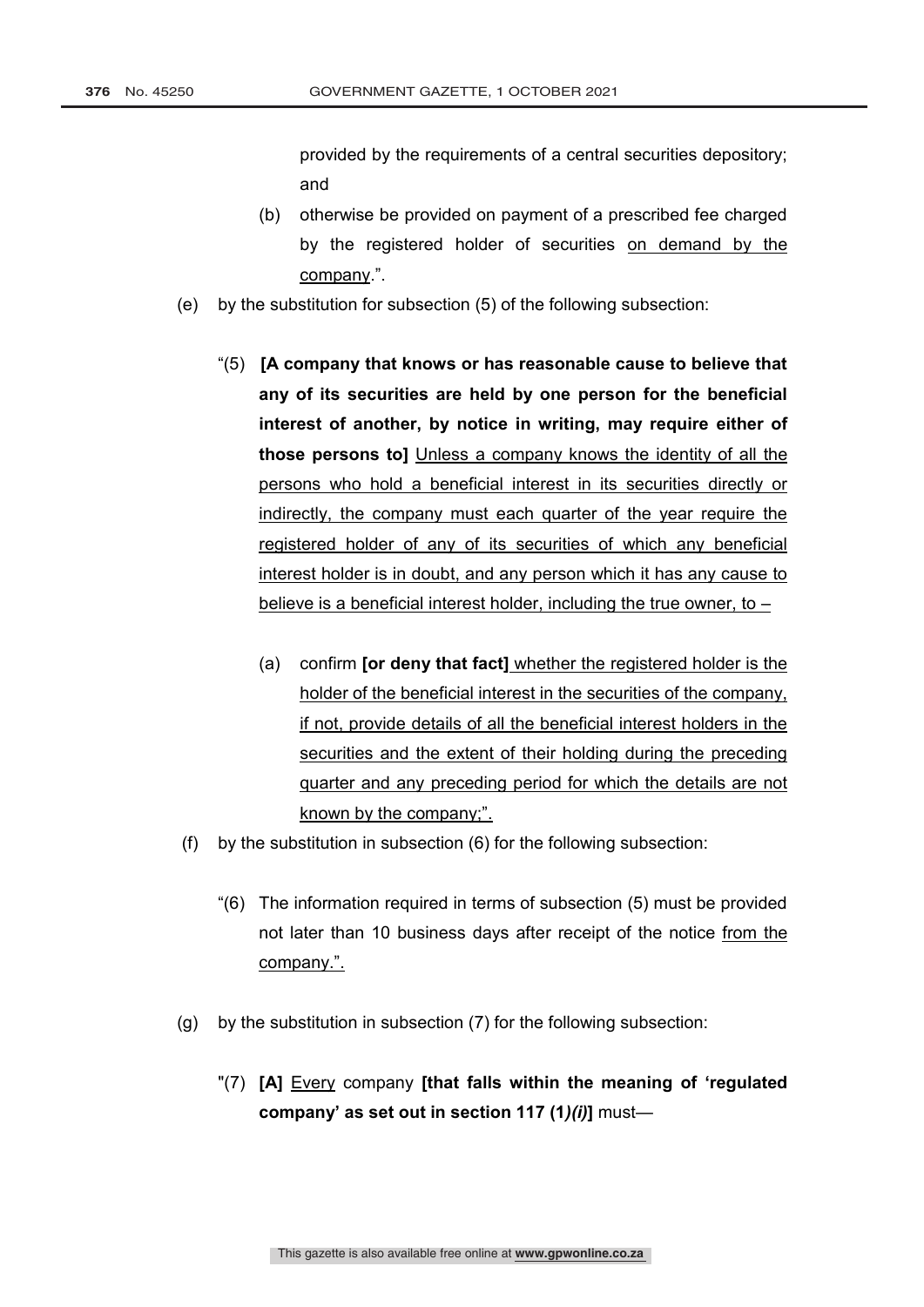- **(a)** establish and maintain a register of the disclosures made in terms of this section; and
- **(b)** publish in its annual financial statement, if it is required to have such statements audited in terms of section 30(2), a list of persons who in aggregate, alone or together with another person hold beneficial interests amounting 5% or more of the total number of securities of that class, issued by the company or any such percentage as may be prescribed by the Minister **[equal to or in excess of 5% of the total number of securities of that class issued by the company with the extent of those beneficial interests]**.".

# **Amendment of section 61 of Act 71 of 2008, as amended by section 39 of Act 3 of 2011**

- **14.** Section 61 of the principal Act is hereby amended—
	- *(a)* by the deletion in subsection (8) of the word "and" at the end of paragraph *(a)*(ii);
	- *(b)* by the addition in subsection 8*(a)* of the following subparagraphs: "(iv) a social and ethics committee report; and (v) a remuneration report.".
	- *(c)* by the deletion in subsection (8) of the word "and" at the end of paragraph *(c)*(i) and by the addition of the following subparagraph: "(iii) social and ethics committee;";

# **Amendment of section 72 of Act 71 of 2008, as amended by section 47 of Act 3 of 2011**

- **15.** Section 72 of the principal Act is hereby amended—
	- *(a)* by the substitution for subsection (5) of the following subsection:
		- "(5) A company that falls within the category of companies that are required in terms of this section and the regulations to appoint a social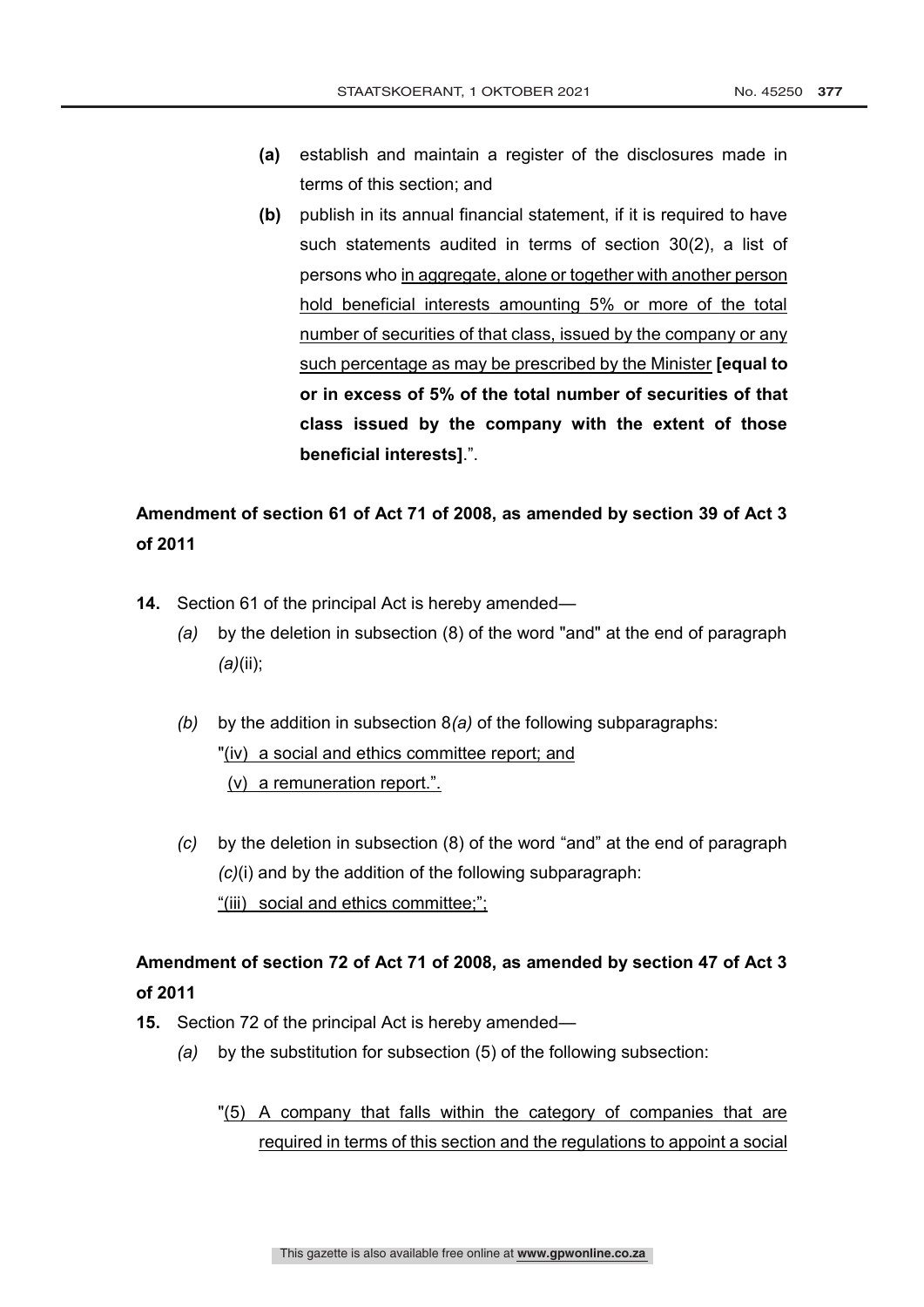and ethics committee may apply to the Tribunal for exemption from that requirement in the following manner —

- *(a)* the company must publish the intention to lodge an application for exemption with the Tribunal, in the prescribed manner;
- *(b)* apply to the Tribunal in the prescribed manner and form, for an exemption from the requirement and the Tribunal may grant such exemption if it is satisfied that—
	- (i) the company has a formal mechanism within its structures which substantially performs the functions of the social and ethics committee in terms of this section and the regulations; or
	- (ii) it is not reasonably necessary in the public interest to require the company to have a social and ethics committee, having regard to the nature and extent of the structure and activities of the company;"; and
- *(b)* by the insertion after subsection (5) of the following subsection:

"(5A)A social and ethics committee shall not be required where –

- (a) the company is a subsidiary of another company that has a social and ethics committee, the existing social and ethics committee will perform the functions required by this section on behalf of the subsidiary company; or
- (b) it has been exempted by the Tribunal in terms of subsection (5) and (6).".
- (c) by the insertion after subsection (5A) of the following subsection:
	- "(5B)The Minister may prescribe the minimum qualification requirements for members of the social and ethics committee as he or she may deem necessary to ensure that any such committee, taken as a whole, comprises persons with adequate relevant knowledge and experience to equip the committee to perform its functions.".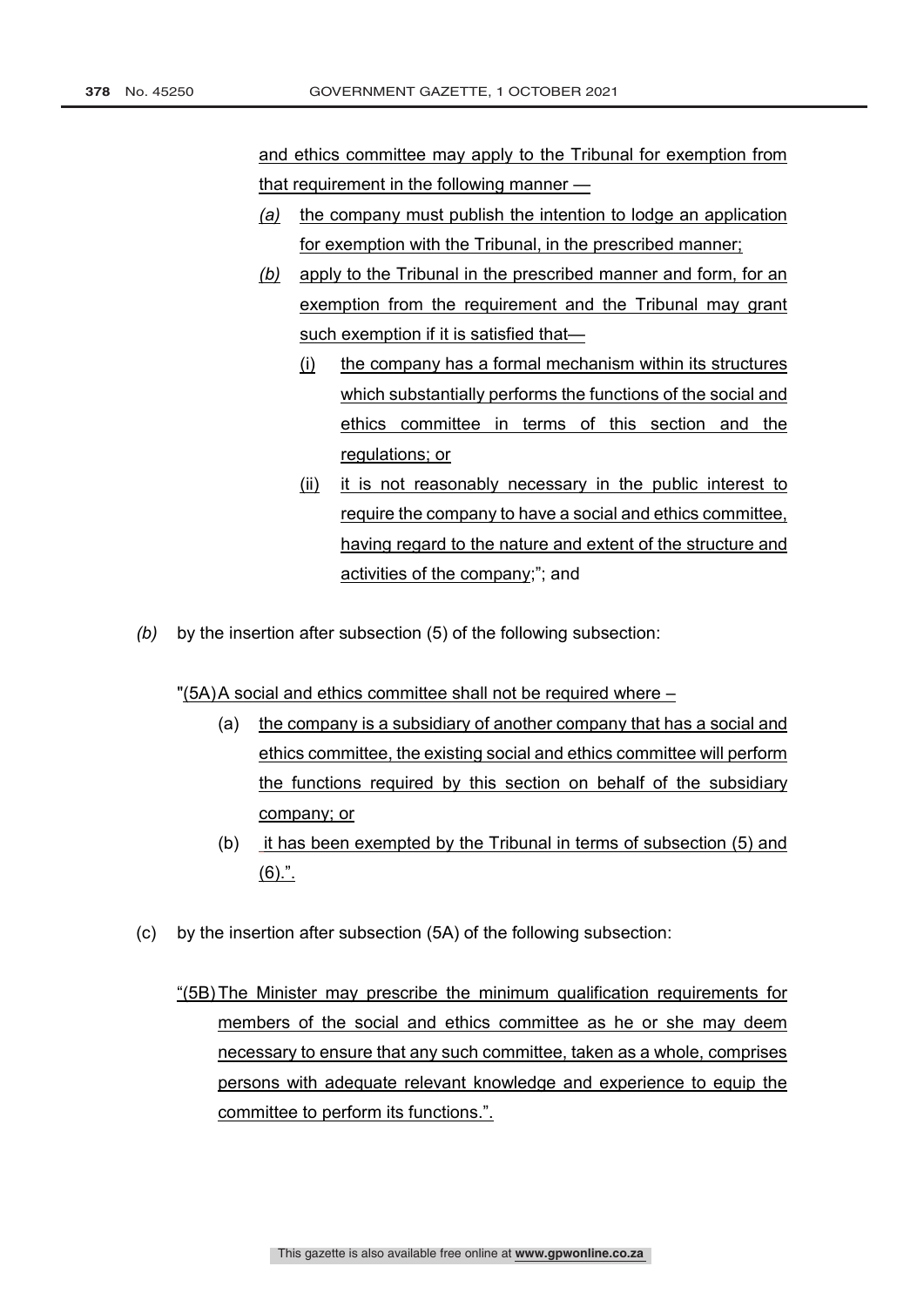- (d) by the insertion of the following subsections after subsection (7).
	- "(8) The social and ethics committee of a company must comprise not less than three directors and may in addition include prescribed officers, provided that \_
		- (a) in the case of a public company and state-owned company the majority of the directors are not involved in the day-to-day management of the business of the company, and must not have been so involved at any time during the previous three financial years; and
		- (b) in the case of any other company, not being a public company or state-owned company, must consist of not less than three directors or prescribed officers provided that at least one of the directors must not be involved in the day to day management of the business of the company and must not have been so involved within the previous three financial years.".
- (e) by the insertion of a subsection (9) after subsection (8)
	- "(9) A board of a company that is required to have a social and ethics committee that-
		- (a) exists on the effective date, must appoint the first members of committee within 12 months after-
			- (i) the effective date; or
			- (ii) the determination by the Tribunal of the company's application, if any and the Tribunal has not granted the company an exemption;
		- (b) is incorporated on or after the effective date, must constitute a social and ethics committee and appoint its first members within one year after -
			- (i) its date of incorporation, in the case of a state-owned company;
			- (ii) the date it first became a listed public company, in such a case; or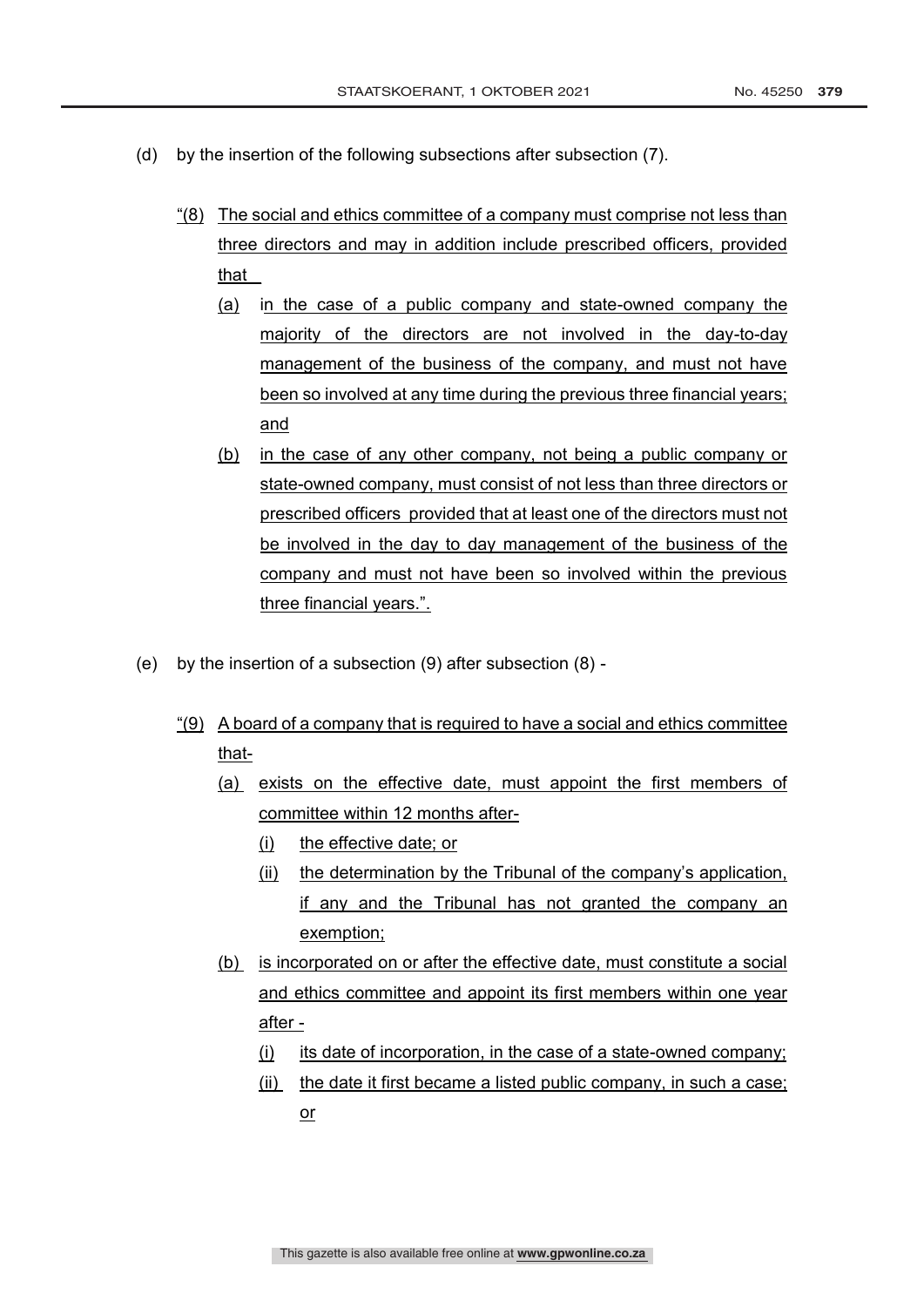- (iii) the date the company first met the criteria set out in subparagraph (1(c ), in any other case.".
- (f) by the insertion of a subsection  $(10)$  after subsection  $(9)$ :

"(10) Thereafter:-

- (a) at each annual general meeting of a public company or state-owned company, such company, elect a social and ethics committee; or
- (b) by a board of the company where such company is any other company, not being a public company or state-owned company, required to have a social and ethics committee.".
- (g) by the insertion of subsection (11) after subsection (10)
	- (11) Where a vacancy arises in the social and ethics committee, the board must appoint a person to fill such vacancy within 40 days after the vacancy arises.".
- (h) by the re-numbering of subsection (8) as subsection (12) -
- (i) by the insertion after subsection (12) of the following subsection:
	- "13(a) A social and ethics committee must present a social and ethics committee report in the prescribed manner and form describing how the committee performed its functions in terms of this Act and regulations.
		- (b) A social and ethics report presented by the social and ethics committee in terms of subsection (13)(a) must contain the additional information in the form of a statement that -
			- (i) the social and ethics committee has fulfilled its mandate in the manner prescribed; and
			- (ii) there has not been an instance of material non-compliance where there has been one or more instances of non-compliance, where such fact has been disclosed.
			- (c) The social and ethics committee must present its report-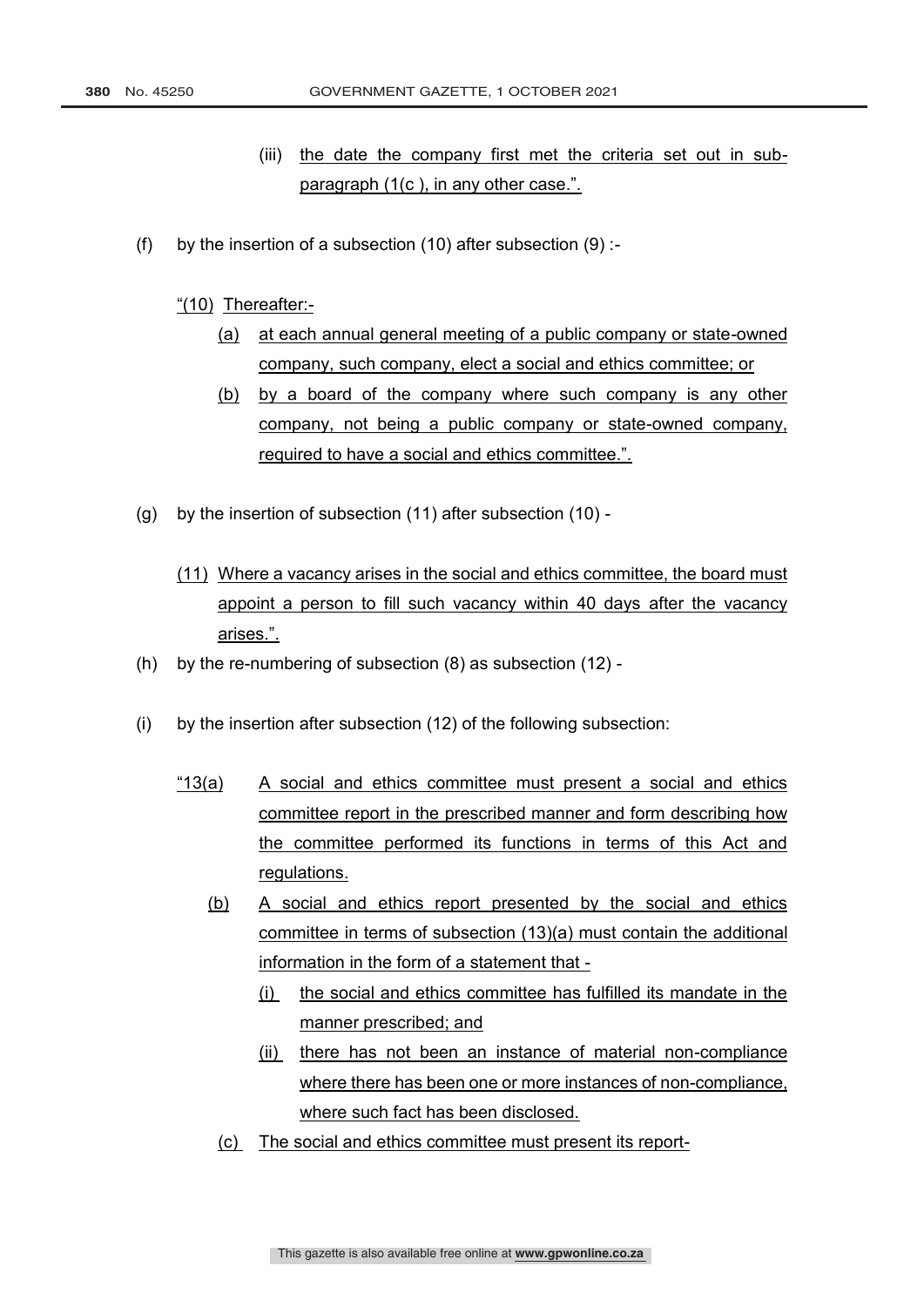- (i) in the case of a public company or state-owned company at its next annual general meeting; and
- (ii) in the case of any other company, annually at the shareholders' meeting or with a resolution as contemplated in section 60(1).
- (d) The social and ethics committee report presented to shareholders as contemplated in sub-paragraph (c) shall be approved by an ordinary resolution.
- (e) Where the social and ethics committee report fails to meet the approval in terms of sub-paragraph (d), the social and ethics committee shall-
	- (i) engage with the shareholders who voted against the report and who are willing to engage on the vote; and
	- (ii) within a period of four months after the meeting at which the report was rejected publish a statement on its website, and Stock Exchange News Service in the case of public companies, which statement shall also form part of the committee report contemplated in subsection 13(a), setting out in such a statement-
		- (aa) the steps that were taken to engage with the dissenting shareholders;
		- (bb) the outcome of such engagement; and
		- (cc) the actions that will be taken by the company to address the issues raised by the dissenting shareholders.
	- (iii) such a statement to be presented at the next annual general meeting as part of the committee report as contemplated in subsection (13)(a).".
- (j) by the numbering of subsection 9 as subsection (14).
- (k) by the numbering of subsection (10) as subsection (15).

# **Amendment of section 90 of Act 71 of 2008, as amended by section 55 of Act 3 of 2011**

**16.** Section 90 of the principal Act is hereby amended—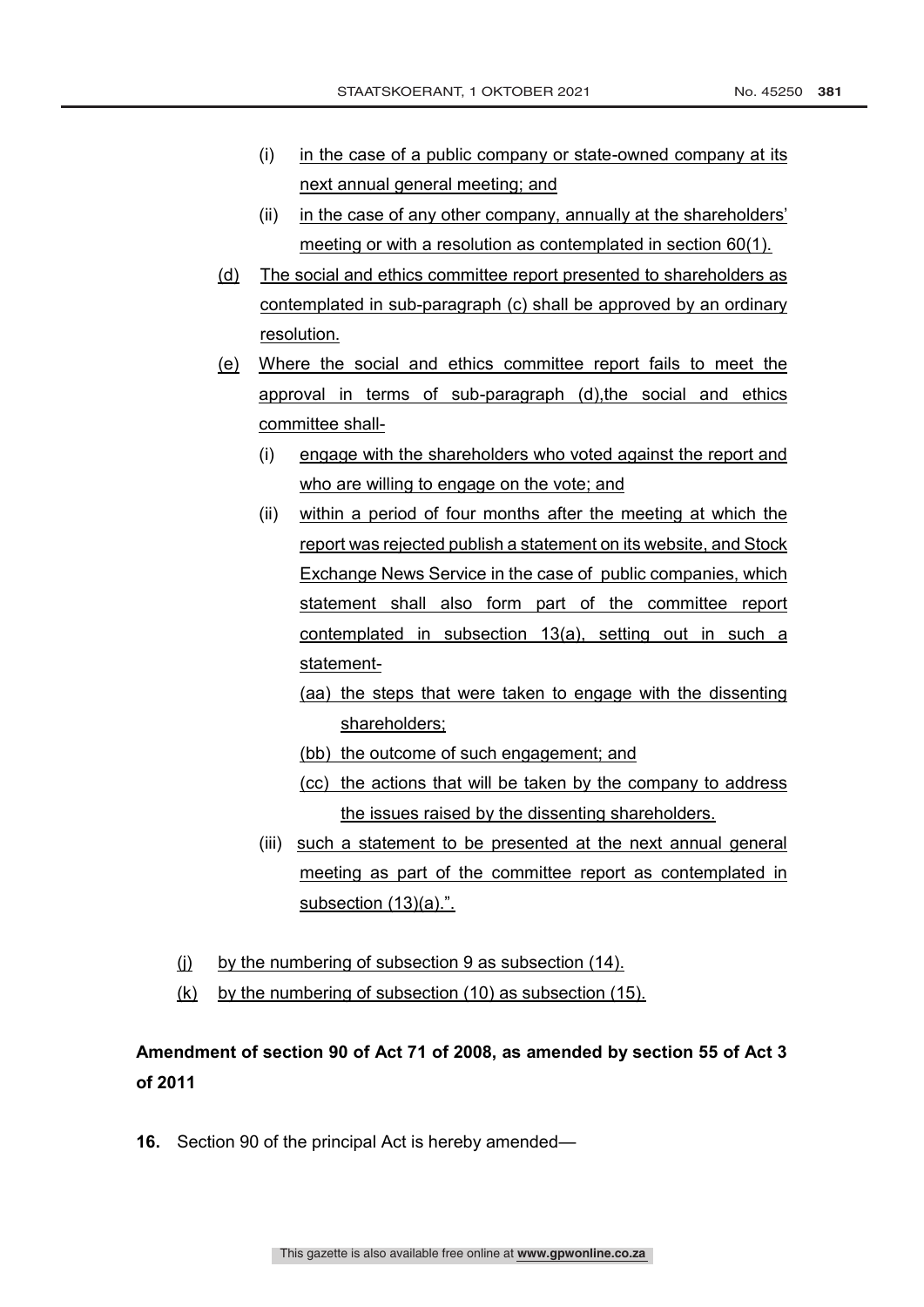- *(a)* by the substitution for subsection (1A) of the following subsection:
	- "(1A) A company referred to in section 84(1)*(c)*(i), or a company that is required only in terms of its Memorandum of Incorporation to have its annual financial statements audited as contemplated in section 34(2) and 84(1)*(c)*(ii), must appoint an auditor **[—**
		- *(a)* **in accordance with subsection (1), if the requirement to have its annual financial statements audited applies to that company when it is incorporated; or**
		- *(b)* **at the annual general meeting at which the requirement first applies to the company, and each annual general meeting thereafter.]** at a shareholder's meeting at which the requirement first applies to the company, and annually at the shareholders meeting thereafter."; and
- *(b)* by the substitution in subsection (2)*(b)* for subparagraph (v) of the following subparagraph:
	- "(v) a person who, at any time during the **[five]** two financial years immediately preceding the date of appointment, was a person contemplated in any of subparagraphs (i) to (iv);"; or

# **Amendment of section 95 of Act 71 of 2008, as amended by section 58 of Act 3 of 2011**

- **17.** Section 95 of the principal Act is hereby amended by the substitution in subsection (1)*(c)* for subparagraph (i) of the following subparagraph:
	- "(i) by means of the issue or purchase of shares in the company;"; or

# **Amendment of section 118 of Act 71 of 2008, as amended by section 53 of Act 3 of 2011**

- **18.** Section 118 of the principal Act is hereby amended
	- (a) by the substitution in subsection (1)*(c)* for subparagraph (i) of the following subparagraph: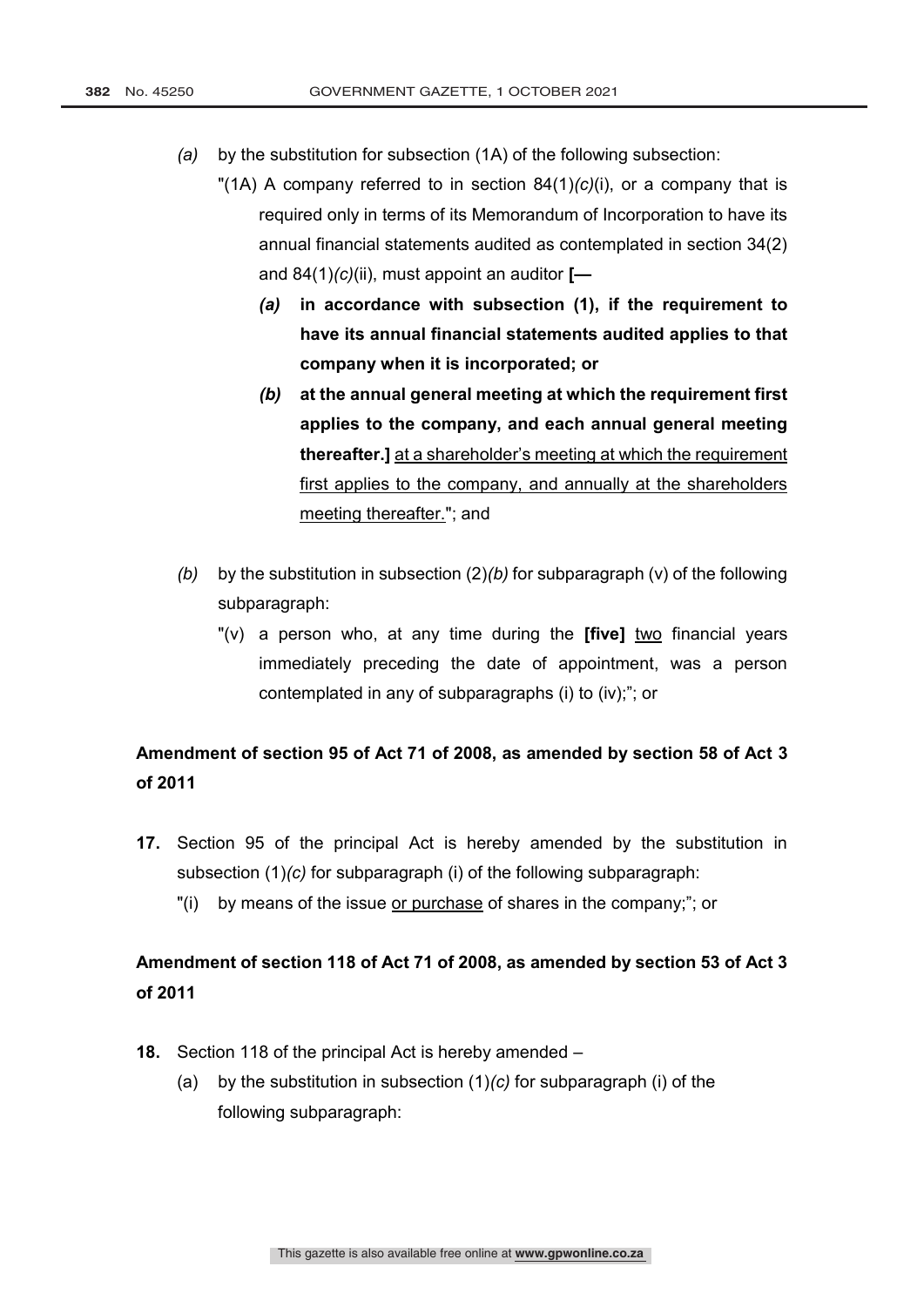"(i) **[the percentage of the issued securities of that company that have been transferred, other than by transfer between or among related or inter-related persons, within the period of 24 months immediately before the date of a particular affected transaction or offer exceeds the percentage prescribed in terms of subsection (2);**

it has ten or more shareholders with a direct or indirect shareholding in the company and meets or exceeds the financial threshold of annual turnover or asset value determined in terms of section 118(2), provided that the Panel may exempt any particular transaction affecting a private company in terms of section 119(6);"; or

- (b) by the substitution of subsection (2) of the following subsection:
	- "(2) The Minister, **[after consulting]** in consultation with the Panel, **[may prescribe a minimum percentage, being not less than 10%, of the issued securities of a private company which, if transferred within a 24-month period as contemplated in subsection (1)(c)(i), would bring that company and its securities within the application of this Part, Part C, and the Takeover Regulations in terms of that subsection.]** must determine the financial thresholds based on the annual turnover or asset value of the company in the Republic, in general or in relation to specific industries, for purposes of determining or identifying the private companies to which the provisions of this Chapter 5, Part B and Part C apply.".

# **Amendment of section 135 of Act 71 of 2008, as amended by section 86 of Act 3 of 2011**

- **19.** Section 135 of the principal Act is hereby amended—
	- *(a)* by the insertion after subsection (1) of the following subsection: "(1A)To the extent that any amounts due to the landlord, subject to a contract by the company which is placed in business rescue proceedings, are not paid to the landlord during business rescue proceedings, in respect of and not exceeding the aggregate for all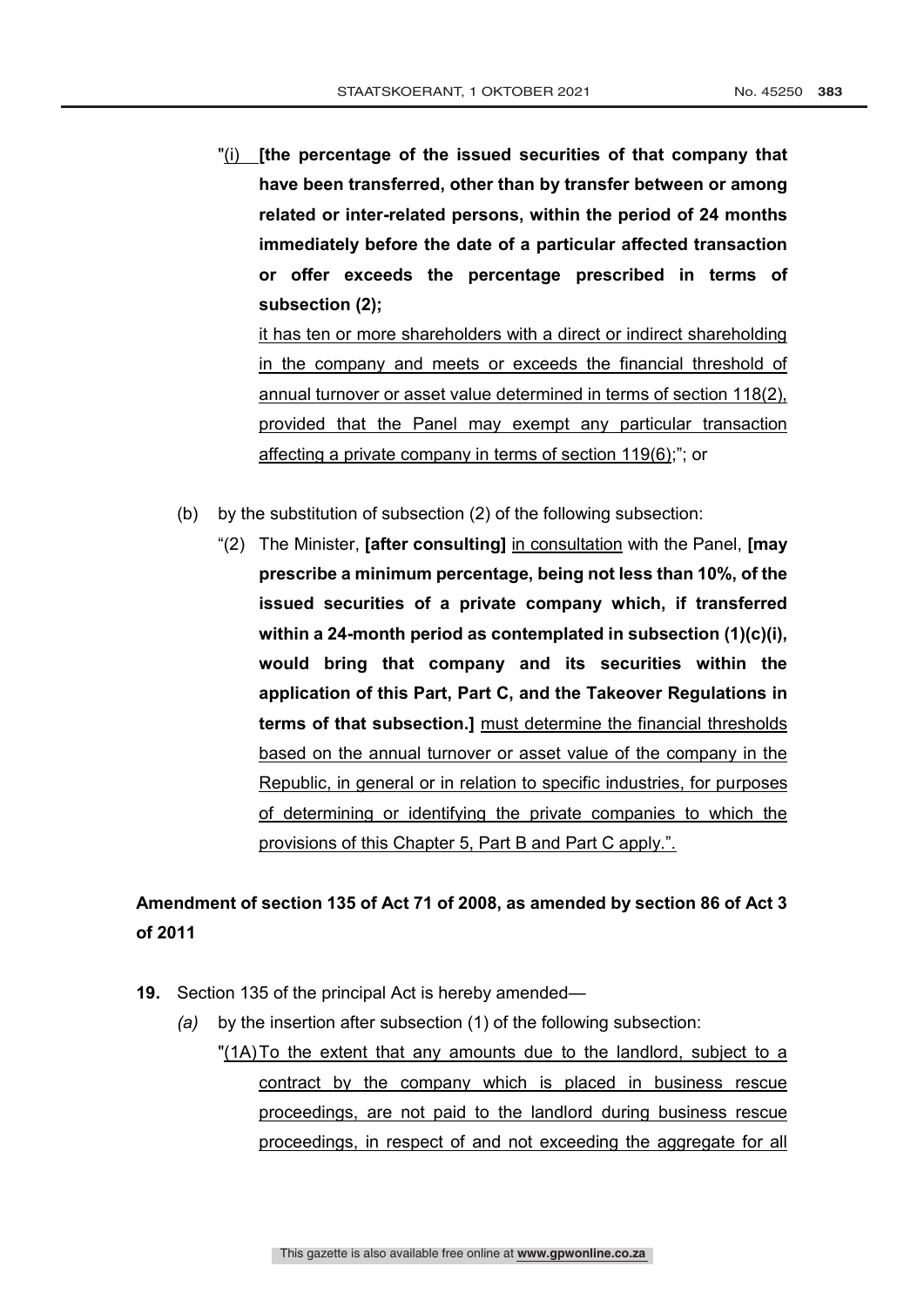# CONTINUES ON PAGE 258 OF BOOK 3

Printed by and obtainable from the Government Printer, Bosman Street, Private Bag X85, Pretoria, 0001 Contact Centre Tel: 012-748 6200. eMail: info.egazette@gpw.gov.za Publications: Tel: (012) 748 6053, 748 6061, 748 6065

This gazette is also available free online at **www.gpwonline.co.za**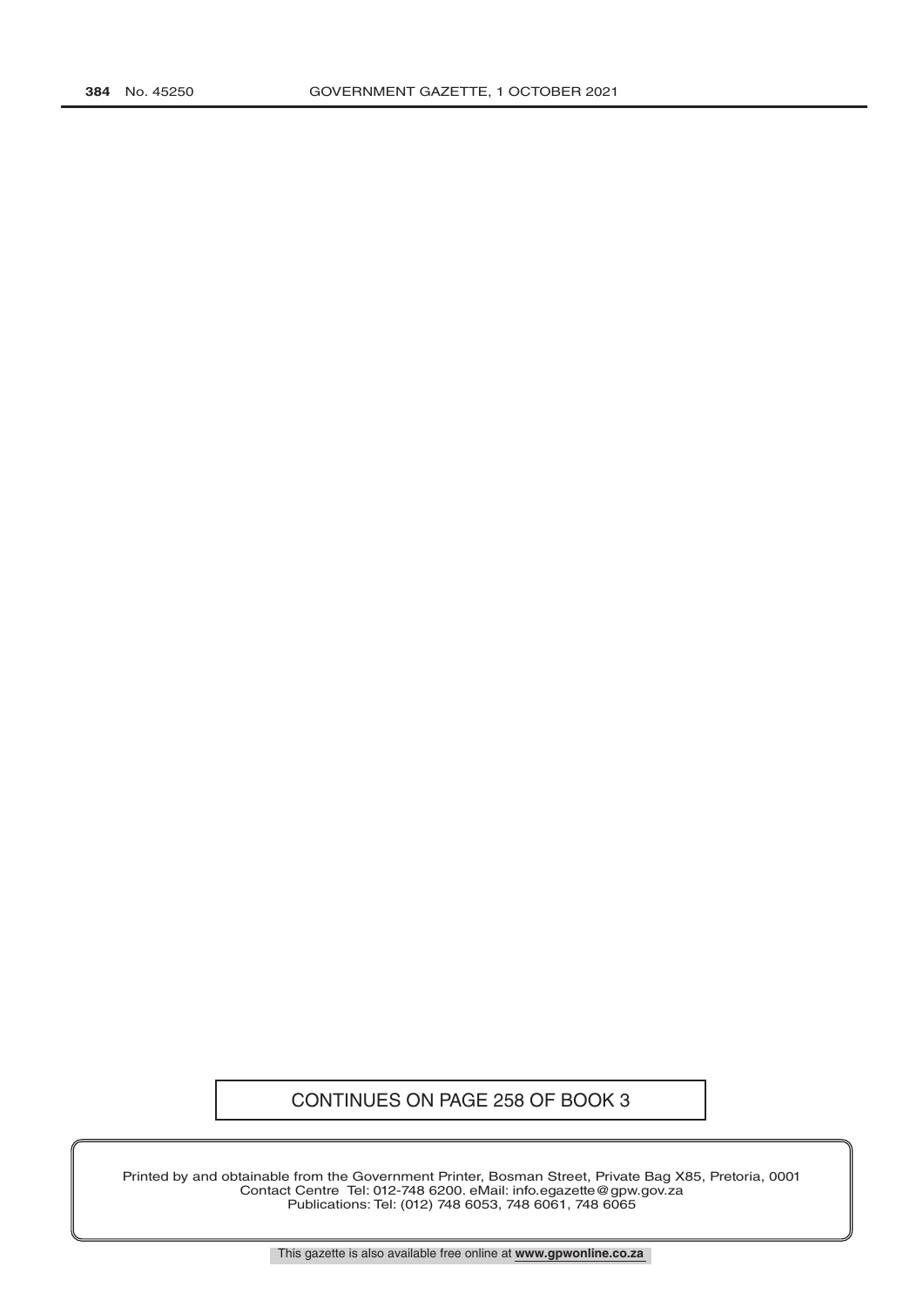

# **Government Gazette Staatskoeran REPUBLIC OF SOUTH AFRICA REPUBLIEK VAN SUID AFRIKA**

|  | <b>Vol. 676</b>                                                                                                                                                    | 1 | <b>October</b><br><b>Oktober</b> | 2021 | No. 45250                                          |       |  |
|--|--------------------------------------------------------------------------------------------------------------------------------------------------------------------|---|----------------------------------|------|----------------------------------------------------|-------|--|
|  |                                                                                                                                                                    |   | PART 4 OF 4                      |      |                                                    |       |  |
|  |                                                                                                                                                                    |   |                                  |      |                                                    |       |  |
|  | N.B. The Government Printing Works will<br>not be held responsible for the quality of<br>"Hard Copies" or "Electronic Files"<br>submitted for publication purposes |   |                                  | 9    | ISSN 1682-5845<br>$682$ <sup>158</sup>             | 45250 |  |
|  |                                                                                                                                                                    |   |                                  |      | AIDS HELPLINE: 0800-0123-22 Prevention is the cure |       |  |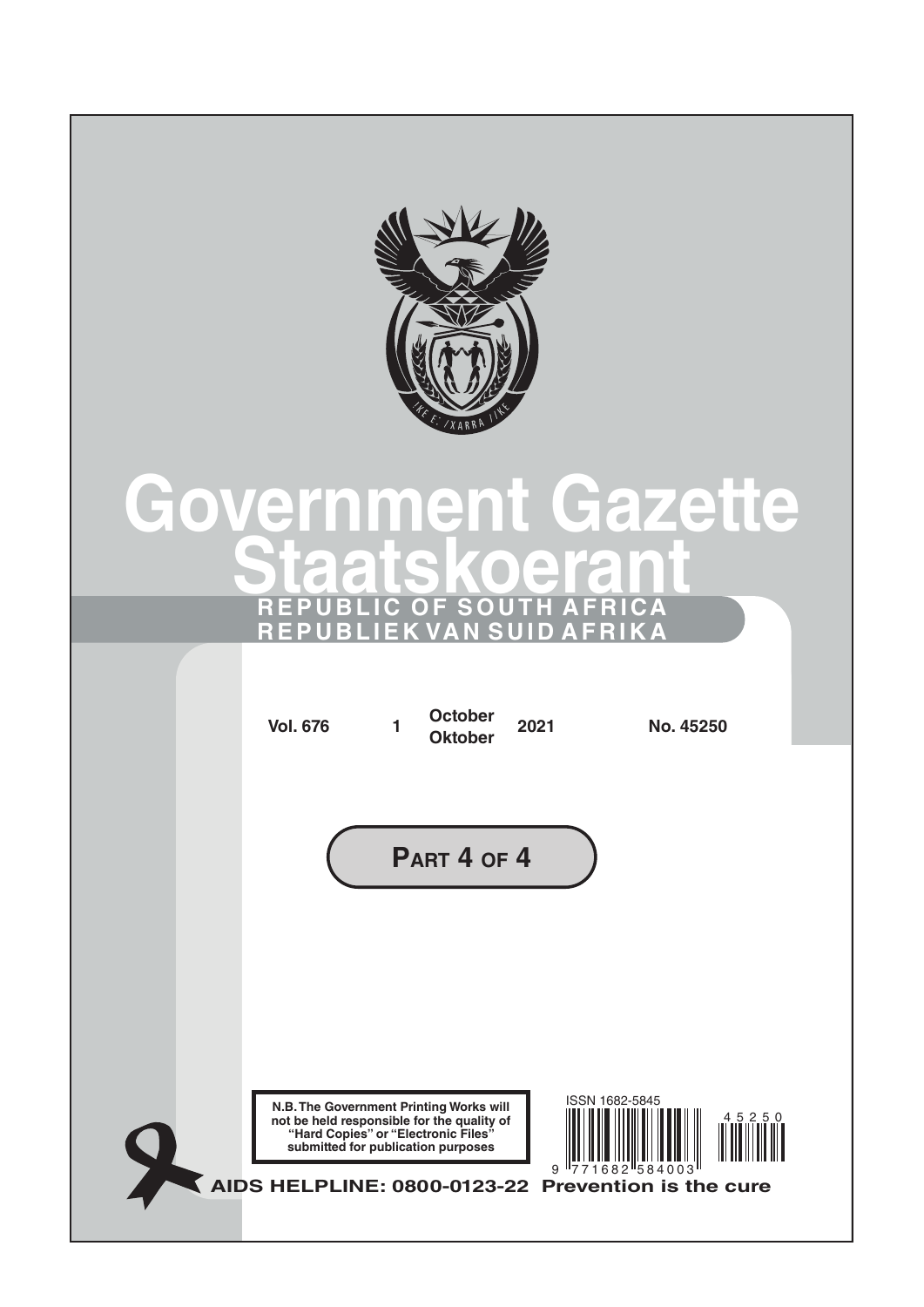public utility services, such as, the company's share of rates and taxes, electricity, water, sanitation and sewer charges paid by the landlord to third parties during the business rescue period referred to in this section, is regarded as post-commencement financing as contemplated in section 135(1).".

- *(b)* by the substitution in subsection (3) for the words preceding paragraph *(a)* of the following words:
	- "(3) After payment of the practitioner's remuneration and expenses referred to in section 143, post-commencement financing, and other claims arising out of the costs of the business rescue proceedings, all claims contemplated—"; and
- *(c)* by the insertion of the amendment after subsection (3)*(a)* of the following subsections:
	- "(3)(b) in subsection (1A) will rank below the claims contemplated in subsection (1), but ahead of all the secured and unsecured claims against the company; and
		- (c) in subsection (2) will have preference in the order in which they were incurred over all unsecured claims against the company.".

# **Amendment of section 145 of Act 71 of 2008**

- **20.** Section 145 of the principal Act is hereby amended—
	- *(a)* by the deletion in subsection (4) of the word "and" at the end of paragraph *(a)* and by the substitution in that subsection for the full-stop of the expression "; and" at the end of paragraph *(b)*; and
	- *(b)* by the addition in subsection (4) of the following paragraph:
		- "*(c)* a landlord referred to in section 135(1A) has a voting interest equal to the amount referred to in that section.".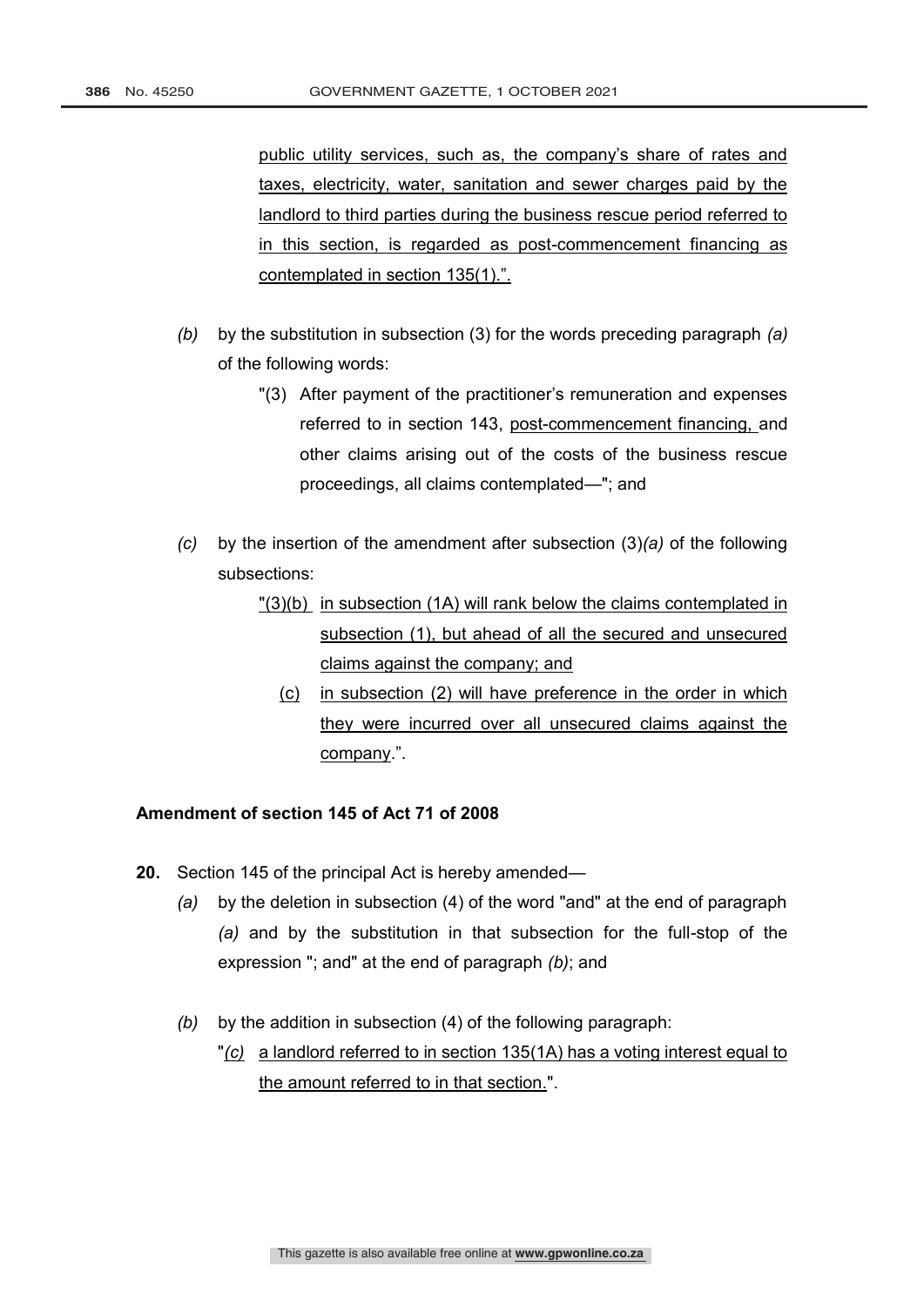# **Amendment of section 160 of Act 71 of 2008, as amended by section 99 of Act 3 of 2011**

- **21.** Section 160 of the principal Act is hereby amended by the addition of the following subsection:
	- "(5)*(a)* Where the companies Tribunal has issued an administrative order in terms of subsection (3)(b)(ii), the administrative order must stipulate the date for compliance by the company.
		- *(b)* Where the company fails to change its name within the determined period in terms of the administrative order of the Companies Tribunal, the applicant may approach the Commission, after the expiration of the determined period, to substitute the name of the respondent with its' company's registration number followed by 'Inc', '(Pty) Ltd', 'Limited' or 'SOC Ltd'.".

# **Amendment of section 166 of Act 71 of 2008, as amended by section 105 of Act 3 of 2011**

- **22.** Section 166 of the principal Act is hereby amended—
	- *(a)* by the substitution for subsection (1) of the following subsection:
		- "(1) As an alternative to applying for relief to a court, or filing a complaint with the Commission in terms of Part D, a person who would be entitled to apply for relief, or file a complaint in terms of this Act, may refer a matter that could be the subject of such an application or complaint for resolution by mediation, conciliation or arbitration to **[—** *(a)***]** the Companies Tribunal **[;]**.
			- **[***(b)* **an accredited entity, as defined in subsection (3); or**
			- *(c)* **any other person]**.".
	- *(b)* by the substitution for subsection (2) of the following subsection:
		- "(2) if the Companies Tribunal,**[or an accredited entity,]** to whom a matter is referred for **[alternative dispute resolution]** mediation or conciliation, concludes that either party to the conciliation or **[,]** mediation **[or arbitration]** is not participating in that process in good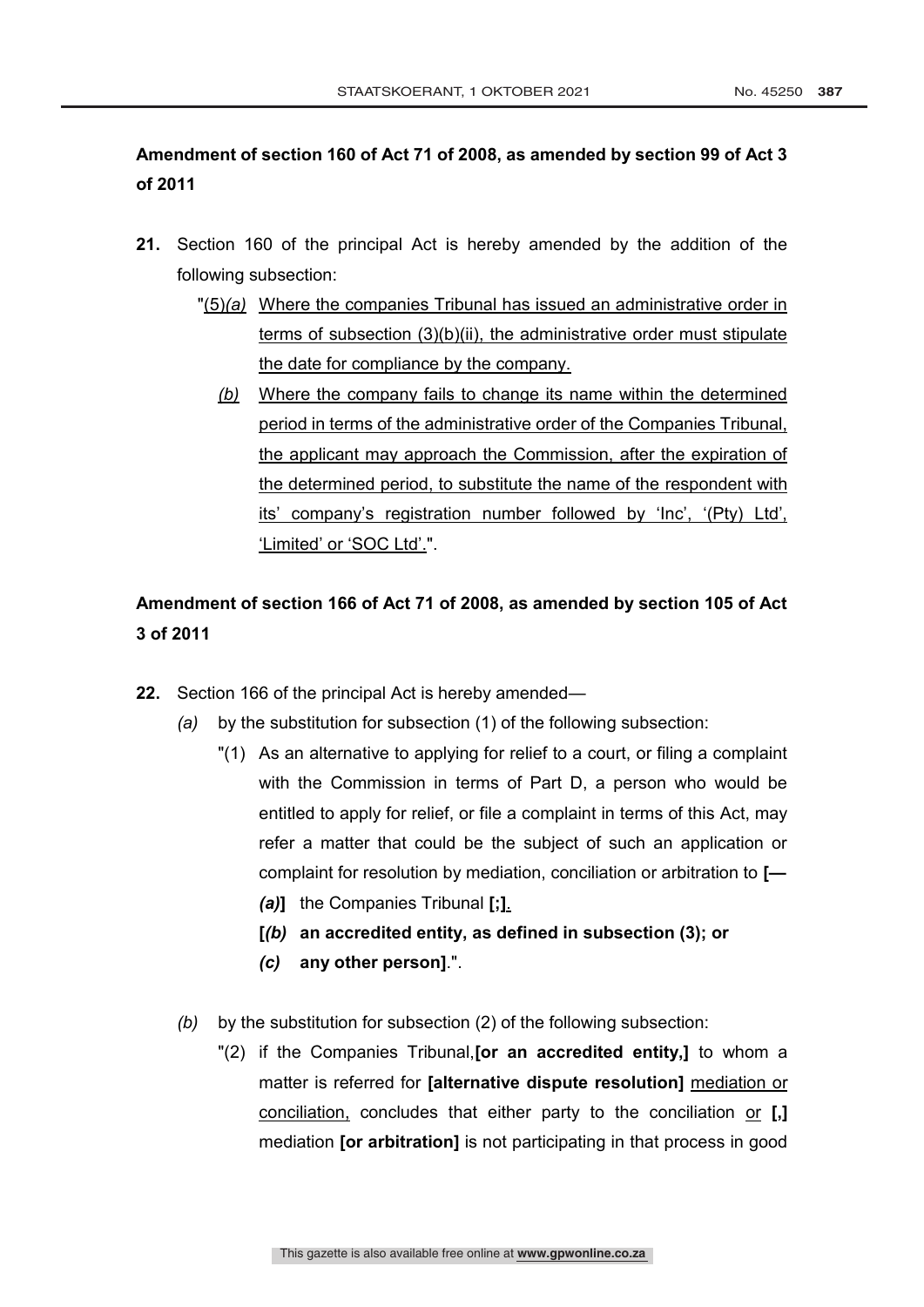faith, or that there is no reasonable probability of the parties resolving their dispute through that process, the Companies Tribunal **[or accredited entity]** must issue a certificate of non-resolution in the prescribed form **[stating that the process has failed]**.".

*(c)* by the insertion after subsection (2) of the following subsection:

- "(2A)*(a)* Where the Companies Tribunal has issued a certificate of nonresolution stating that the mediation or conciliation process in terms of this Act has failed, the affected person may refer the matter further to the Companies Tribunal for arbitration.
	- *(b)* In the event of arbitration, the arbitrator's award shall be final and binding on the parties."; and
- *(d)* by the deletion of subsections (3), (4) and (5).

# **Amendment of section 167 of Act 71 of 2008**

- **23.** Section 167 of the principal Act is hereby amended
	- (a) by the substitution in subsection (1) for the words preceding paragraph *(a)* of the following words: "If the Companies Tribunal **[, or an entity accredited in terms of section 166,]** has resolved, or assisted parties in resolving, a dispute in terms of this Part the Tribunal **[or accredited entity]** may—".

**Amendment of section 194 of Act 71 of 2008, as amended by section 112 of Act 3 of 2011**

- **24.** Section 194 of the principal Act is hereby amended by the insertion after subsection (1) of the following subsection:
	- "(1A)*(a)* The chairperson of the Tribunal is the accounting authority of the Tribunal and is responsible for—
		- (i) the control and management of the Tribunal;
		- (ii) the effectiveness and efficiency of the Tribunal;
		- (iii) all the income and expenditure of the Tribunal;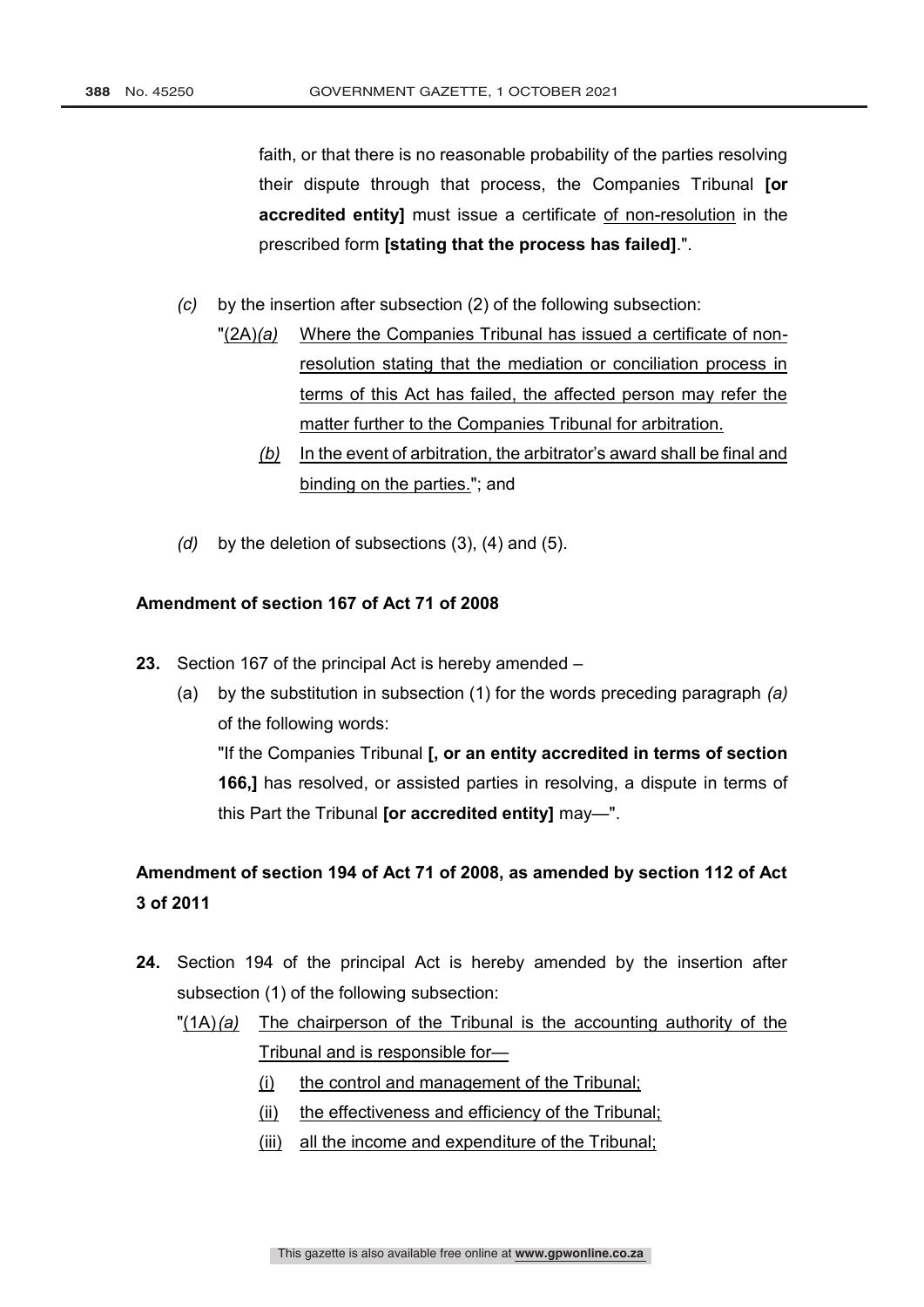- (iv) all assets and the discharge of liabilities of the Tribunal; and
- (v) the proper diligent implementation of the Public Finance Management Act, 1999 (Act No. 1 of 1999), with respect to the Tribunal.
- *(b)* The chairperson may appoint—
	- (i) a Chief Operating Officer for a period of 5 years, who may be reappointed for a further period of 5 years.
	- (ii) one or more senior managers, under such terms and conditions as determined by the chairperson.
- *(c)* The Chief Operating Officer is responsible to perform as the Chief Operating Officer of the Tribunal, subject to—
	- (i) this Act and its regulations;
	- (ii) the Public Finance Management Act, 1999 (Act No. 1 of 1999), and the Treasury Regulations; and
	- (iii) the policies and directions of the Tribunal.
- *(d)* The Chief Operating Officer is responsible for appointing such other employees as may be required for the proper functioning of the Tribunal.
- *(e)* The chairperson must, in consultation with the Minister, determine the remuneration, allowances, benefits and conditions of appointment of—
	- (i) the Chief Operating Officer; and
	- (ii) each member of the Tribunal.".

# **Amendment of section 195 of Act 71 of 2008, as amended by section 113 of Act 3 of 2011**

- **25.** Section 195 of the principal Act is hereby amended—
	- *(a)* by the deletion in subsection (1) of the word "and" at the end of paragraph *(b)*;
	- *(b)* by the substitution in subsection (1) for the full stop of a semi-colon at the end of paragraph *(c)*; and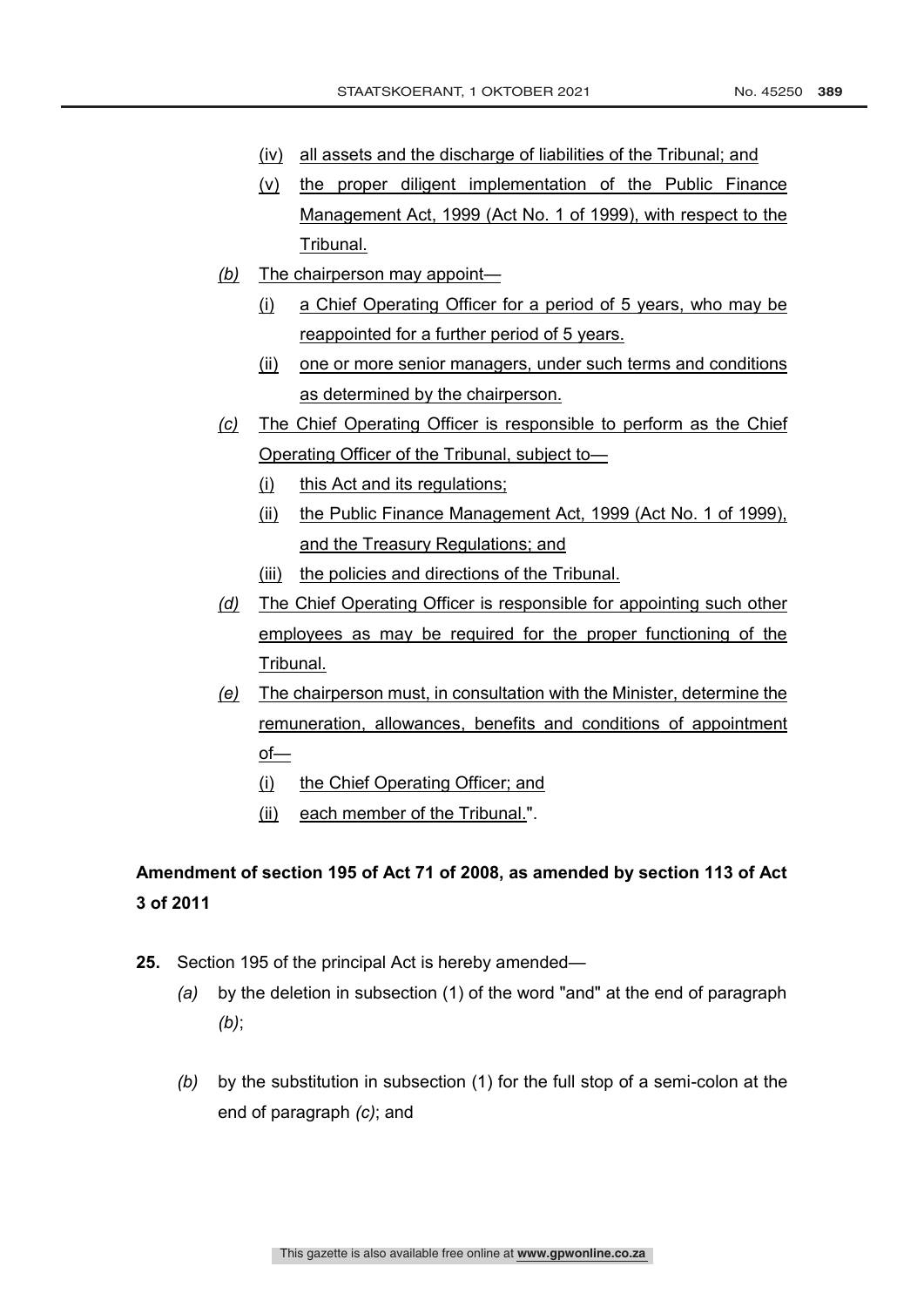- *(c)* by the addition in subsection (1) of the following paragraphs:
	- "*(d)* conciliate, mediate, arbitrate or adjudicate on any administrative matters affecting any person in terms of this Act as may be referred to it in the prescribed manner by the B-BBEE Commission in terms of the Broad-Based Black Economic Empowerment Act, 2003 (Act No. 53 of 2003); and
	- *(e)* make an appropriate order.".

## **Amendment of section 204 of Act 71 of 2008**

- **26.** Section 204 of the principal Act is hereby amended by-
	- *(a)* the substitution in subsection (1) for paragraph *(a)* of the following paragraph:
		- "(1) Financial Reporting Standard Council must–
			- *(a)* receive and consider the relevant information relating to the reliability of, and compliance with, financial reporting standards and adapt international reporting standards for local circumstances through the issue of financial reporting pronouncements (FRP's) and consider information from the Commission as contemplated in section 187(3)(b);". and
	- *(b)* by the insertion of the following subsection:
		- "(2) For the purposes of this section 204, financial reporting pronouncements may be issued by the Financial Reporting Standards Council and published in the Government Gazette from time to time in relation to international reporting standards which require adaptation for local circumstances, provided such pronouncements are not in conflict with the International Financial Reporting Standard or the International Financial Reporting Standards for Small Mediumsized Entities.".

## **Amendment of arrangement of sections of Act 71 of 2008**

**27.** The arrangement of sections of the principal Act is hereby amended—